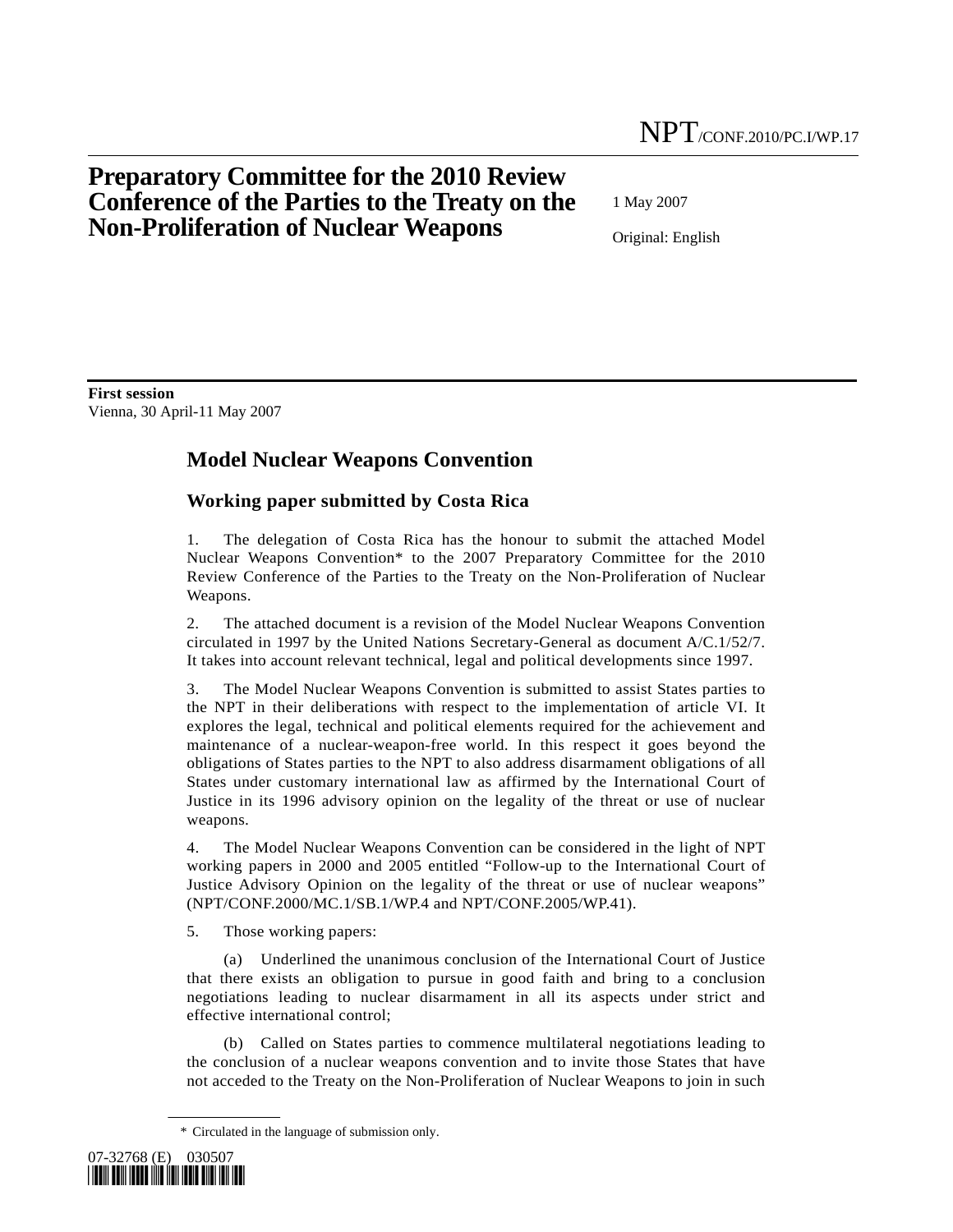negotiations;

 (c) Called on States parties to agree to give consideration to the legal, technical and political elements required for a nuclear weapons convention or framework convention.

6. The Model Nuclear Weapons Convention includes disarmament steps agreed in the final document of the NPT Review Conference of 1995, such as a prohibition of nuclear testing, an end to production of fissile materials for military purposes and systematic steps towards nuclear disarmament.

7. It also includes disarmament steps agreed in the final document of the NPT Review Conference of 2000, such as an unequivocal undertaking by the nuclearweapon States to accomplish the total elimination of their nuclear arsenals, concrete agreed measures to further reduce the operational status of nuclear-weapon systems, steps by all the nuclear-weapon States leading to nuclear disarmament in a way that promotes international stability, the principle of irreversibility to apply to nuclear disarmament, and development of the verification capabilities that will be required to provide assurance of compliance with nuclear disarmament agreements for the achievement and maintenance of a nuclear-weapon-free world.

8. The Model Nuclear Weapons Convention expands on the 2000 NPT agreement in order to explore the additional elements that would be required to achieve and maintain a nuclear-weapon-free world.

9. The international community has prohibited, and provided for the elimination of, chemical weapons, biological weapons and landmines through comprehensive conventions. The delegations submitting the Model Nuclear Weapons Convention understand that comprehensive nuclear disarmament is complicated and might not be achieved in one step or with one treaty. Thus, the Model Nuclear Weapons Convention serves as a guide to what would be necessary in either a single convention or a package of agreements.

10. Political, legal and technical developments during nuclear disarmament negotiations could result in an actual negotiated Nuclear Weapons Convention or package of agreements that might be similar to some aspects of the Model Nuclear Weapons Convention and differ in other aspects. Regardless, the Model Nuclear Weapons Convention demonstrates the feasibility of nuclear disarmament and should serve to assist in the commencement and conclusion of negotiations for this purpose, as required under article VI of the NPT and affirmed as customary law by the International Court of Justice.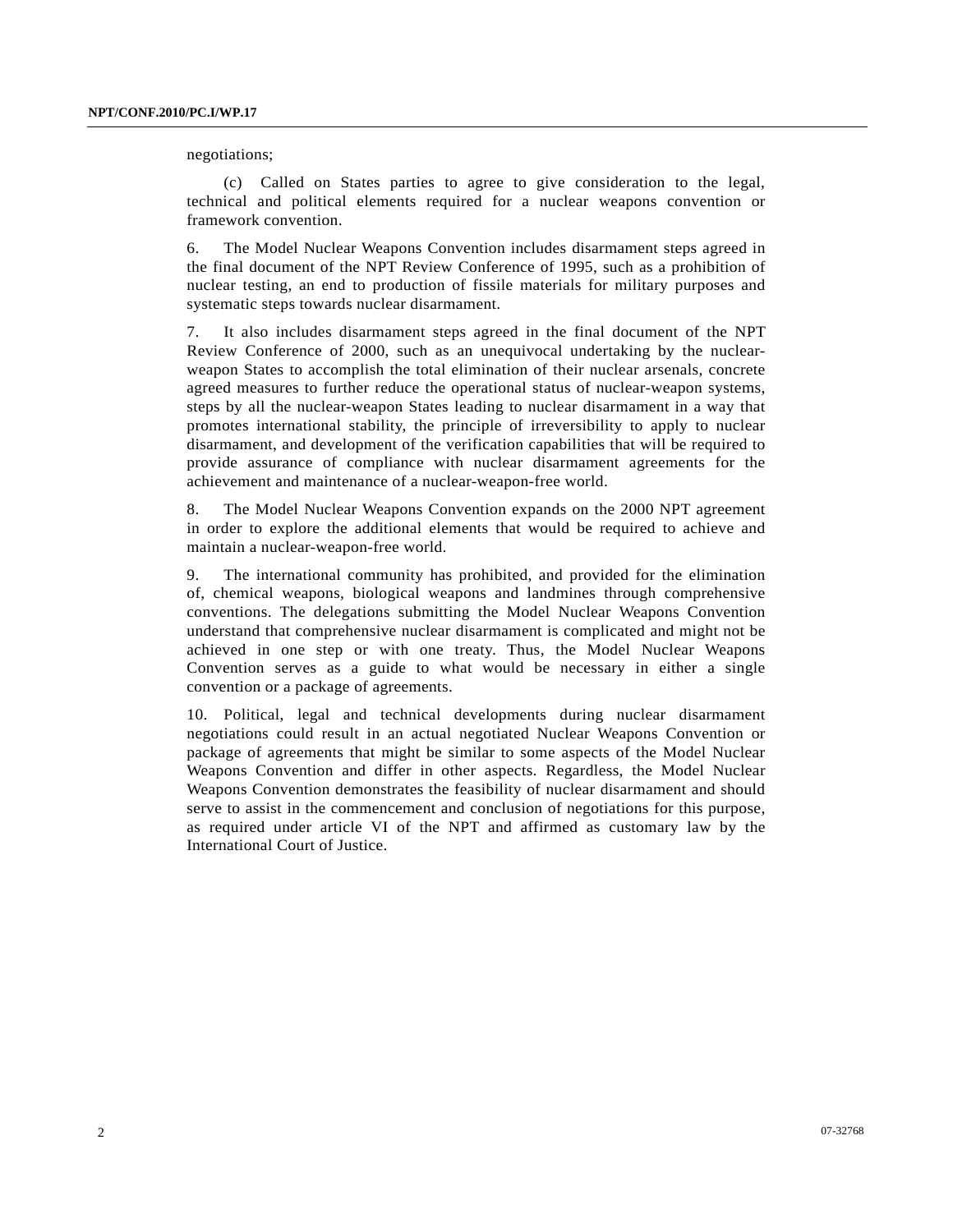# Model Nuclear Weapons Convention

Convention on the Prohibition of the Development, Testing, Production, Stockpiling, Transfer, Use and Threat of Use of Nuclear Weapons and on Their Elimination

April 2007

Updated from the Model Nuclear Weapons Convention circulated in November 1997 as United Nations Document A/C.1/52/7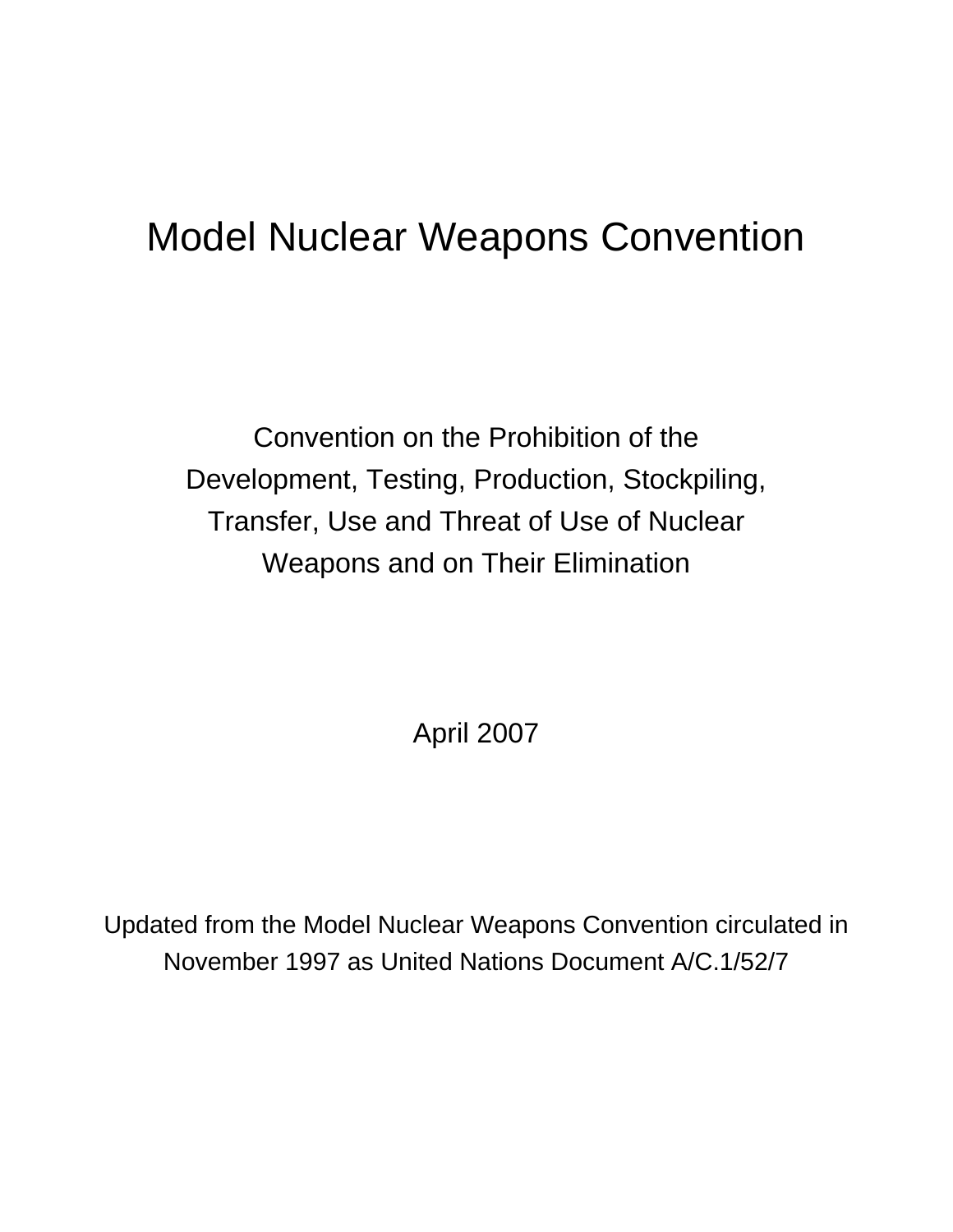## **MODEL NUCLEAR WEAPONS CONVENTION**

## **Contents**

| C. Rights and Obligations of States Parties with Respect to Verification  26 |  |
|------------------------------------------------------------------------------|--|
|                                                                              |  |
|                                                                              |  |
|                                                                              |  |
|                                                                              |  |
|                                                                              |  |
|                                                                              |  |
|                                                                              |  |
|                                                                              |  |
| D. Relation to measures assumed or required under other arrangements  30     |  |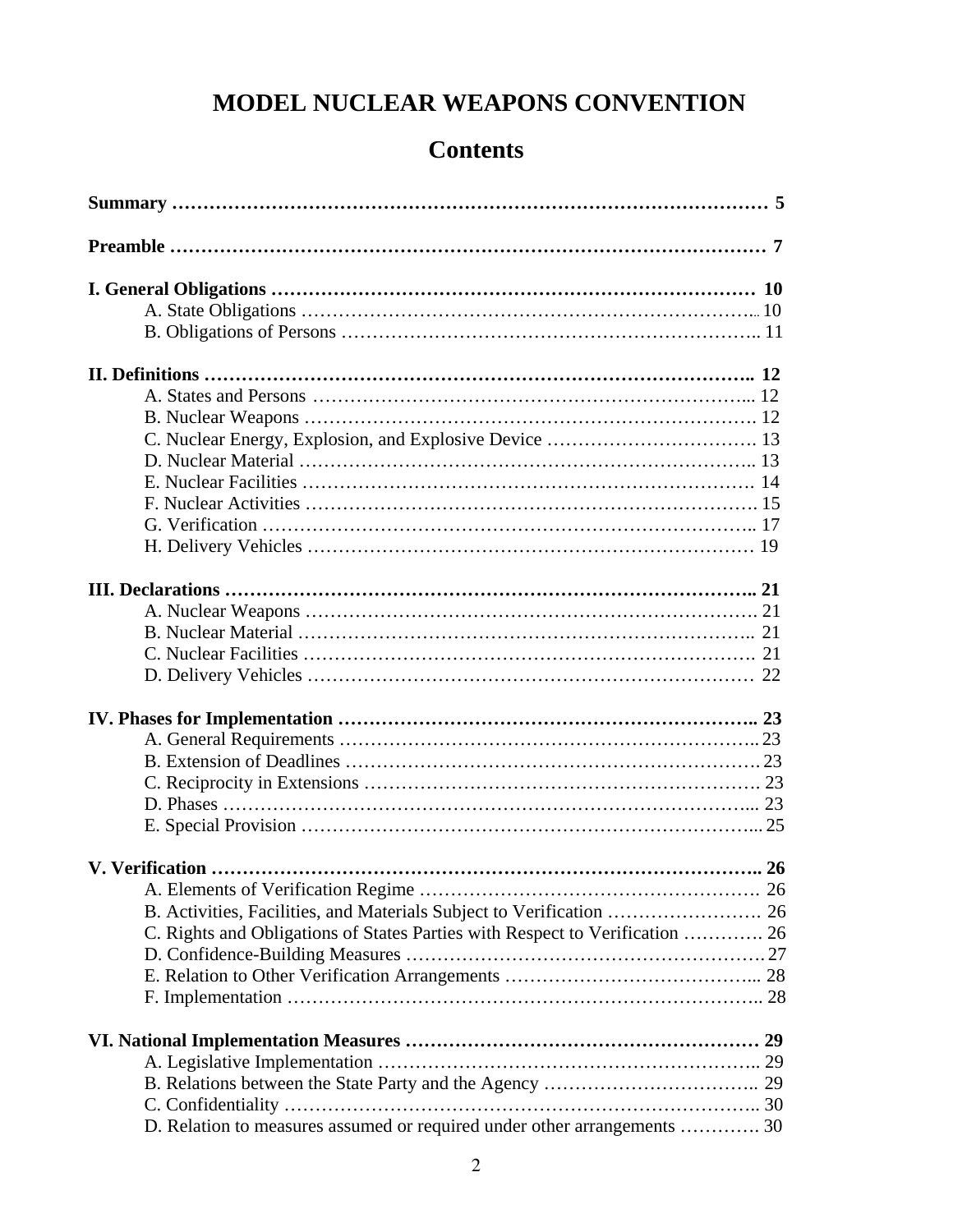| B. Command, Control, and Communications Facilities and Deployment Sites  46    |  |
|--------------------------------------------------------------------------------|--|
| C. Nuclear reactors, enrichment and reprocessing facilities, nuclear materials |  |
| storage sites and other nuclear-fuel cycle locations outside of facilities  47 |  |
|                                                                                |  |
|                                                                                |  |
|                                                                                |  |
|                                                                                |  |
|                                                                                |  |
|                                                                                |  |
|                                                                                |  |
| B. Measures to Redress a Situation and to Ensure Compliance,                   |  |
|                                                                                |  |
|                                                                                |  |
|                                                                                |  |
|                                                                                |  |
|                                                                                |  |
|                                                                                |  |
|                                                                                |  |
|                                                                                |  |
|                                                                                |  |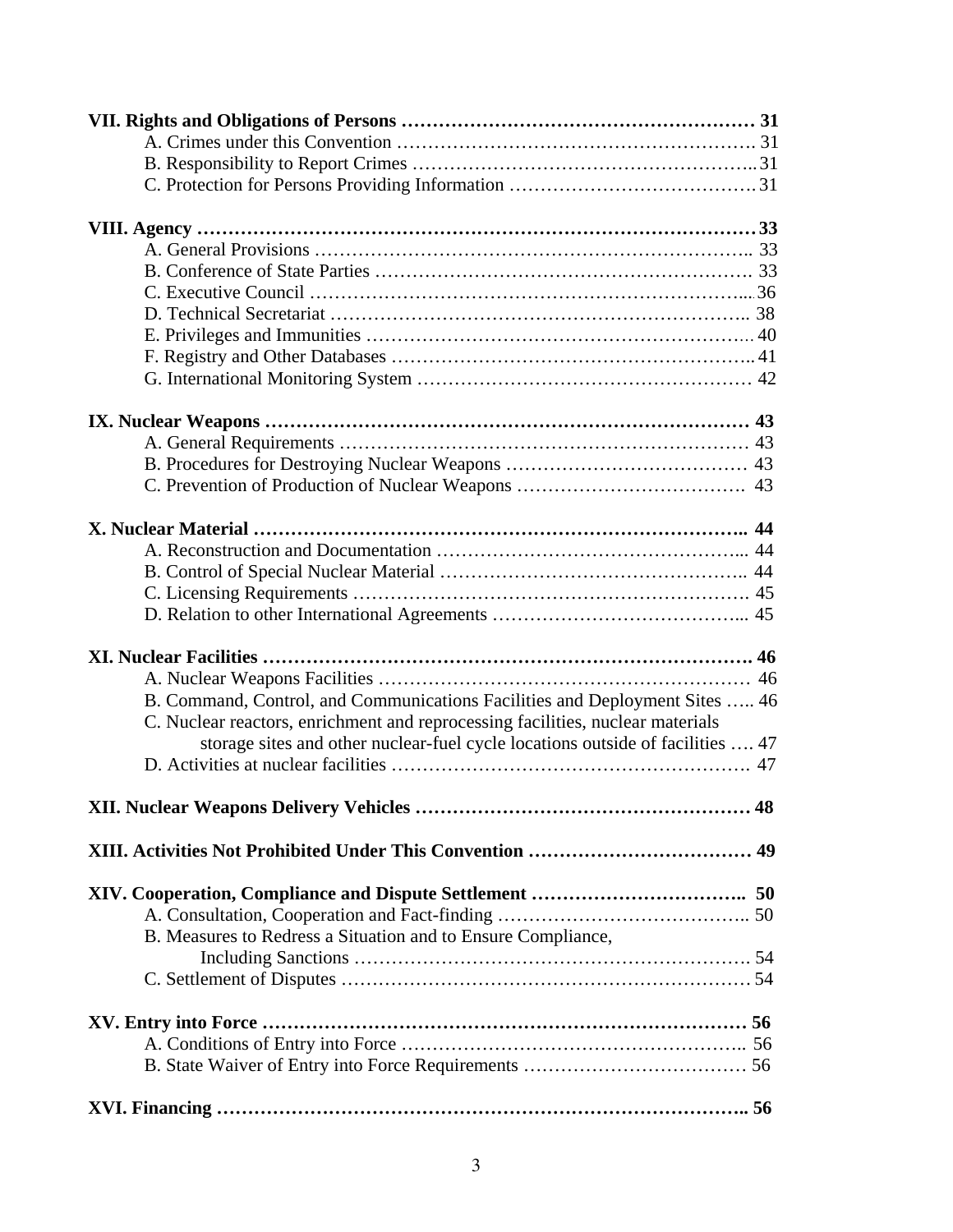| Optional Protocol Concerning the Compulsory Settlement of Disputes  61 |  |
|------------------------------------------------------------------------|--|
|                                                                        |  |
|                                                                        |  |
|                                                                        |  |
|                                                                        |  |
|                                                                        |  |
| Annex III: List of countries and geographical regions                  |  |
|                                                                        |  |
| <b>Annex V: List of Countries with nuclear power reactors</b>          |  |
|                                                                        |  |

Notes:

- 1. The Model Nuclear Weapons Convention has been prepared by a consortium of scientists, lawyers, disarmament experts, academics and officials as a discussion document to assist in deliberations and possible negotiations leading to the prohibition and elimination of nuclear weapons. It outlines legal, technical and political elements which could be utilized in an actual nuclear weapons convention or package/framework of agreements. The drafters do not assume that the final agreed convention or package of agreements would be exactly the same as in this Model. The drafters do however believe that this Model demonstrates the feasibility and practicality of nuclear disarmament. For discussion on these issues see *Securing our Survival: The Case for a Nuclear Weapons Convention*, IPPNW, Cambridge USA, 2007.
- 2. [Square brackets] refers to text which has not been agreed by all the drafters or which suggests alternative approaches.
- 3. The text makes reference to a "Verification Annex" which would form an integral part of a negotiated NWC, but is not included in this Model NWC.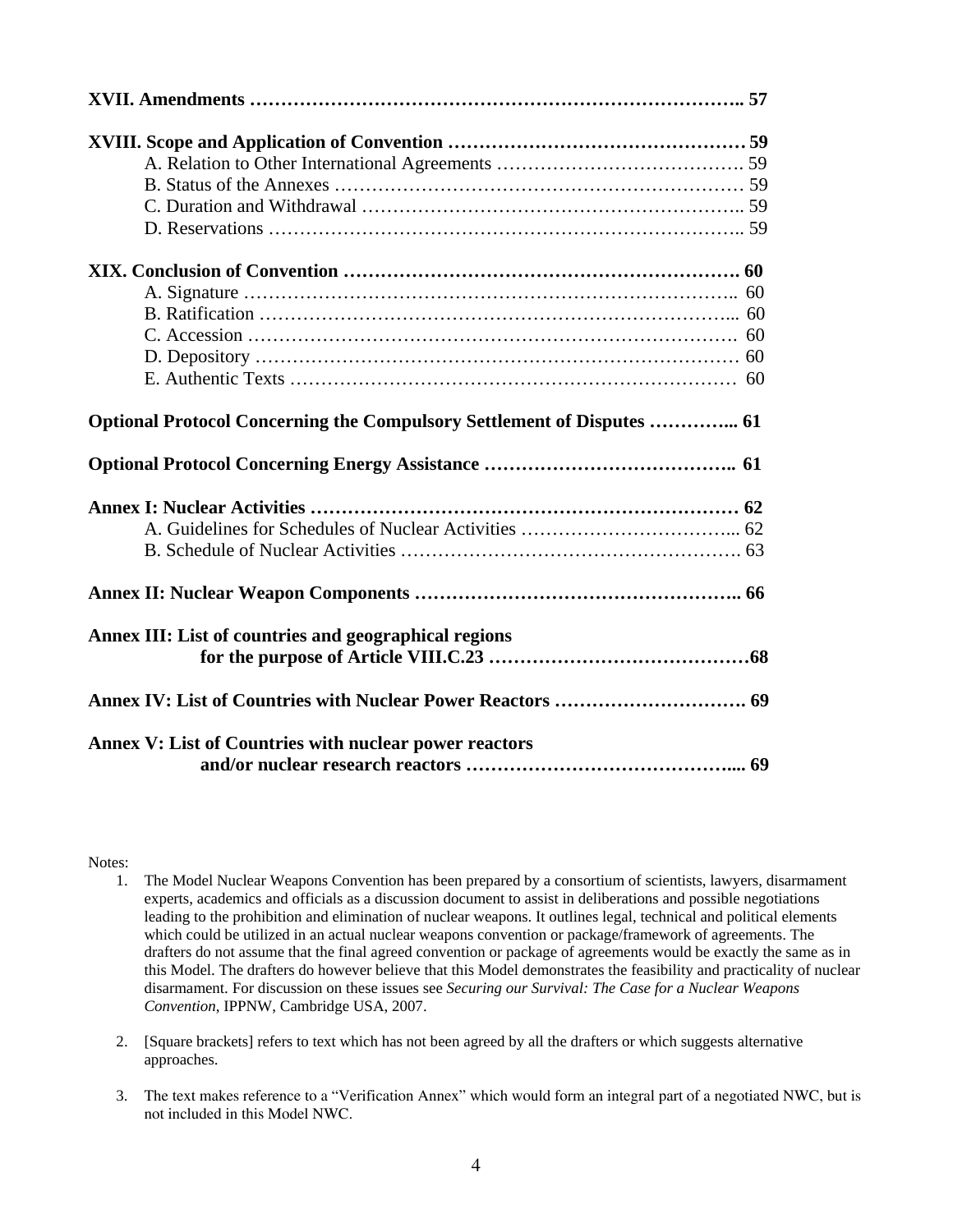## **Summary of the Model Nuclear Weapons Convention**

#### **General Obligations**

The Model Nuclear Weapons Convention prohibits development, testing, production, stockpiling, transfer, use and threat of use of nuclear weapons. States possessing nuclear weapons will be required to destroy their arsenals according to a series of phases. The Convention also prohibits the production of weapons usable fissile material and requires delivery vehicles to be destroyed or converted to make them non-nuclear capable.

#### **Declarations**

States parties to the Convention will be required to declare all nuclear weapons, nuclear material, nuclear facilities and nuclear weapons delivery vehicles they possess or control, and the locations of these.

#### **Phases for elimination**

The Convention outlines a series of five phases for the elimination of nuclear weapons beginning with taking nuclear weapons off alert, removing weapons from deployment, removing nuclear warheads from their delivery vehicles, disabling the warheads, removing and disfiguring the "pits" and placing the fissile material under international control. In the initial phases the U.S. and Russia are required to make the deepest cuts in their nuclear arsenals.

#### **Verification**

Verification will include declarations and reports from States, routine inspections, challenge inspections, on-site sensors, satellite photography, radionuclide sampling and other remote sensors, information sharing with other organizations, and citizen reporting. Persons reporting suspected violations of the convention will be provided protection through the Convention including the right of asylum.

An International Monitoring System will be established under the Convention to gather information, and will make most of this information available through a registry. Information which may jeopardize commercial secrets or national security will be kept confidential.

#### **National Implementation Measures**

States parties are required to adopt national measures, including necessary legislation, to implement their obligations under the Convention. This would include provisions for the prosecution of persons committing crimes and protection for persons reporting violations of the Convention.

States are also required to establish a national authority to be responsible for national tasks in implementation.

#### **Rights and Obligations of Persons**

The Convention applies rights and obligations to individuals and legal entities as well as States. Individuals have an obligation to report violations of the Convention and the right to protection if they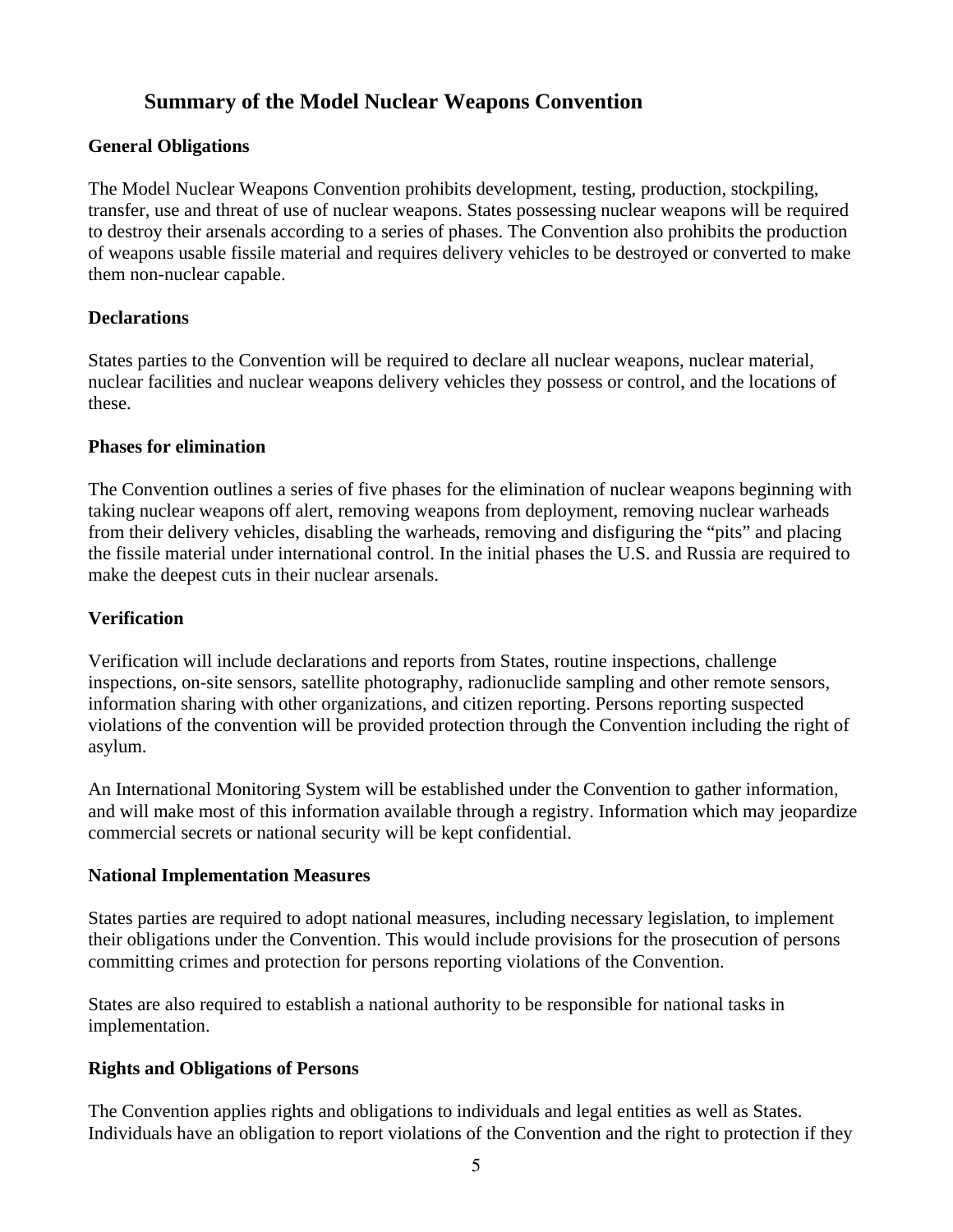do so. Procedures for the apprehension and fair trial of individuals accused of committing crimes under the treaty are provided.

#### **Agency**

An agency would be established to implement the Convention. It will be responsible for verification, ensuring compliance, and decision making, and will comprise a Conference of States Parties, an Executive Council and a Technical Secretariat.

#### **Nuclear Material**

The Convention prohibits the production of any fissionable or fusionable material which can be used directly to make a nuclear weapon, including plutonium (other than that in spent fuel) and highly enriched uranium. Low enriched uranium would be permitted for nuclear energy purposes.

#### **Cooperation, Compliance and Dispute Settlement**

Provisions are included for consultation, cooperation and fact-finding to clarify and resolve questions of interpretation with respect to compliance and other matters. A legal dispute may be referred to the International Court of Justice by mutual consent of States Parties. The Agency may also recommend to the United Nations General Assembly to request an advisory opinion from the International Court of Justice on a legal dispute.

The Convention provides for a series of graduated responses for non-compliance beginning with consultation and clarification, negotiation, and, if required, sanctions or recourse to the U.N. General Assembly and Security Council for action.

#### **Relation with other international agreements**

The Model NWC would build on existing nuclear nonproliferation and disarmament regimes and verification and compliance arrangements, including the Non-Proliferation Treaty, International Atomic Energy Agency Safeguards, Comprehensive Test Ban Treaty Organisation International Monitoring System and bilateral agreements between Russia and the United States. In some cases the NWC may add to the functions and activities of such regimes and arrangements. In other cases, the NWC would establish additional complementary arrangements.

#### **Financing**

Nuclear weapon states are obliged to cover the costs of the elimination of their nuclear arsenals. However, an international fund will be established to assist states that may have financial difficulties in meeting their obligations.

#### **Optional Protocol Concerning Energy Assistance**

The Convention does not prohibit the use of nuclear energy for peaceful purposes. However it includes an optional protocol which would establish a program of energy assistance for States parties choosing not to develop nuclear energy or to phase out existing nuclear energy programs.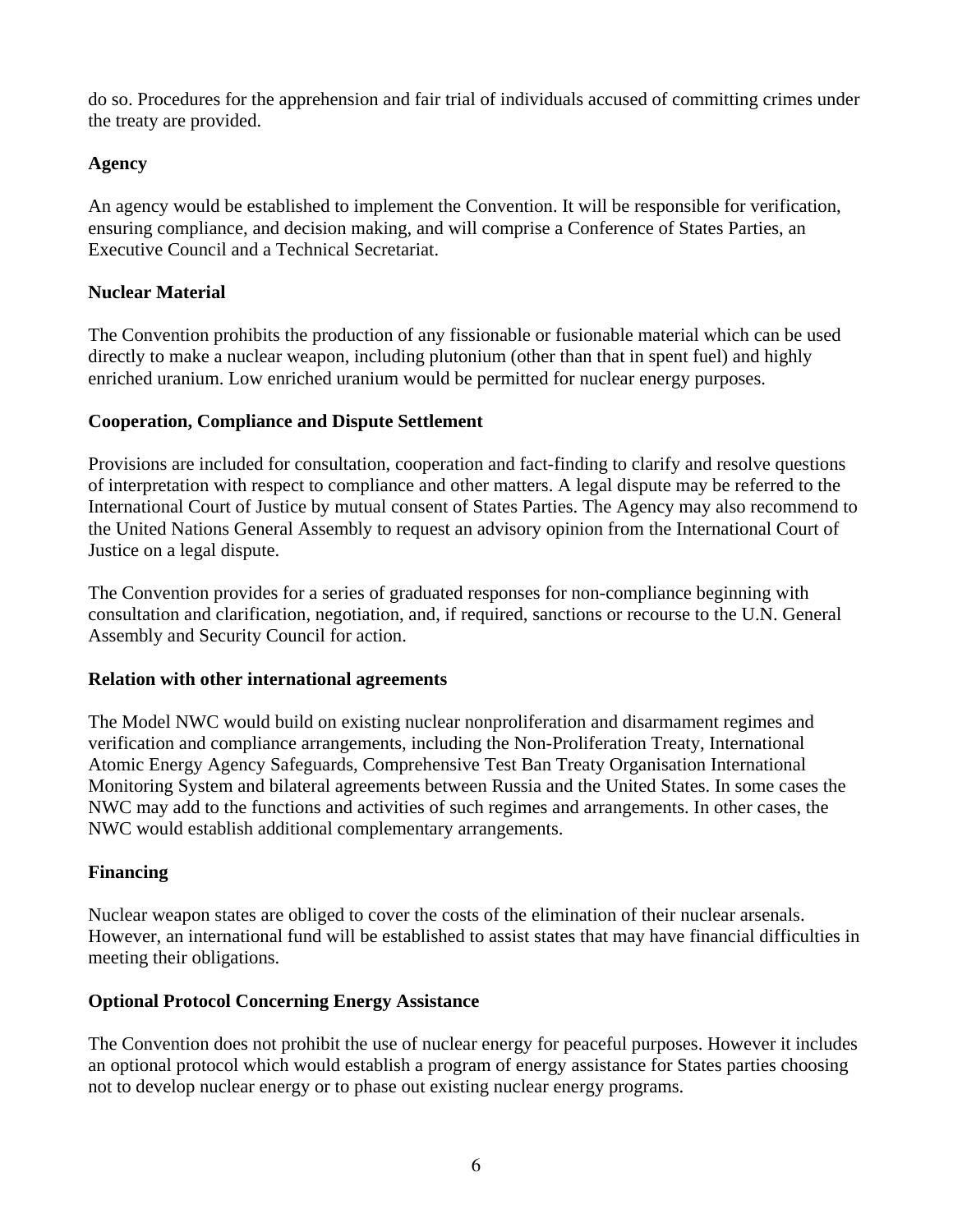## **Preamble**

We the people of the Earth, through the States Parties to this Convention:

*Convinced* that the existence of nuclear weapons poses a threat to all humanity and that their use would have catastrophic consequences for all the creatures of this Earth;

*Noting* that the destructive effects of nuclear weapons upon life on earth are uncontrollable whether in time or space;

*Aware* that amongst weapons of mass destruction, the abolition of which is recognized as being in the collective security interest of all people and States, nuclear weapons are unprecedented and unequalled in destructive potential;

*Affirming* that the inherent dignity and equal and inalienable rights of all members of the human family include the right to life, liberty, peace and the security of person;

*Convinced* that all countries have an obligation to make every effort to achieve the goal of eliminating nuclear weapons, the terror which they hold for humankind and the threat which they pose to life on Earth;

*Recognizing* that numerous regions, including Antarctica, Outer Space, Latin America, the Sea Bed, the South Pacific, Southeast Asia, Africa, and Central Asia have already been established as nuclear weapon free zones, where possession, production, development, deployment, use and threat of use of nuclear weapons are forever prohibited, and desiring to extend this benefit to the entire planet for the good of all life;

*Determined* to eliminate the risks of environmental pollution by radioactive waste and other radioactive matter associated with nuclear weapons and to ensure that the bounty and beauty of the Earth shall remain the common heritage of all of us and our descendants in perpetuity to be enjoyed by all in peace;

*Recognizing* the universal need for environmentally safe, sustainable energy;

*Gravely concerned* that the use of nuclear weapons may be brought about not only intentionally by war or terrorism, but also through human or mechanical error or failure, and that the very existence and gravity of these threats of nuclear weapons use generates a climate of suspicion and fear which is antagonistic to the promotion of universal respect for and observance of the human rights and fundamental freedoms set forth in the Charter of the United Nations and the Universal Declaration of Human Rights;

*Convinced* of the serious threats posed to the environment by nuclear arsenals, the economic and social costs and waste of intellectual talent occasioned by these arsenals and the efforts required to prevent their use, the dangers inherent in the existence of the materials used to make nuclear weapons and the attendant problems of proliferation, the medically and psychologically catastrophic effects of any use of a nuclear weapon, the potential effects of mutations on the genetic pool and numerous other risks associated with nuclear weapons;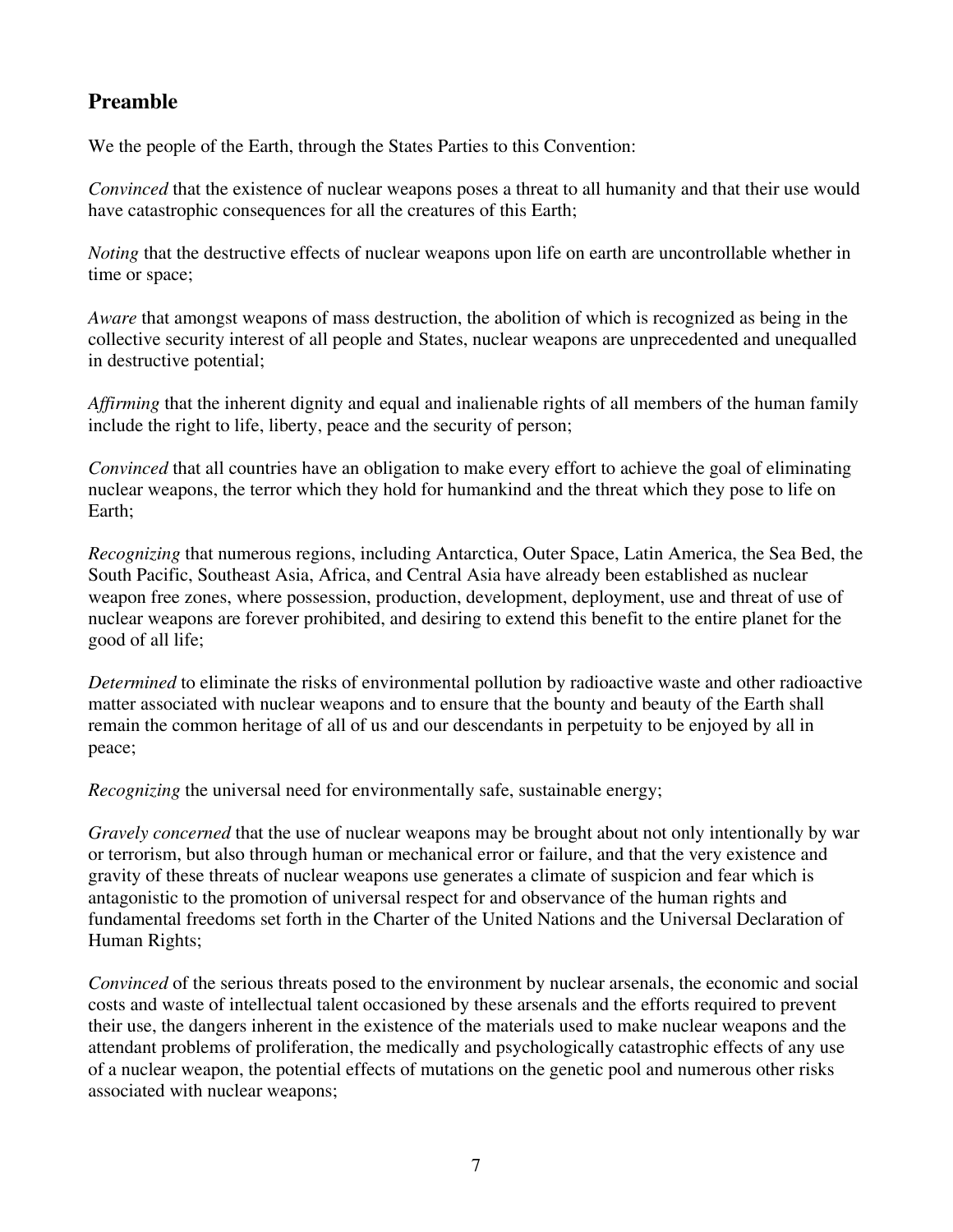*Welcoming* the Convention on the Prohibition of the Development, Production and Stockpiling of Bacteriological (Biological) and Toxin Weapons and on Their Destruction and the Convention on the Prohibition of the Development, Production, Stockpiling and Use of Chemical Weapons and on Their Destruction, as indications of a progression toward the elimination of all weapons of mass destruction;

*Recognizing* that all life is sacred and that there is a moral imperative to eliminate all weapons of mass destruction;

*Welcoming* the Convention on the Prohibition of the Use, Stockpiling, Production and Transfer of Anti-Personnel Mines and on Their Destruction, as an indication of progress towards the prohibition and elimination of weapons which are indiscriminate and cause unnecessary suffering;

[*Welcoming* the International Convention for the Suppression of Acts of Nuclear Terrorism as an indication of progress in addressing the threat of acquisition, use or threat of use of nuclear weapons by non-State actors;]

*Welcoming also* the Rome Statute of the International Criminal Court, in particular the recognition of individual responsibility for crimes involved in employing weapons which cause unnecessary suffering or which are inherently indiscriminate;

*Believing* that the threat and use of nuclear weapons is incompatible with civilized norms, standards of morality and humanitarian law which prohibit the use of inhumane weapons and those with indiscriminate effects;

*Recalling* Resolution 1(I), adopted unanimously on January 24, 1946 at the First Session of the General Assembly of the United Nations, and the many subsequent resolutions of the United Nations which call for the elimination of atomic weapons;

*Recalling also* the Final Document of the United Nations First Special Session of the General Assembly on Disarmament 1978, which calls for the elimination of nuclear weapons;

*Mindful* of the solemn obligations of States made in Article VI of the Treaty on the Non-Proliferation of Nuclear Weapons to end the nuclear arms race at an early date and achieve nuclear disarmament, and to further commitments on specific steps to achieve nuclear disarmament in the *Principles and Objectives for Nuclear Non-Proliferation and Disarmament* agreed in 1995, and the *Practical steps for the systematic and progressive efforts to implement Article VI of the Treaty on the Non-Proliferation of Nuclear Weapons* agreed in 2000;

*Convinced* that the elimination of nuclear weapons is an important step towards the goal of general and complete disarmament [and that the implementation of disarmament obligations would strengthen international law and peaceful relations between countries];

*Welcoming* the advisory opinion of the International Court of Justice of July 8, 1996, which concluded *that the threat or use of nuclear weapons would generally be contrary to the rules of international law applicable in armed conflict, and in particular the principles and rules of humanitarian law*, and concluded unanimously that *There exists an obligation to pursue in good faith and bring to a conclusion negotiations leading to nuclear disarmament in all its aspects under strict and effective international control*;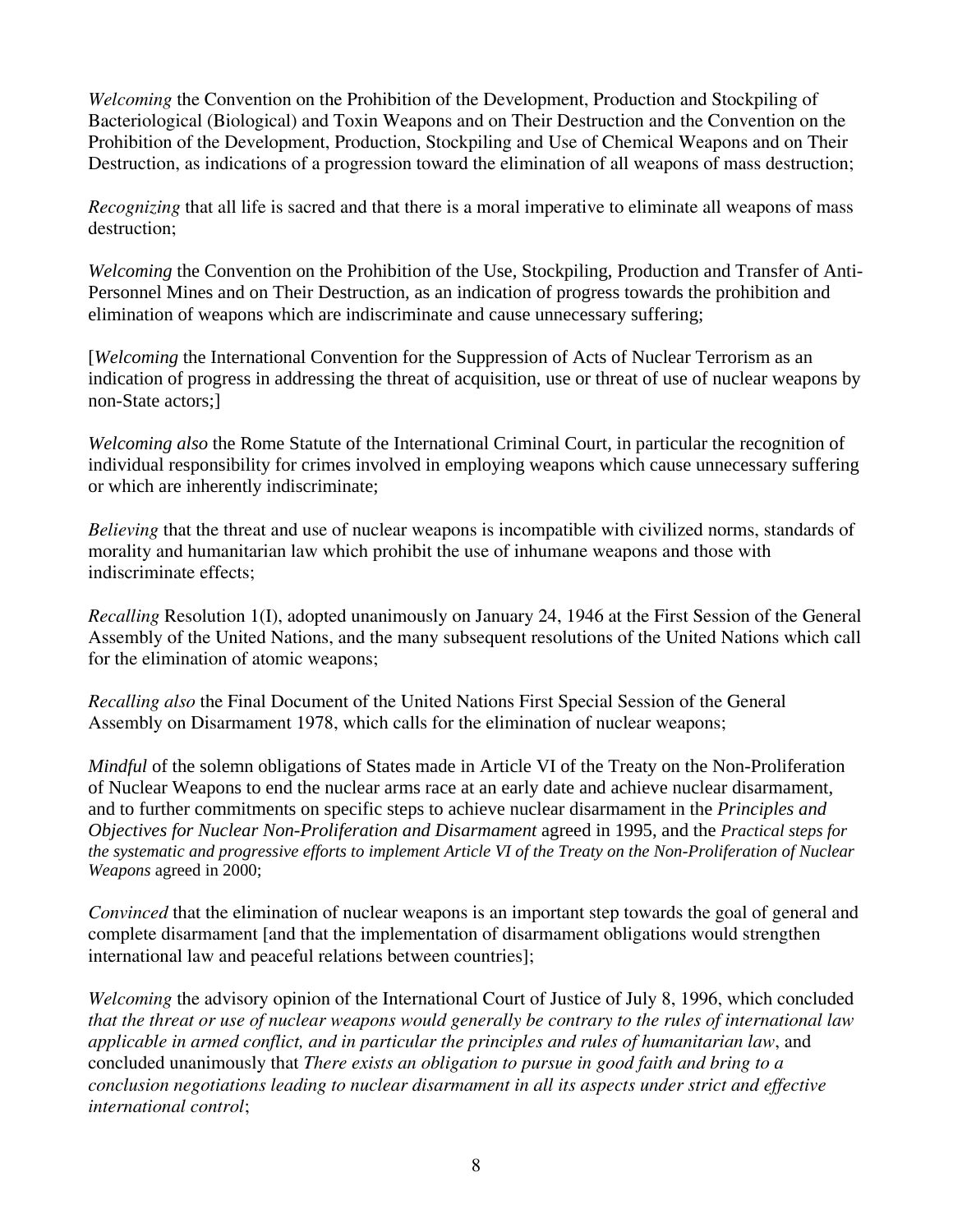*Recalling* United Nations General Assembly resolutions 51/45 M, of 10 December 1996, 52/38 O of 9 December 1997, 53/77 W of 4 December 1998, 54/54 Q of 1 December 1999, 55/33 X of 20 November 2000, 56/24 S of 29 November 2001, 57/85 of 22 November 2002, 58/46 of 8 December 2003, 59/83 of 3 December 2004, 60/76 of 8 December 2005, and 61/83 of 6 December 2006 which underline the nuclear disarmament obligation affirmed by the International Court of Justice and call *upon all States to fulfill that obligation immediately by commencing multilateral negotiations … leading to an early conclusion of a nuclear weapons convention prohibiting the development, production, testing, deployment, stockpiling, transfer, threat or use of nuclear weapons and providing for their elimination*;

*Convinced* that a convention prohibiting the development, testing, production, stockpiling, transfer, use and threat of use of nuclear weapons and providing for their elimination is required to abolish these weapons from the Earth;

*Have agreed* as follows: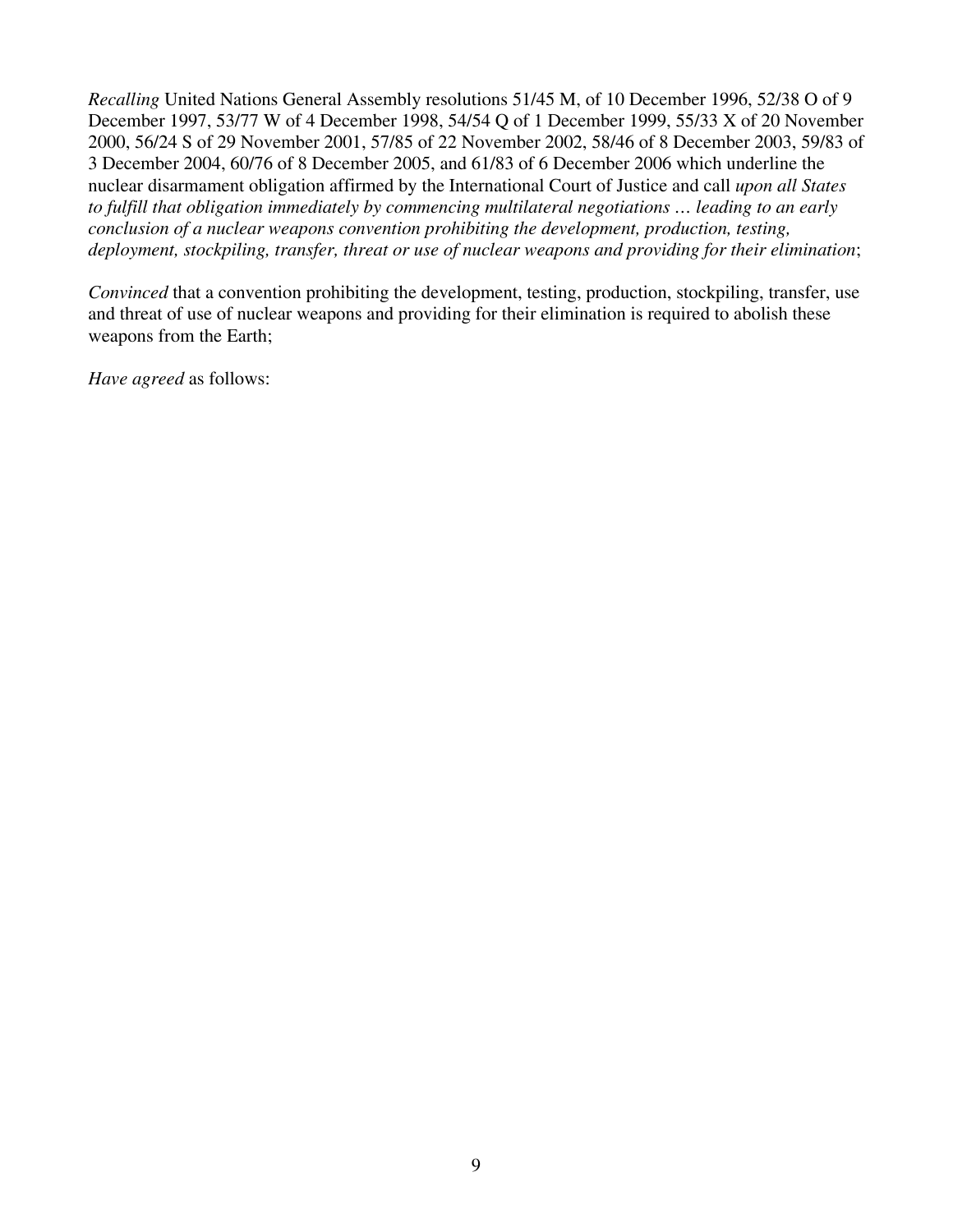## **I. General Obligations**

#### *A. State Obligations*

- 1. Each State Party to this Convention undertakes never under any circumstances:
	- a. To use or threaten to use nuclear weapons;
	- b. To engage in any military or other preparations to use nuclear weapons;
	- c. To develop, test, produce, otherwise acquire, deploy, stockpile, maintain, retain, or transfer nuclear weapons except as specified under paragraph 4 of this Article;
	- d. To develop, test, produce, otherwise acquire, stockpile, retain, transfer or use proscribed nuclear material except as specified under paragraph 4 of this Article;
	- e. To develop, test, produce, otherwise acquire, deploy, stockpile, maintain, retain, or transfer nuclear weapons delivery vehicles;
	- f. To develop, test, produce, otherwise acquire, stockpile, maintain, retain, or transfer nuclear weapon components or equipment as specified in this Convention;
	- g. To fund [or conduct] nuclear weapons research, with the exception of nuclear disarmament research;
	- h. To assist, encourage, induce or permit, in any way, directly or indirectly, anyone to engage in any activity prohibited under this Convention.
- 2. Each State Party undertakes:
	- a. To destroy all nuclear weapons it owns or possesses, or that are located in any place under its jurisdiction or control, in accordance with the provisions of this Convention;
	- b. To destroy all nuclear weapons it abandoned on the territory of another State, in accordance with the provisions of this Convention;
	- c. To submit all nuclear facilities to preventive controls;
	- d. To destroy all nuclear weapons facilities it owns or possesses, or that are located in any place under its jurisdiction or control, or to convert such facilities to weapons destruction facilities or other facilities not prohibited by this Convention;
	- e. [To disable or destroy all facilities, systems or sub-systems designed or used in the command or control of nuclear weapons, or convert such facilities, systems or subsystems to purposes not prohibited under this Convention;]
	- f. To destroy or convert for purposes not prohibited under this Convention all nuclear weapons delivery vehicles and nuclear weapon components;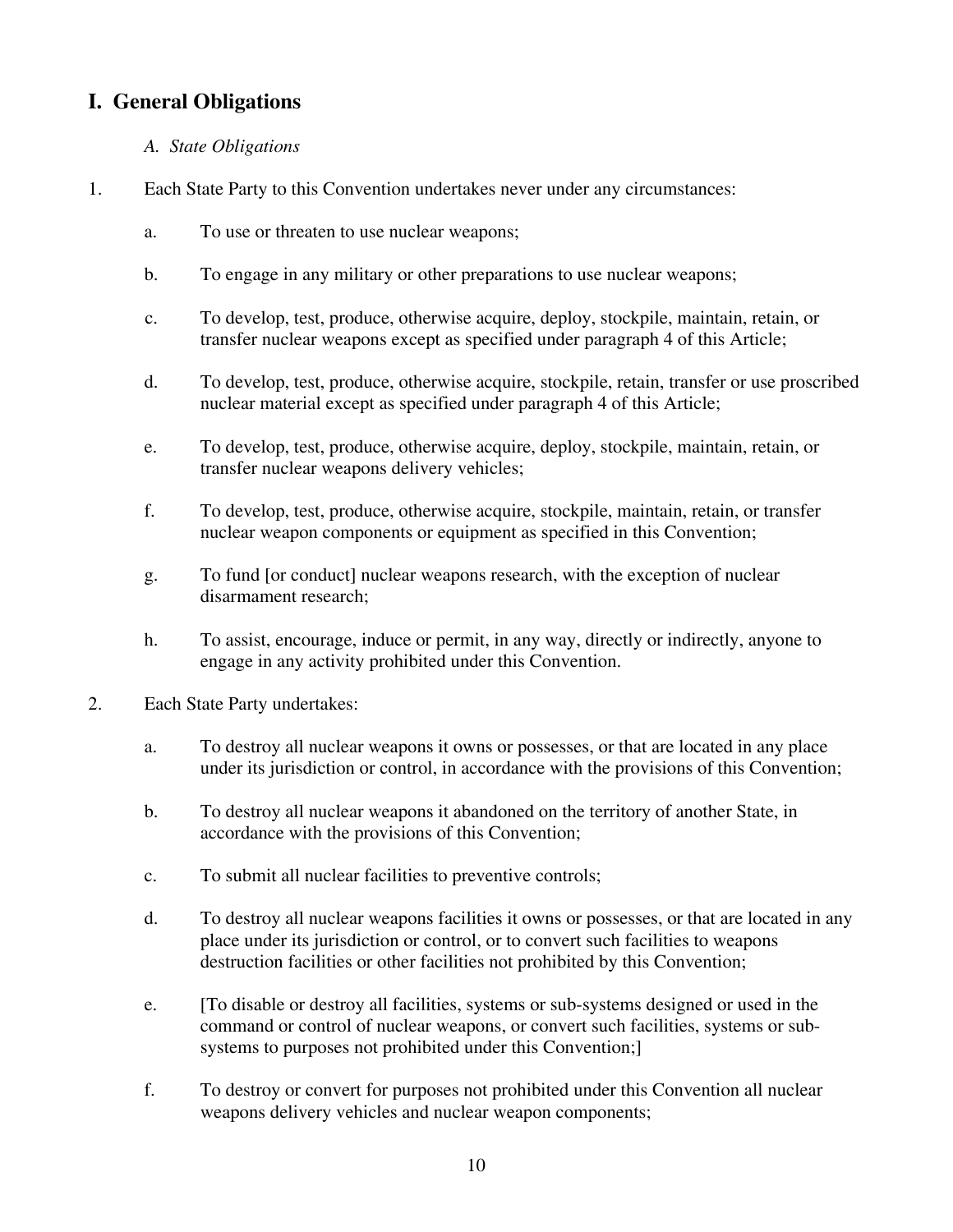- g. To place all special nuclear material under preventive controls as specified in this Convention.
- h. To participate in good faith in activities aimed at the promotion of transparency with respect to nuclear weapons and related technologies and the promotion of education for the purposes of detecting and preventing activities prohibited under this Convention;
- i. To report violations of this Convention to the Agency [and to cooperate to the fullest with the Agency's investigative, monitoring and verification functions; and to provide to the Agency all information requested by the Agency for the purposes of implementing this Convention, except such information as may be with-held for legitimate international or national security or trade secret concerns;]
- j. To enact all domestic legislation necessary for the implementation of this Convention.
- 3. These obligations shall apply equally to nuclear explosive devices intended for peaceful purposes.
- 4. These obligations shall not be interpreted to prohibit activities consistent with the application and implementation of the provisions of this Convention [including but not limited to transfer of nuclear weapons, special nuclear material, and nuclear weapons delivery vehicles for the purpose of their destruction or disposal, and nuclear disarmament research and verification thereof].

#### *B. Obligations of Persons*

- 5. The following acts are crimes for which persons shall be held responsible regardless of their position, residence, citizenship or country of incorporation:
	- a. To engage or attempt to engage in any acts listed in subparagraphs 1.a through 1.g, inclusive, of this Article;
	- b. To aid, abet, or otherwise assist, in any way, anyone to engage in any activity prohibited under this Convention.
- 6. The fact that the present Convention provides criminal responsibility for individuals does not affect the responsibility of States under international law.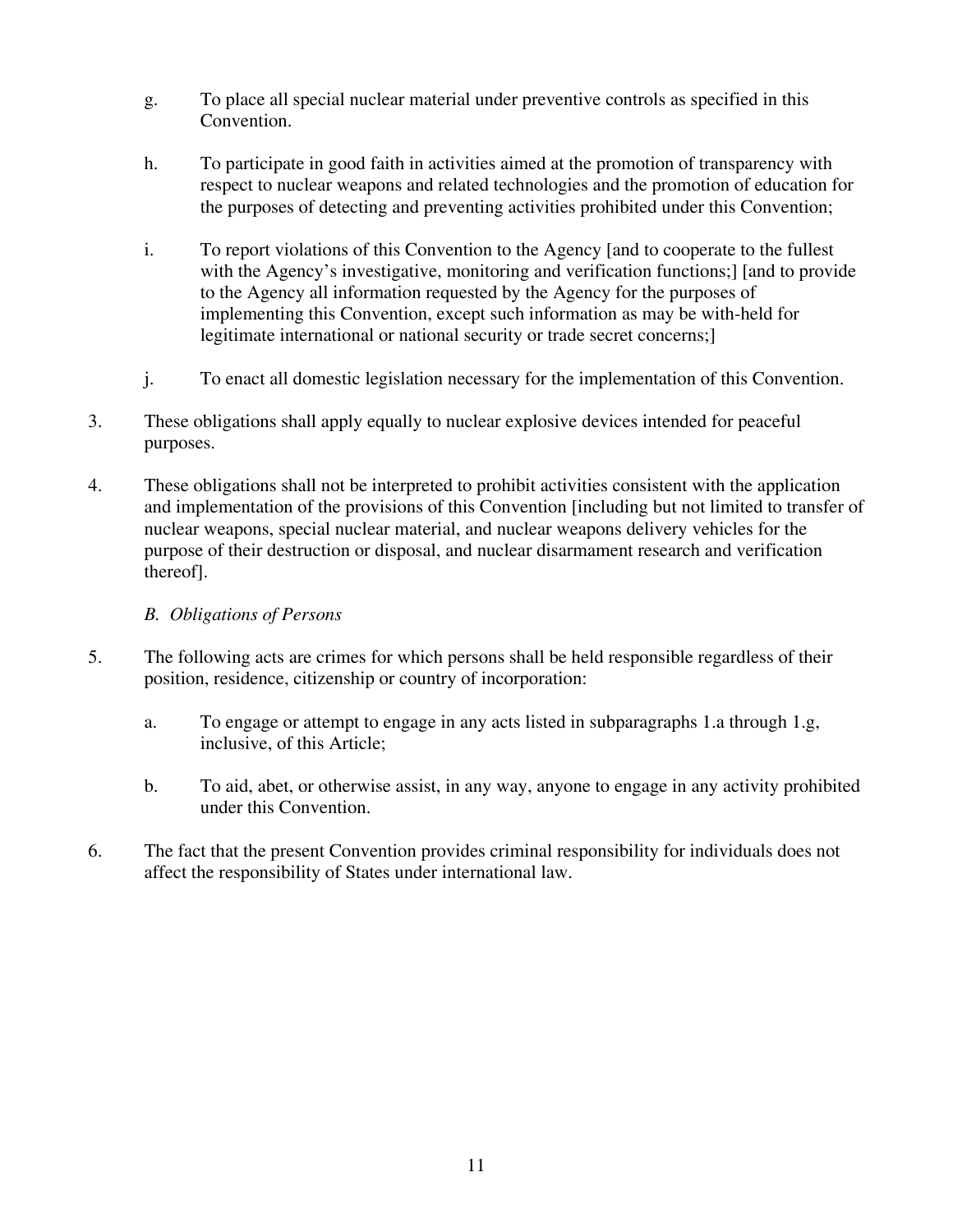## **II. Definitions**

#### *A. States and Persons*

- 1. "Nuclear Weapons State" means a state which has manufactured and exploded a nuclear weapon or other nuclear explosive device prior to 1 January 1967
- 2. "Nuclear Capable State" means [a State which has developed or has the capacity to develop nuclear weapons and which is not party to the Non-Proliferation Treaty]
- 3. "Person" means a natural or legal person.

#### *B. Nuclear Weapons*

- 4. "Nuclear Weapon" means:
	- a. Any device which is capable of releasing nuclear energy in an uncontrolled manner and which has a group of characteristics that are appropriate for use for warlike purposes;
	- b. Any nuclear explosive device;
	- c. Any radiological weapon; or
	- d. Any weapon which is designed to include a nuclear explosive device as a trigger or other component.
- 5. "Nuclear Weapon Component" means any constituent part of a nuclear weapon. [excluding the special nuclear material when separated from other components]
- 6. "Nuclear Weapons Delivery Vehicle" means any vehicle designed for or capable of delivering a nuclear weapon. Any nuclear weapons delivery vehicle that has been constructed, developed, flight-tested or deployed for weapon delivery shall be considered a nuclear weapons delivery vehicle.
- 7. "Plutonium Pit" means the core element of a nuclear weapon's primary or fission component.
- 8. "Radiological Weapon" means any weapon that disperses radioactive material or uses radioactive material as a primary material in its construction.
- 9. "Warhead" means the explosive part of a nuclear weapons system. Warheads consist of nuclear materials, conventional high explosives, related firing mechanisms and containment structure.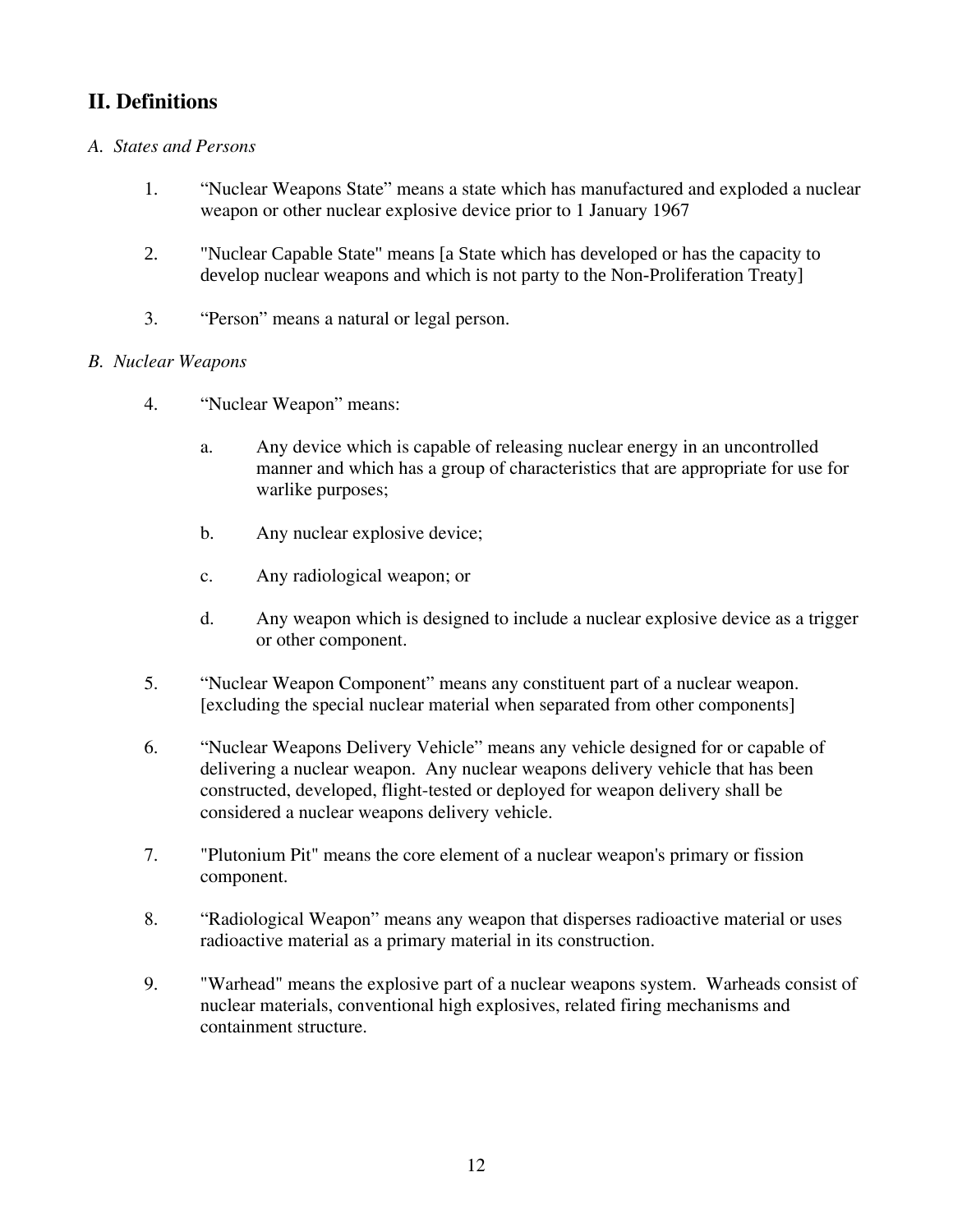#### *C. Nuclear Energy, Explosives, and Explosive Devices*

- 10. "Nuclear Energy" means energy released from the nucleus of an atom either spontaneously or through interaction with other particles and/or electromagnetic radiation.
- 11. "Nuclear Explosion" means the release of significant amounts of nuclear energy on a time-scale faster than or comparable to chemical explosives [including micro-fission, micro-fusion or miniaturized devices of any yield].
- 12. "Nuclear Explosive Device" means any device capable of undergoing a nuclear explosion, irrespective of its purpose. The term includes such a weapon or device in unassembled and partly assembled forms, as well as devices or assemblies which belong to a nuclear explosive device or are a modification of such suitable for development and testing of nuclear weapons or other nuclear explosive devices, but does not include the means of transport or delivery of such a weapon or device if separable from and not an indivisible part of it.
- 13. "Significant Amount of Nuclear Energy" means more than the energy released by radioactive decay and spontaneous fission and may be much smaller than the maximum energy yield of the largest chemical explosions.

#### *D. Nuclear Material*

- 14. "Nuclear Material" means any source or fissionable or fusionable material as defined in this Convention.
- 15. "Exemption Quantities" mean quantities of nuclear material not prohibited under the provisions of this Convention [and preventive controls].
- 16. "Fissionable Material" means any isotope which may undergo either spontaneous fission or fission induced by neutrons of any energy, as well as any compound or mixture including such isotopes.
- 17. "Fusionable Material" means any isotope capable of undergoing fusion with the same kind of nuclide or with any other nuclide by applying sufficient conditions (pressure, temperature and inclusion time) with technical means.
- 18. "Highly Enriched Uranium (HEU)" means uranium in which the naturally occurring U-235 isotope (0.7% in natural uranium) is increased to 20% U-235 or above.
- 19. "Low Enriched Uranium (LEU)" means uranium enriched in the isotopic content of U-235 but to less than 20% of the total mass.
- 20. "Mixed Oxide Fuel (MOX fuel)" means nuclear reactor fuel composed of plutonium and uranium oxides.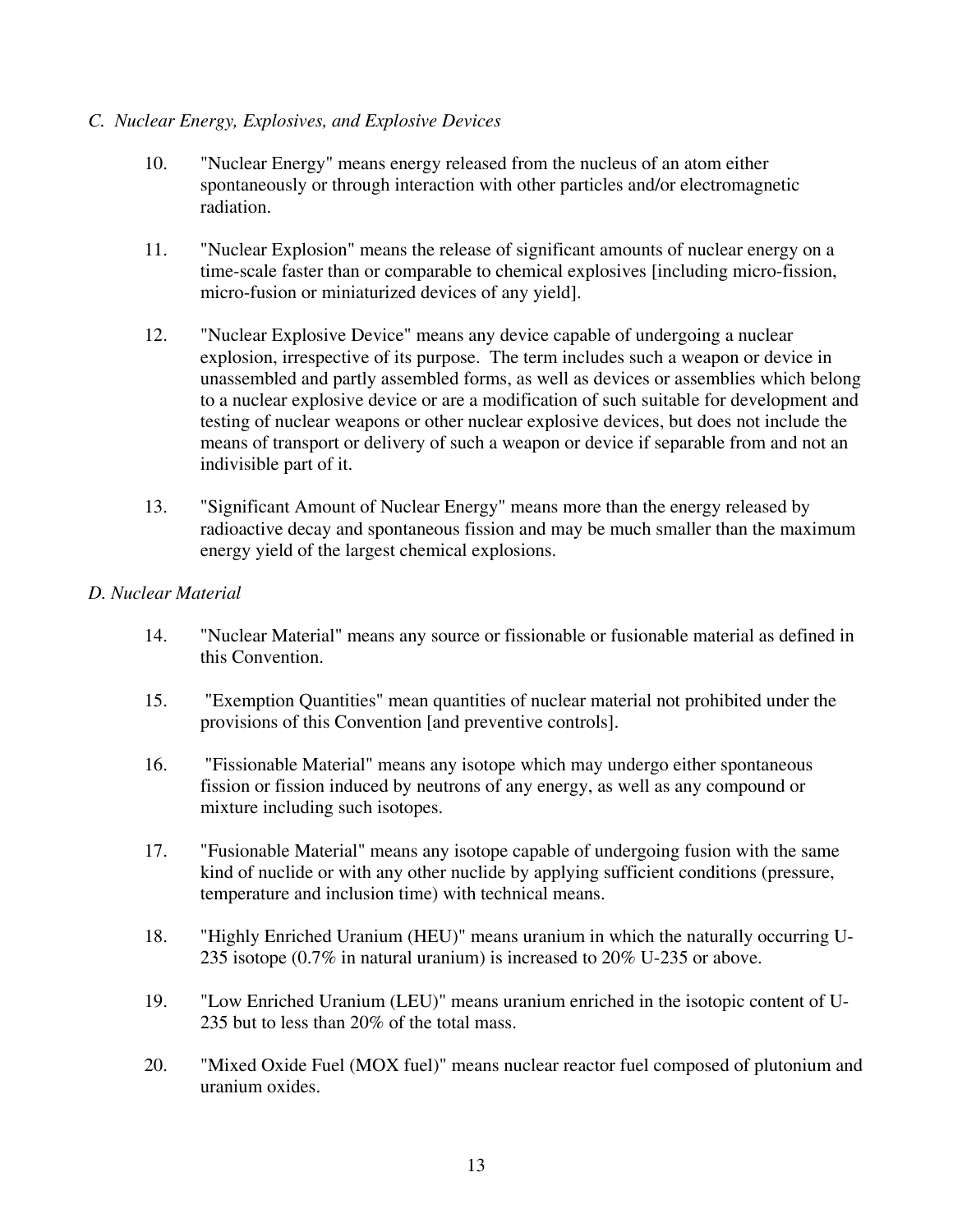- 21. ["Other Special Nuclear Material" means special nuclear material other than plutonium and uranium enriched to 20% or more U-235 or U-233.]
- 22. "Proscribed fissionable material" means any fissionable material that can be used for the manufacture of nuclear weapons without transmutation, chemical reprocessing or further enrichment, and includes any isotopic mixture of separated and un-irradiated plutonium, uranium enriched in the isotopes 235 to 20% or more, uranium-233.
- 23. "Proscribed fusionable material" means any fusionable material that can be used for the manufacture of nuclear weapons without transmutation, redoxation or further enrichment.
- 24. "Proscribed nuclear material" means any proscribed fissionable or any proscribed fusionable material.
- 25. "Significant quantity" means the approximate quantity of nuclear material in respect of which, taking into account any conversion process involved, the possibility of manufacturing a nuclear explosive device cannot be excluded.
- 26. "Source Material" means uranium containing the mixture of isotopes occurring in nature; uranium depleted in the isotope U-235, thorium, lithium beyond naturally occurring concentration, deuterium, helium-3, or any of the foregoing in the form of metal, alloy, chemical compound or concentrate.
- 27. "Special Fissionable Material" means fissionable material that can be used for the manufacture of nuclear weapons.
- 28. "Special Fusionable Material" means any fusionable material that can be used for the manufacture of nuclear weapons and includes deuterium, tritium, helium-3, and lithium-6.
- 29. "Special Nuclear Material" means any special fissionable or any special fusionable material.

#### *E. Nuclear Facilities*

- 30. "Nuclear Facility" means any facility for the research, testing, production, extraction, enrichment, processing, reprocessing, or storage of nuclear material; any facility for the production of nuclear energy; any facility for the research, development, testing, production, storage, assembly, disassembly, maintenance, modification, deployment, or delivery of nuclear weapons, or nuclear weapon components; or any facility deemed a nuclear facility by the Technical Secretariat. The term "Nuclear Facility" includes [but is not limited to] the following:
- 31. "Command, Control or Communication Facility", means [any facility designed or used for the purpose of launching, targeting, directing or detonating a nuclear weapon or its delivery vehicle, or for aiding or assisting in any of these purposes.]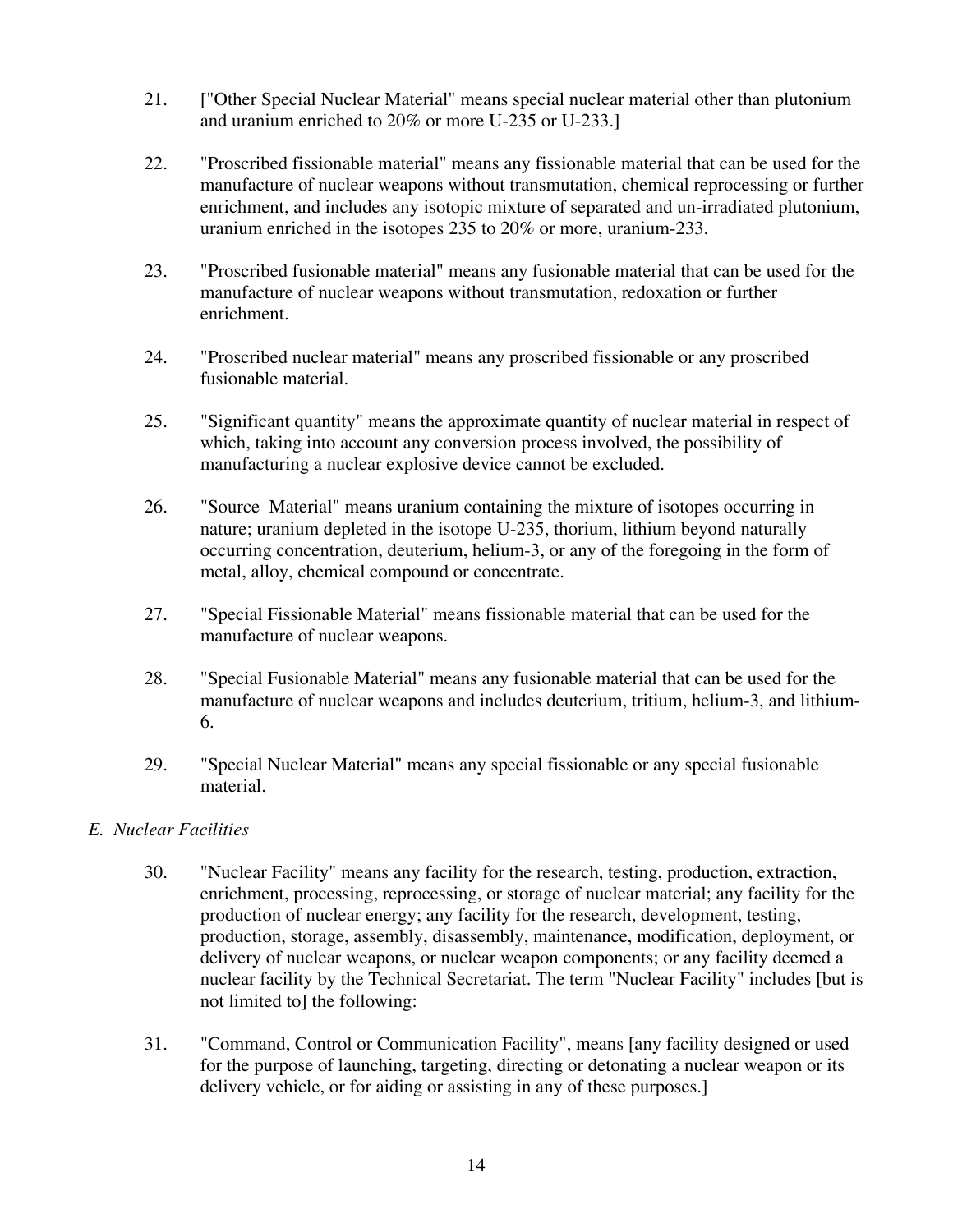- 32. "Deployment Site" means the location where a nuclear weapon is or has been deployed, or a location which is equipped for the deployment of nuclear weapons.
- 33. "Nuclear Enrichment Facility" means a facility capable of increasing the ratio of the isotope uranium-235 in natural uranium.
- 34. "Nuclear Material Storage Facility" means a facility for the interim or long-term storage of nuclear material.
- 35. "Nuclear Reactor" means any device in which a controlled, self-sustaining fission chainreaction can be maintained or in which a controlled fission chain is maintained partly by an external source of neutrons.
- 36. "Nuclear Reprocessing Facility" means a facility to separate irradiated nuclear material and fission products in whole or in part, and includes the facility's head-end treatment section and its associated storage and analytical sections.
- 37. "Nuclear Weapons Destruction Facility" means any facility for disassembly or destruction of nuclear weapons or for rendering them permanently inoperable.
- 38. "Nuclear Weapons Facility" means any facility for the design, research, development, testing, production, storage, assembly, maintenance, modification, deployment, delivery, command, or control of nuclear weapons or Schedule 1 or Schedule 2 nuclear weapon components.
- 39. "Nuclear Weapons Production Facility" means any nuclear facility which produces materials which have been or may be used for military purposes, including such a reactor, a plant for processing nuclear material irradiated in a reactor, a plant for separating the isotopes of nuclear material, a plant for processing or fabricating nuclear material, a plant for the construction or assembly of nuclear weapon components, or a facility or plant of such other type as may be deemed a Nuclear Weapons Production Facility by the Technical Secretariat.
- 40. "Nuclear Weapons Research Facility" means any facility in which nuclear weapons research, development, testing or computer simulation is conducted.
- 41. "Nuclear Weapons Storage Facility" means a facility for the storage of nuclear weapons but does not include such a facility located on a deployment site.
- 42. "Nuclear Weapons Testing Facility" means a facility or prepared site for conducting nuclear weapons testing.

#### *F. Nuclear Activities*

- 43. "Nuclear Activity" means:
	- a. Any construction or use of a nuclear reactor or component parts thereof;
	- b. Any production, use or threat of use of a nuclear weapon;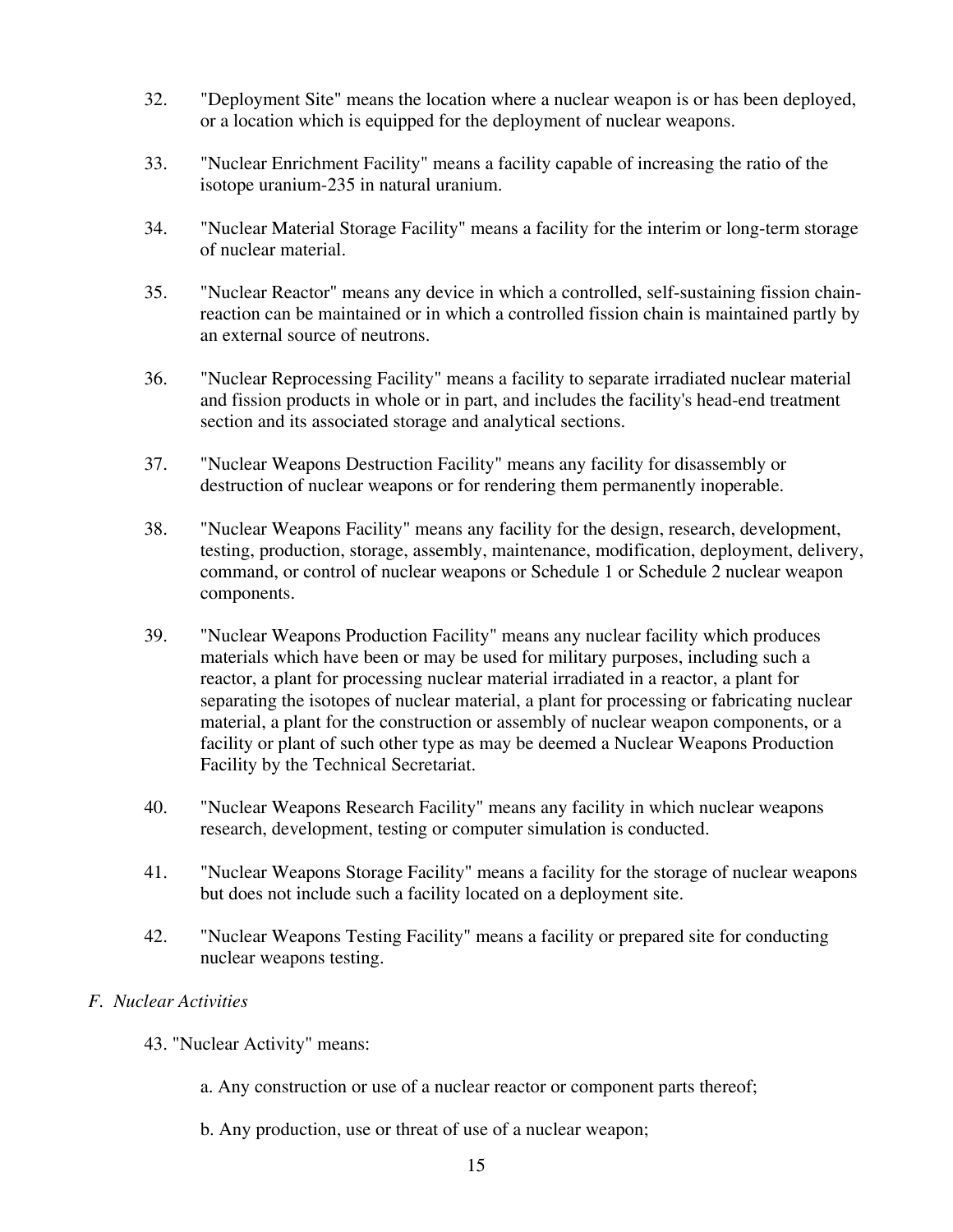c. Any research, development or testing of nuclear energy or nuclear weapons;

d. Any production, separation, treatment or handling of nuclear material;

e. Any dismantling, disabling or destruction of nuclear weapons;

f. Any decommissioning of nuclear reactors and power plants;

g. Any application of radiation and isotopes in food, agriculture, medicine, engineering, geology or other industrial processes; or

h. Any other activity listed below or deemed a nuclear activity by the Agency.

- 44. "Convert" means modify to a use not prohibited under this Convention.
- 45. "De-alert" means reduce the alert status of nuclear weapons by eliminating launch-onwarning or launch-under-attack alert readiness postures, e.g., by removing key trigger mechanisms, decoupling warheads from nuclear weapons delivery vehicles or other means.
- 46. "Deployment of a nuclear weapon" means prepare or maintain a nuclear weapon for possible use by any of the following:

a. placing it on, in or near a delivery system;

b. moving it to or maintaining it at a location suitable for delivery to a target.

- 47. "Destroy" means, with regard to a nuclear weapon, to remove the warhead from its delivery vehicle, dismantle and irreversibly disable the warhead and its components, and dismantle and disable or convert the delivery vehicle to non-nuclear use, in accordance with the provisions of this Convention.
- 48. "Disable" means:

a. with regard to a nuclear weapon, to render the weapon unable to be detonated by such means as disengaging or removing the arming fuse and firing mechanisms;

b. with regard to a plutonium pit, to render it unable to be used in a nuclear weapon, e.g., by disfiguring, quenching, squeezing, dilution, mixing with highly radioactive waste, immobilization and disposition, transmutation or other means;

c. with regard to command and control systems for nuclear weapons, to render such systems incapable of initiating or directing the launch of nuclear weapons delivery vehicles;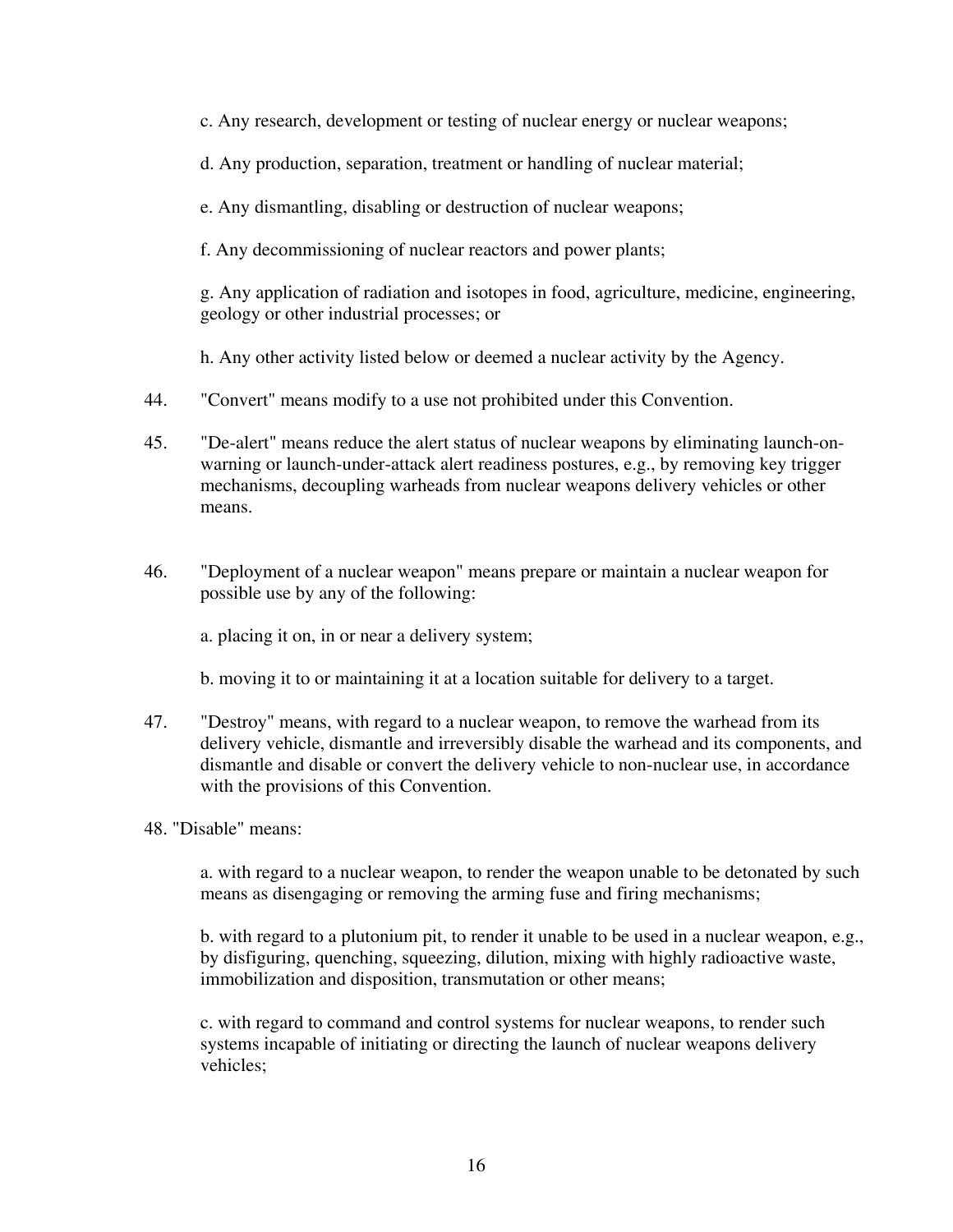d. with regard to a nuclear weapons delivery vehicle, to render such vehicle unable to launch a nuclear weapon including such means as removing essential components and removing the delivery vehicle from the launch facilities.

49. "Disassemble" or "Dismantle" means:

a. with regard to nuclear weapons, to take apart the warhead and remove the subassemblies, components, and individual parts;

b. with regard to a nuclear weapons delivery vehicle, to separate the essential component parts, such as warheads, propulsion and guidance units.

- 50. "Immobilization" means the process of putting nuclear material into non-weapons usable form without irradiation, e.g., by mixing with highly radioactive isotopes and encasing into a matrix of another material in order to render separation of the nuclear material from the matrix technically difficult. Immobilization includes vitrification and encasing nuclear material in ceramic.
- 51. "Nuclear Disarmament Research" means research intended to further the purposes of this Convention.
- 52. "Nuclear Weapons Research" means experimental or theoretical work undertaken principally to acquire new knowledge going beyond publicly available information of phenomena and observable facts directed toward understanding, development, improvement, testing, production, deployment, or use of nuclear weapons.
- 53. "Nuclear Weapons Testing" means nuclear explosions, computer simulations, hydrodynamic tests, hydronuclear tests designed to simulate behavior of nuclear materials, nuclear warheads, nuclear weapons or their components, under nuclear explosive conditions, and sub-critical testing using nuclear materials.
- 54. "Reprocessing" means the separation of irradiated nuclear material and fission products in whole or in part.
- 55. "Threat of Use of Nuclear Weapons" means any act, whether physical or verbal, including the maintenance of a previously stated policy that creates or is intended to create a perception that a nuclear weapon may or will be used.
- 56. "Uranium Enrichment" means the process of increasing the percentage of U-235 isotopes so that the uranium can be used as reactor fuel or in nuclear weapons.
- 57. "Use of Nuclear Weapons" means the detonation of a nuclear weapon.

#### *G. Verification*

58. "Verification" means a comprehensive system for ensuring the compliance with and implementation of this Convention. Verification measures include obtaining, providing, and assuring the accuracy of information on nuclear weapons, nuclear material, nuclear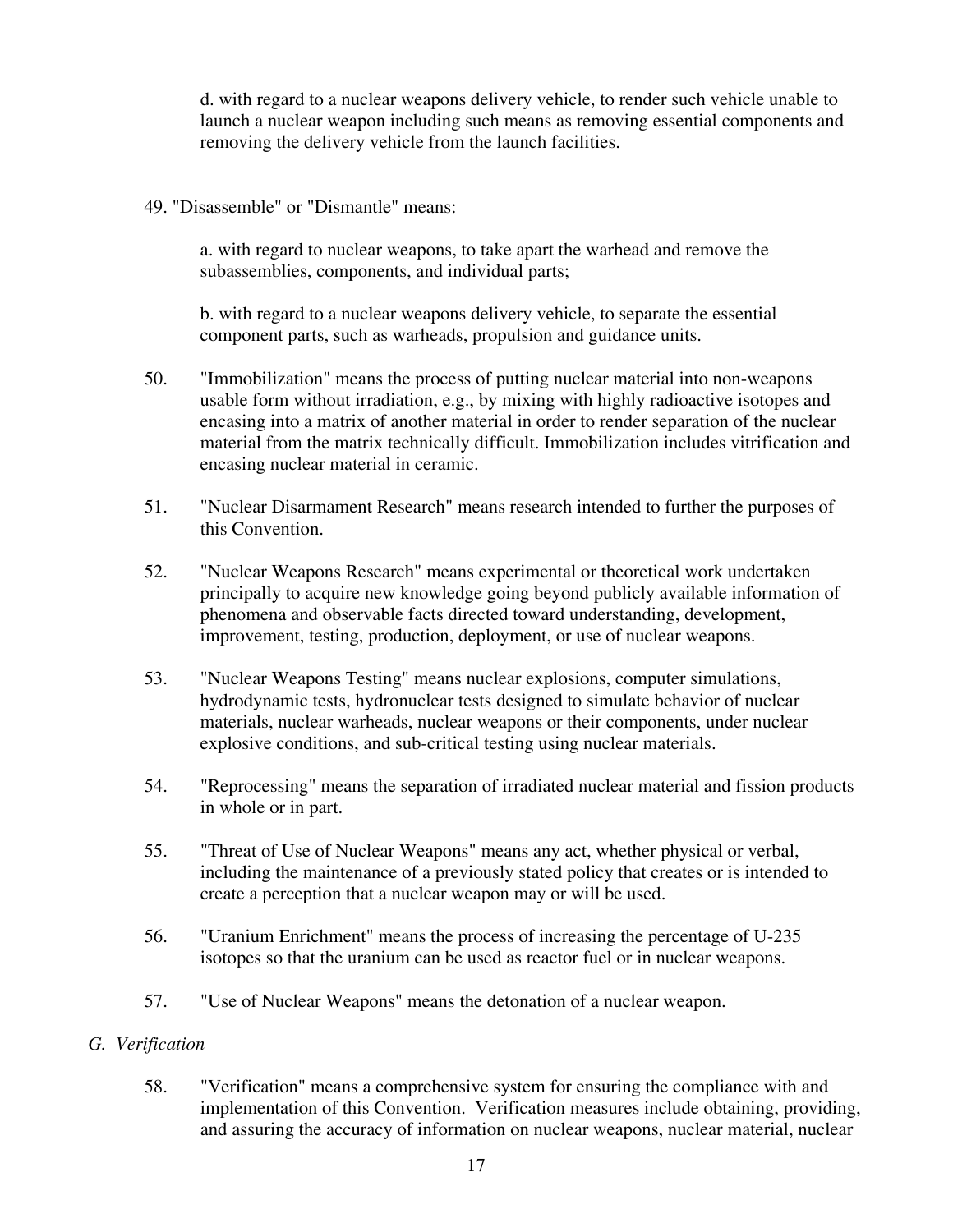facilities, and nuclear weapons delivery vehicles, including information in archives, data bases, and transportation systems, through declarations, monitoring, agreements on sharing information, consultation and clarification, on-site inspections, confidencebuilding measures, reporting and protection, preventive controls, and any other measures deemed necessary by the Agency.

- 59. "Abuse of the Right of Verification" means obtaining information, or attempting to obtain information, through verification activities, for purposes not relating to the verification or implementation of and compliance with this Convention.
- 60. "Confidence-Building Measures" means voluntary measures by States Parties to supply information, additional to that required, to the Technical Secretariat or to other States Parties in order to develop greater confidence in compliance with the Convention. These could include bilateral or multilateral agreements on monitoring and information sharing between States Parties.
- 61. "Dual-access" means access to nuclear weapons, nuclear material, or nuclear facilities that requires authorization of a State Party and another State Party or the Agency.
- 62. "Reconstruction" means undertaking good faith scientifically sound efforts to produce or reproduce data that is not readily available regarding past production of nuclear material. Reconstruction measures include gathering and reviewing past data records, analyzing production capacity and estimating the range of quantity of nuclear material produced, and interviewing individuals with knowledge of the operation of a nuclear facility under review.
- 63. "Preventive Controls" mean provisions adopted by the Agency to ensure that nuclear material and nuclear facilities are not used for any military or other purpose prohibited under this Convention.
	- a. The goals of preventive controls include:
		- i. Timely detection of diversion of nuclear material to allow a response before the material can be fabricated into a nuclear weapon;
		- ii. Deterring clandestine activities through the possibility of detection;
		- iii. Prevention of diversion through physical safety procedures and transfer of national access to dual-access.

b. Preventive controls encompass safeguards of the IAEA (including all provisions of the 93+2 Programme), EURATOM, ABACC or other bodies; agreements among States; and agreements between States and the Agency.

c. Preventive controls apply to all nuclear weapons, nuclear material and nuclear facilities. The degree of restrictiveness, accountability and accessibility vary according to the risks posed by these weapons, materials or facilities to the purposes of this Convention. Preventive controls may include: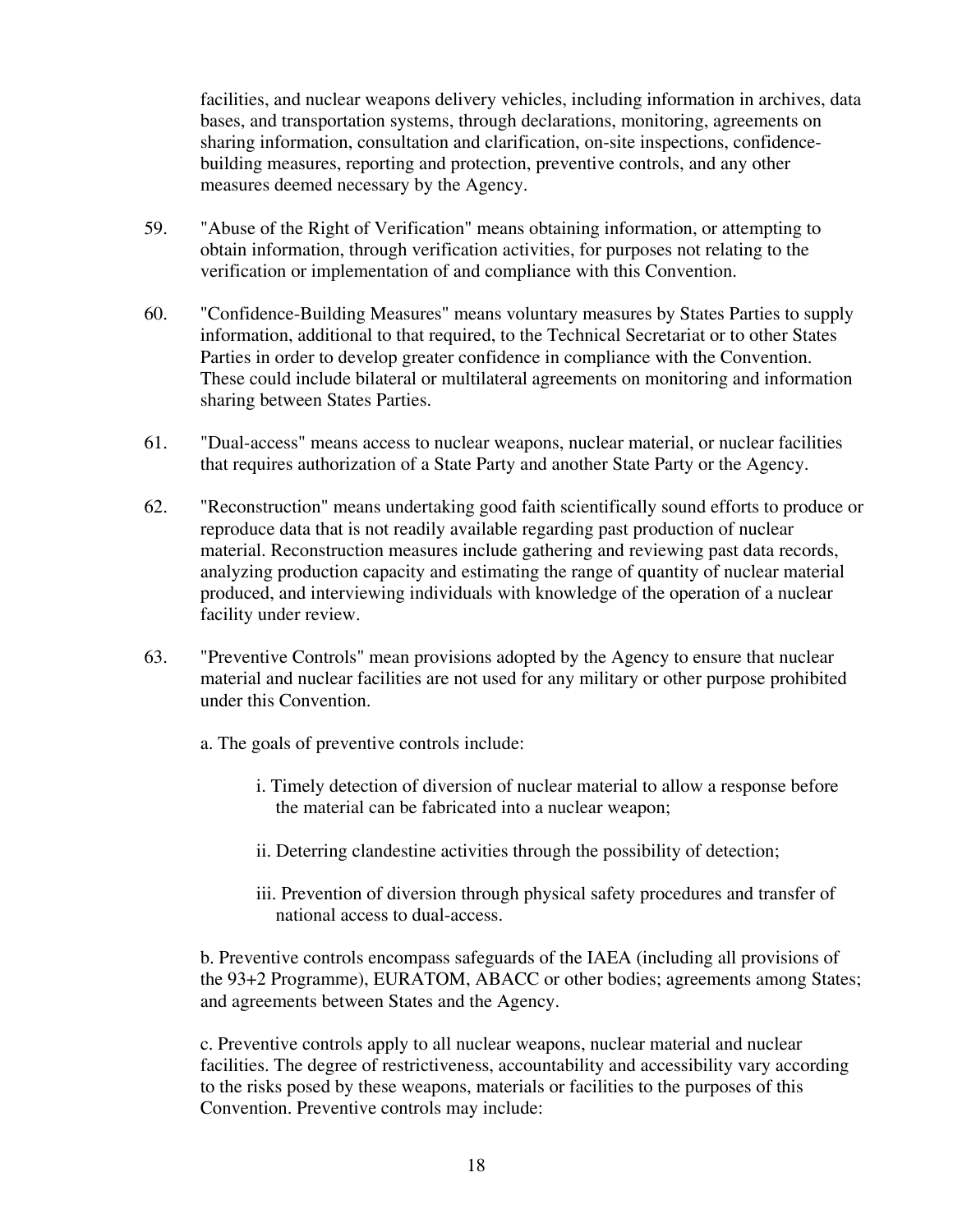i. Accountancy and surveillance of nuclear material in any form;

ii. Containment of special nuclear material in any form;

iii. Guidelines for the transport, treatment, handling, storage and disposition of nuclear material;

iv. Environmental guidelines;

v. Dual-access agreements for all nuclear weapons facilities and nuclear storage facilities for proscribed nuclear material.

- 64. "Technical Means" means the independent gathering or analysis of information which may have relevance to verification of the Convention, without physically accessing the territory being inspected.
- 65. "National Technical Means" (NTM) comprise nationally-owned and -operated technologies and techniques used to monitor the activities of other states, including their compliance with treaty obligations. [NTM include satellites, aircraft, remote monitoring, signals intelligence (SIGINT) and open source information.]
- 66. "Open Skies" means a regime for the conduct of observation flights by States Parties over the territories of other States Parties.
- *H. Delivery Vehicles* 
	- 67. "Nuclear Weapons Delivery Vehicle" means any vehicle designed for or capable of delivering a nuclear weapon. Any nuclear weapon delivery vehicle which has been constructed, developed, flight-tested or deployed for weapon delivery shall be considered a nuclear weapon delivery vehicle.
	- 68. "Ballistic Missile" means a missile that

a. consists of single or multiple stage(s) whose sole means of propulsion is an internal rocket engine that is functional over all or a portion of the flight path;

b. follows a ballistic trajectory over the remaining unpowered portion of a flight path;

and

c. is devoid of active aerodynamic surfaces.

69. "Air-to-Surface Ballistic Missile (ASBM)" means a ballistic missile that is installed in an aircraft or on its external mountings for the purpose of being launched from this aircraft.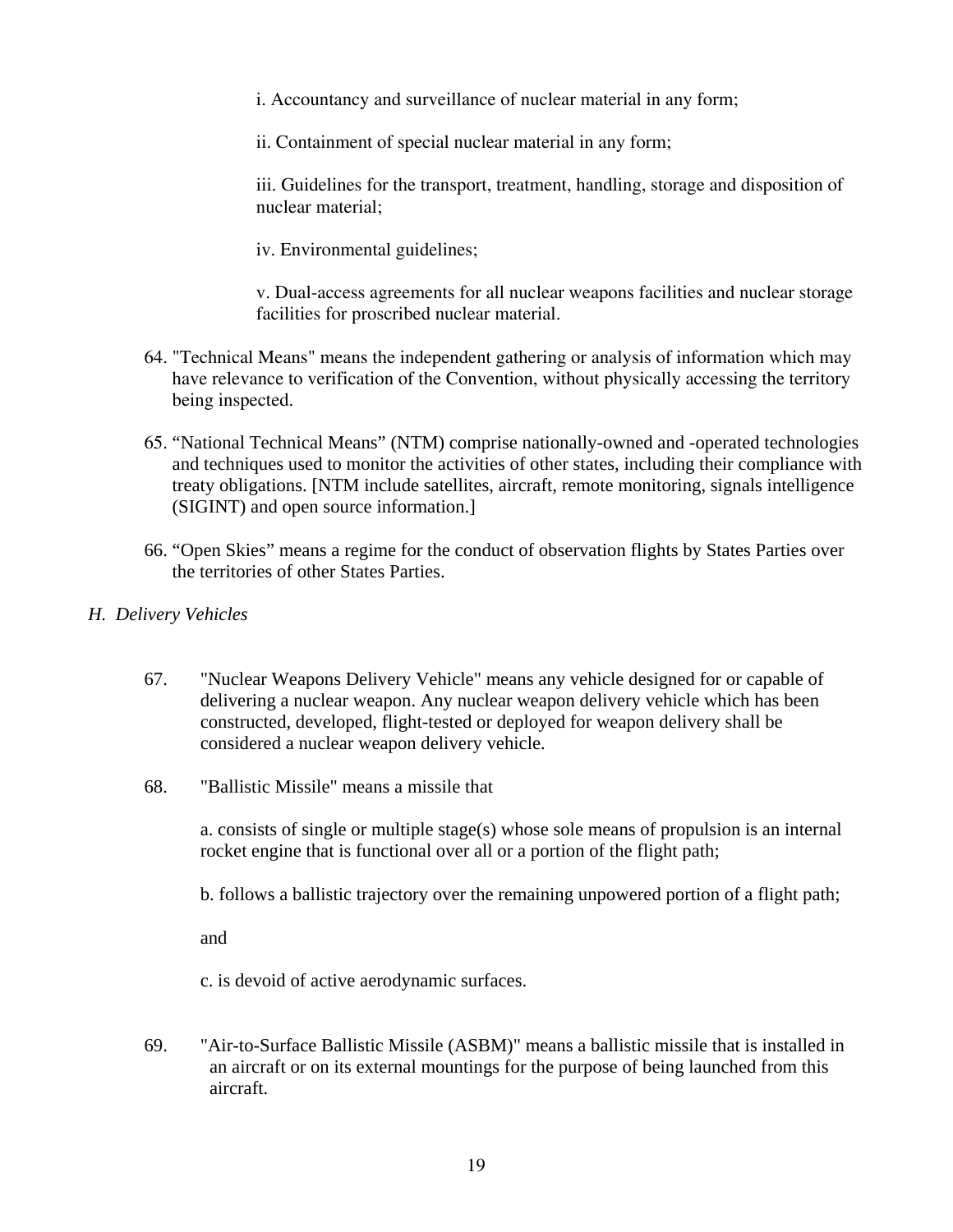- 70. "Ground-Launched Ballistic Missile (GLBM)" means a ground-launched ballistic missile that is a weapon-delivery vehicle.
- 71. "Intercontinental Ballistic Missile (ICBM)" means a land-based ballistic missile with a range in excess of 5,500 kilometers.
- 72. "Submarine [Sea] Launched Ballistic Missile (SLBM)" means a ballistic missile designed to be launched from a submarine or other naval vessel.
- 73. "Cruise Missile" means an unmanned, self-propelled weapon delivery vehicle that sustains flight through the use of aerodynamic lift over most of its flight path. Cruise Missiles include:
	- a. Air Launched Cruise Missile (ALCM);
	- b. Ground Launched Cruise Missile (GLCM);
	- c. Sea Launched Cruise Missile (SLCM).
- 74. "Intermediate-Range Missile" means a ballistic or cruise missile having a range capability in excess of 1,000 kilometers but not in excess of 5,500 kilometers;
- 75. "Shorter-Range Missile" means a ballistic or cruise missile having a range capability equal to or in excess of 500 kilometers but not in excess of 1,000 kilometers;
- 76. "Bomber" means an airplane which was initially constructed or later converted to be equipped for bombs or air-to-surface missiles.
- 77. "Heavy Bomber" means a bomber which satisfies either of the following criteria:

a. its range is greater than 8,000 kilometers; or

b. it is equipped for long-range nuclear ALCMs.

- 78. "Nuclear-Capable" in relation to delivery vehicles means able to deliver and activate a nuclear weapon.
- 79. "Nuclear-Capable Missile" means a missile able to deliver any payload over 300 kilometers.
- 80. "Nuclear-Capable Submarines" includes ballistic missile submarines, cruise missile submarines and attack submarines capable of delivery of nuclear weapons.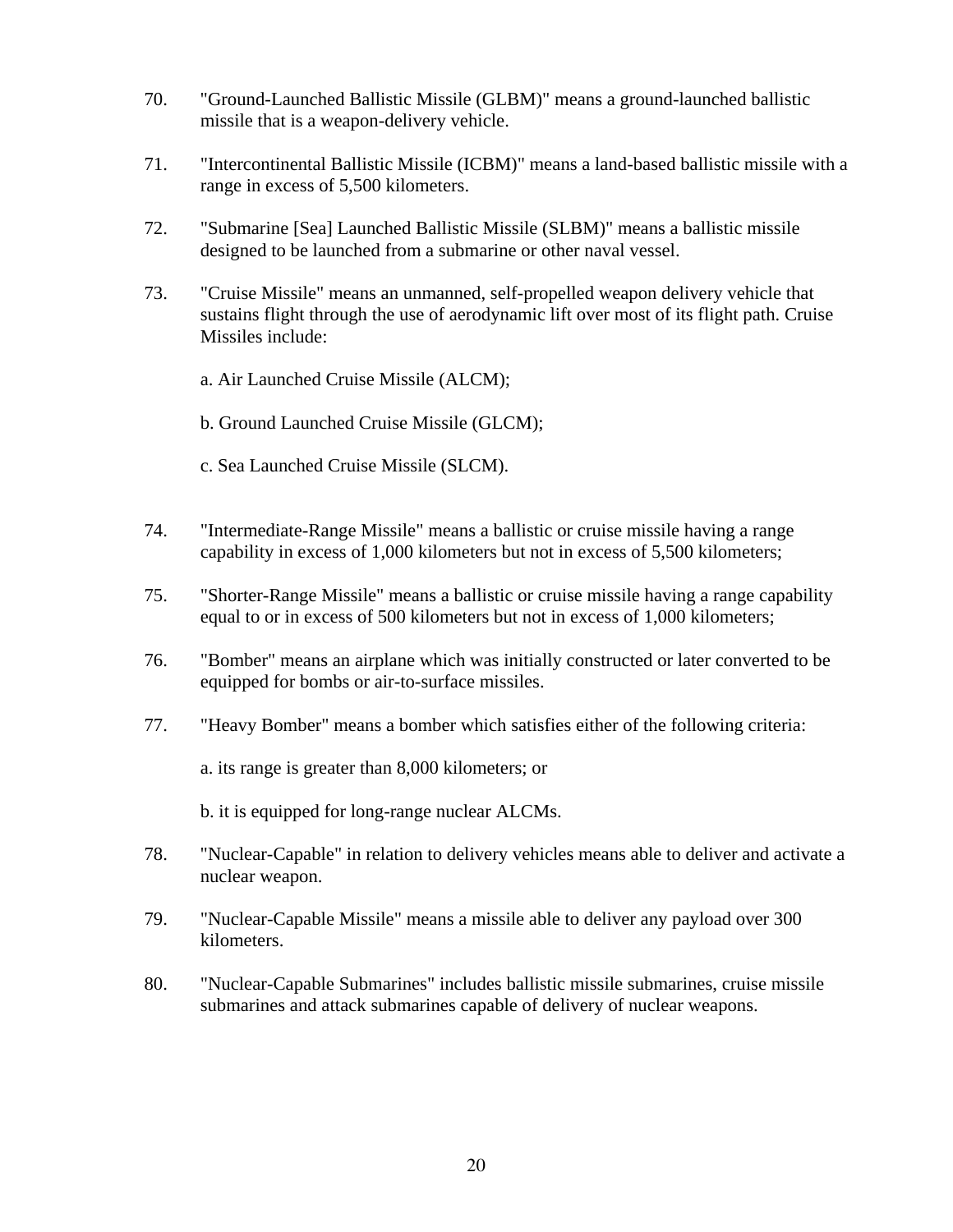## **III. Declarations**

#### *A. Nuclear Weapons*

Each State Party shall submit to the Registry, not later than [30] days after this Convention enters into force for it, the following declarations, in which it shall, in accordance with the standards and guidelines set forth in the Verification Annex:

- 1. Declare whether it owns or possesses or has owned or possessed any nuclear weapons, or whether there are any nuclear weapons located in any place under its jurisdiction or control;
- 2. Specify the precise location, aggregate quantity and detailed inventory of nuclear weapons it owns or possesses, or that are located in any place under its jurisdiction or control.
- 3. Report any nuclear weapons on its territory that are owned or possessed by another State or under the jurisdiction or control of another State, whether or not that State is a Party to this Convention.
- 4. Declare whether it has transferred or received, directly or indirectly, nuclear weapons and specify the transfer or receipt of such weapons.
- 5. Provide its general plan for destruction of nuclear weapons that it owns or possesses, or that are located in any place under its jurisdiction or control.

#### *B. Nuclear Material*

Each State Party shall submit to the Registry the following declarations, in which it shall, in accordance with the standards and guidelines set forth in the Verification Annex:

- 6. Not later than [60] days after this Convention enters into force for it, declare an inventory of all special nuclear material it owns or possesses or that is located within its jurisdiction or control, whether intended for civilian or military use.
- 7. Not later than [90] days after this Convention enters into force for it, declare an inventory of all other nuclear material it owns or possesses or that is located within its jurisdiction or control, whether intended for civilian or military use.
- 8. Not later than [120] days after this Convention enters into force for it, submit a report on the availability of data with respect to nuclear material produced in the past, including estimates regarding missing data and extent of uncertainty, and its plans for the reconstruction of such data.

#### *C. Nuclear Facilities*

Each State Party shall submit to the Registry, not later than [180] days after this Convention enters into force for it, the following declarations, in which it shall, in accordance with the standards and guidelines set forth in the Verification Annex: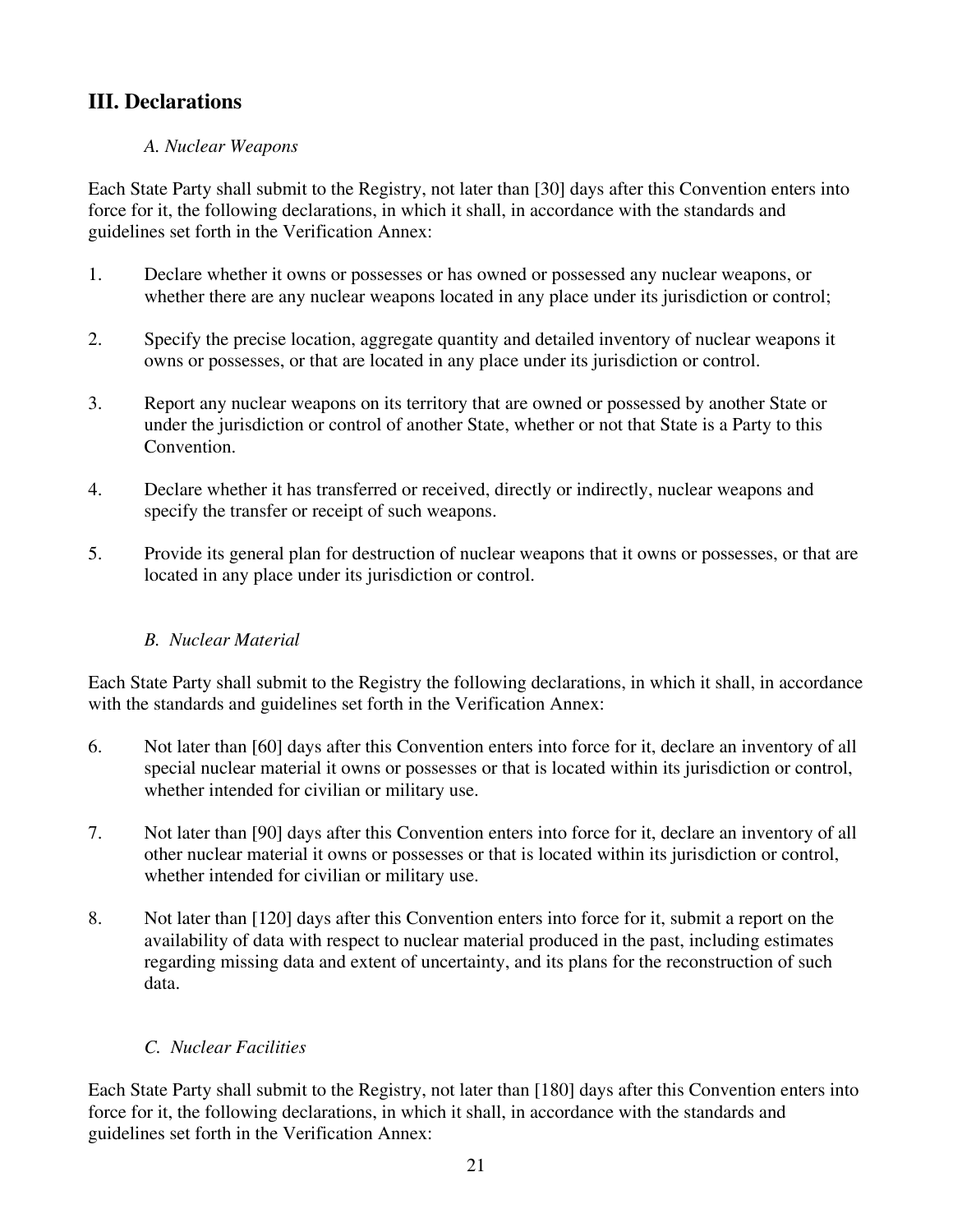- 9. With respect to nuclear weapons facilities:
	- a. Declare whether it has or has had any nuclear weapons facility under its ownership or possession, or that is or has been located in any place under its jurisdiction or control at any time.
	- b. Declare any nuclear weapons facility it has or has had under its ownership or possession or that is or has been located in any place under its jurisdiction or control at any time.
	- c. Declare any nuclear weapons facility on its territory that another State has or has had under its ownership or possession and that is or has been located in any place under the jurisdiction or control of another State at any time.
	- d. Declare the precise location and production and storage capacities of any facility reported under subparagraphs a, b, or c above.
	- e. Declare whether it has transferred or received, directly or indirectly, any equipment for the production of nuclear weapons, and provide a detailed account thereof.
	- f. Specify actions to be taken for the closure of any facility reported under subparagraphs a, b, or c above.
	- g. Provide its general plan for conversion of any facility reported under subparagraphs a, b, or c into a nuclear weapons destruction facility.
- 10. With respect to other nuclear facilities, declare the precise location, nature and scope of activities of any nuclear facility under its ownership or possession, or located in any place under its jurisdiction or control. Such declaration shall include, inter alia, laboratories and test and evaluation sites as well as any other facility, site, or installation in which nuclear activities of any kind have been or are carried out, or which are suitable for carrying out such activities.

#### *D. Delivery Vehicles*

Each State Party shall submit to the Registry, not later than [210] days after this Convention enters into force for it, the following declarations, in which it shall, in accordance with the standards and guidelines set forth in the Verification Annex:

- 11. Declare the number and location of all nuclear-capable ballistic and cruise missiles, including all those in production, storage or under repair.
- 12. Declare the number and location of all nuclear-capable submarines, naval crafts, and aircraft, including all those in production, storage or under repair.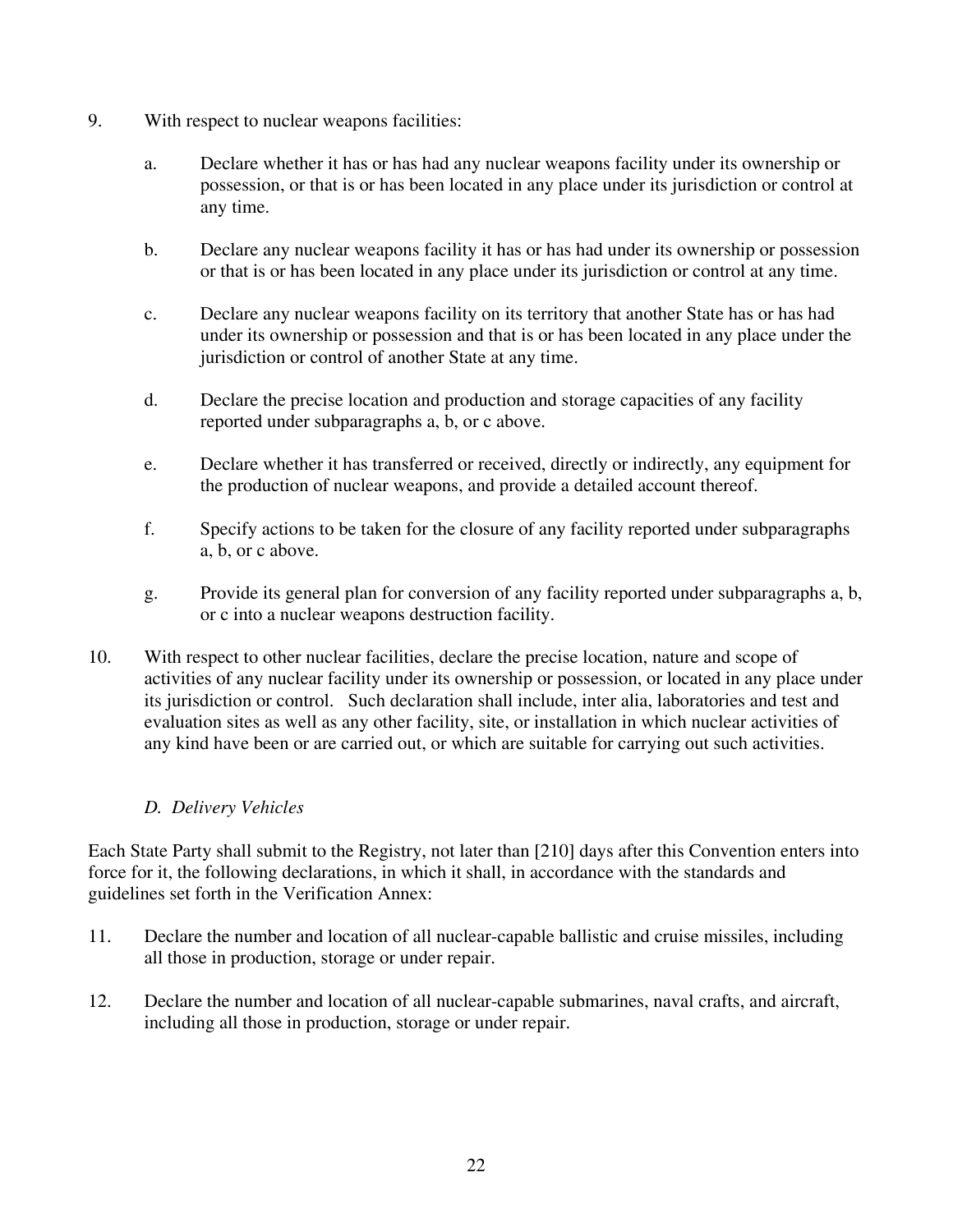## **IV. Phases for Implementation**

#### *A. General Requirements*

- 1. Each phase indicates the deadline for completion of specific implementation activity. Any phase can begin at any time, and does not require the completion of previous phases before initiation.
- 2. Implementation activities shall be conducted in accordance with the Verification Annex.

#### *B. Extension of Deadlines*

- 3. If a State Party is unable to complete any of its obligations under Phase One within the deadline, it may submit a request to the Executive Council for an extension. Such a request must be made at least [four] months prior to the deadline, and no extension may exceed [six] months.
- 4. If a State Party is unable to complete any of its obligations under Phase Two within the deadline, it may submit a request to the Executive Council for an extension. Such a request must be made at least [six] months prior to the deadline, and no extension may exceed [one] year[s].
- 5. If a State Party is unable to complete any of its obligations under Phases Three, Four, or Five within the deadlines, it may submit a request to the Executive Council for an extension of the deadline. Such a request must be made at least [one] year[s] prior to the deadline for that phase, and no extension may exceed [one] year[s].

#### *C. Reciprocity in Extensions*

6. If any State Party makes a request for an extension of any deadline, any other State Party may request a similar extension within [one month] of the original State's request.

#### *D. Phases*

- 7. Phase One. Not later than [one year] after entry into force of this Convention:
	- a. All States Parties shall have complied with the requirements of Article III {Declarations}.
	- b. Targeting coordinates and navigational information for all nuclear weapons delivery vehicles shall be removed.
	- c. All nuclear weapons and nuclear weapons delivery vehicles shall be disabled and dealerted.
	- d. Activities listed in Schedule 1 of the Annex on Nuclear Activities shall have ceased.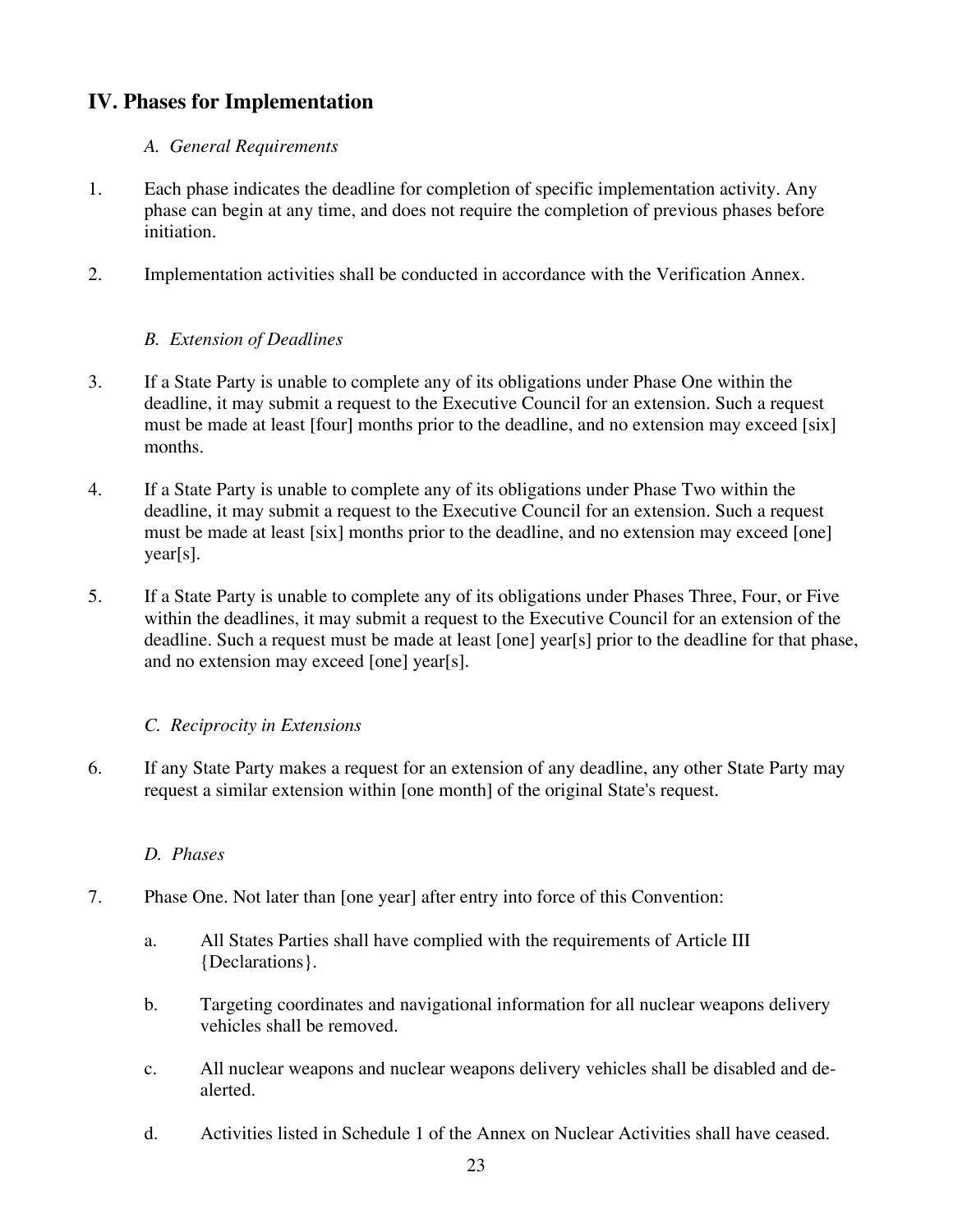- e. Production of nuclear weapon components and equipment listed in Schedules 1 and 2 of the Annex on Nuclear Weapons Components and Equipment shall have ceased.
- f. All nuclear weapons testing facilities, nuclear weapons research facilities and nuclear weapons production facilities shall be designated for decommissioning and closure or for conversion.
- g. Production of proscribed nuclear material shall have ceased, with the exception of exemption quantities.
- h. [Funding for] nuclear weapons research of any sort not consistent with the purposes and obligations of this Convention shall have ceased.
- i. Plans for the implementation of all obligations under this Convention shall have been submitted to the Agency.
- 8. Phase Two. Not later than [two] years after entry into force of this Convention:
	- a. All nuclear weapons and nuclear weapons delivery vehicles shall be removed from deployment sites.
	- b. All warheads shall be removed from their delivery vehicles and either placed into nuclear weapons storage facilities or dismantled.
	- c. Agreements shall be negotiated to subject all nuclear weapons, nuclear material and nuclear facilities to preventive controls.
- 9. Phase Three. Not later than [five] years after entry into force of this Convention:
	- a. All nuclear weapons shall be dismantled.
	- b. All nuclear weapons shall be destroyed, except:
		- i. no more than [1000] warheads in each of the stockpiles of Russia and the United States: and
		- ii. no more than [100] warheads in each of the stockpiles of China, France, and the United Kingdom.
	- c. All nuclear weapons delivery vehicles shall be destroyed or converted for purposes not prohibited under this Convention.
	- d. All nuclear weapons facilities shall be designated for decommissioning and closure or for conversion.
- 10. Phase Four. Not later than [10] years after entry into force of this Convention:
	- a. All nuclear weapons shall be destroyed, except: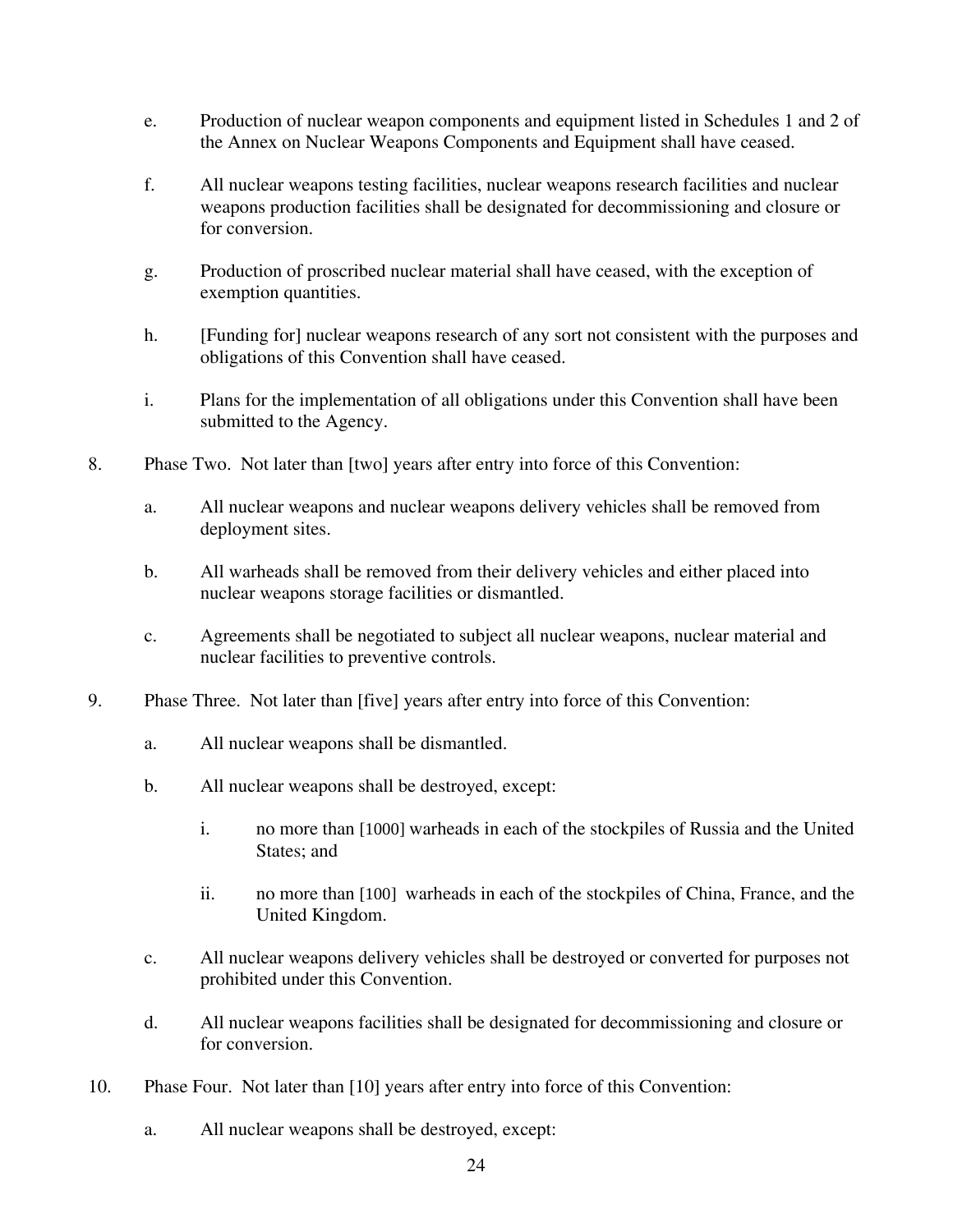- i. no more than [50] warheads in each of the stockpiles of Russia and the United States, and
- ii. no more than [10] warheads in each of the stockpiles of China, France, and the United Kingdom.
- b. All reactors using highly enriched uranium shall be closed or converted to low enriched uranium use.
- c. [All reactors using plutonium as fuel shall be closed or converted to reactors that do not use any special nuclear material.]
- d. All special nuclear material in any form shall be under strict, effective and exclusive preventive controls.
- 11. Phase Five. Not later than [15] years after entry into force of this Convention:
	- a. All nuclear weapons shall be destroyed.
	- b. [The powers and functions of the Agency shall be reviewed and adjusted to preserve its role in carrying out the objectives of this Convention.]

#### *E. Special Provision*

- 12. The Executive Council may make special provision for temporary retention of small and diminishing quantities of nuclear weapons or proscribed nuclear materials by Nuclear Capable **States**
- 13. States meeting the criteria of this Special Provision shall follow the requirements, guidelines and phases outlined in this Article. They shall not be expected to implement the provisions of this Convention in advance of other States Parties, nor shall they be exempted from the requirements of each phase.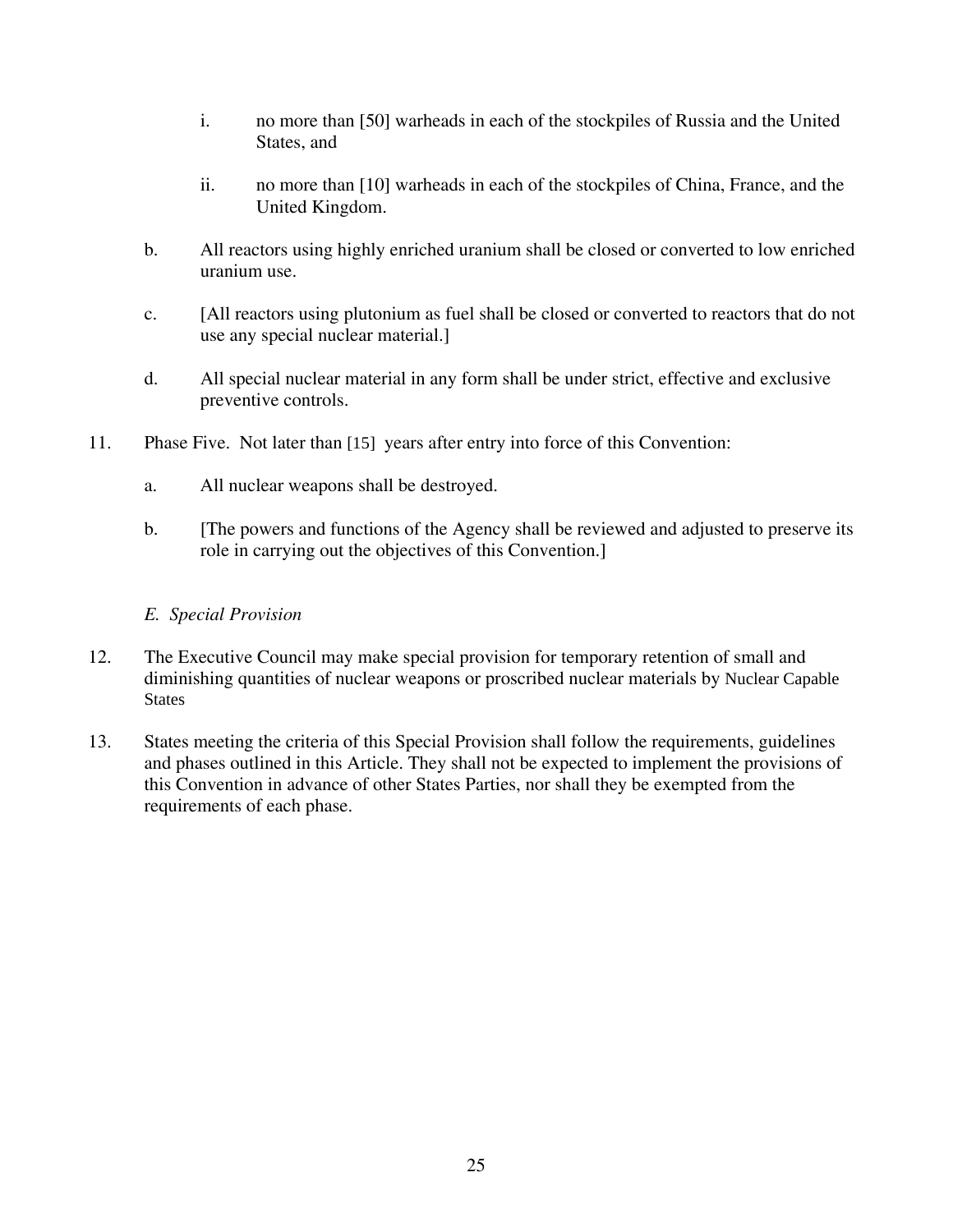### **V. Verification**

#### *A. Elements of Verification Regime*

In order to verify compliance with this Convention, a verification regime shall be established consisting of the following elements:

- 1. Agreements on sharing data and verification activities among States, UN organs and with existing agencies,
- 2. A Registry,
- 3. An International Monitoring System,
- 4. Reporting of information gathered by National Technical Means,
- 5. Open Skies,
- 6. Preventive controls,
- 7. Consultation and clarification,
- 8. On-site inspections, including challenge inspections,
- 9. Confidence-building measures, including additional voluntary measures,
- 10. Citizen and non-governmental reporting reporting and protection,
- 11. Any other measures deemed necessary by the Agency.

#### *B. Activities, Facilities, and Materials Subject to Verification*

12. All obligations of States Parties and persons as defined, inter alia, in Article I {General Obligations}, Article III {Declarations} and Article IV, Section D {Phases} shall be subject to verification in accordance with the relevant provisions of this Convention and its Verification Annex.

#### *C. Rights and Obligations With Respect to Verification*

- 13. Verification activities shall be based on objective information, shall be limited to the subject matter of this Convention, and shall be carried out on the basis of full respect for the sovereignty of States Parties and in the least intrusive manner possible consistent with the effective and timely accomplishment of their objectives. Each State Party shall refrain from any abuse of the right of verification.
- 14. Each State Party undertakes in accordance with this Convention to cooperate through its National Authority established pursuant to Article VI {National Implementation Measures} of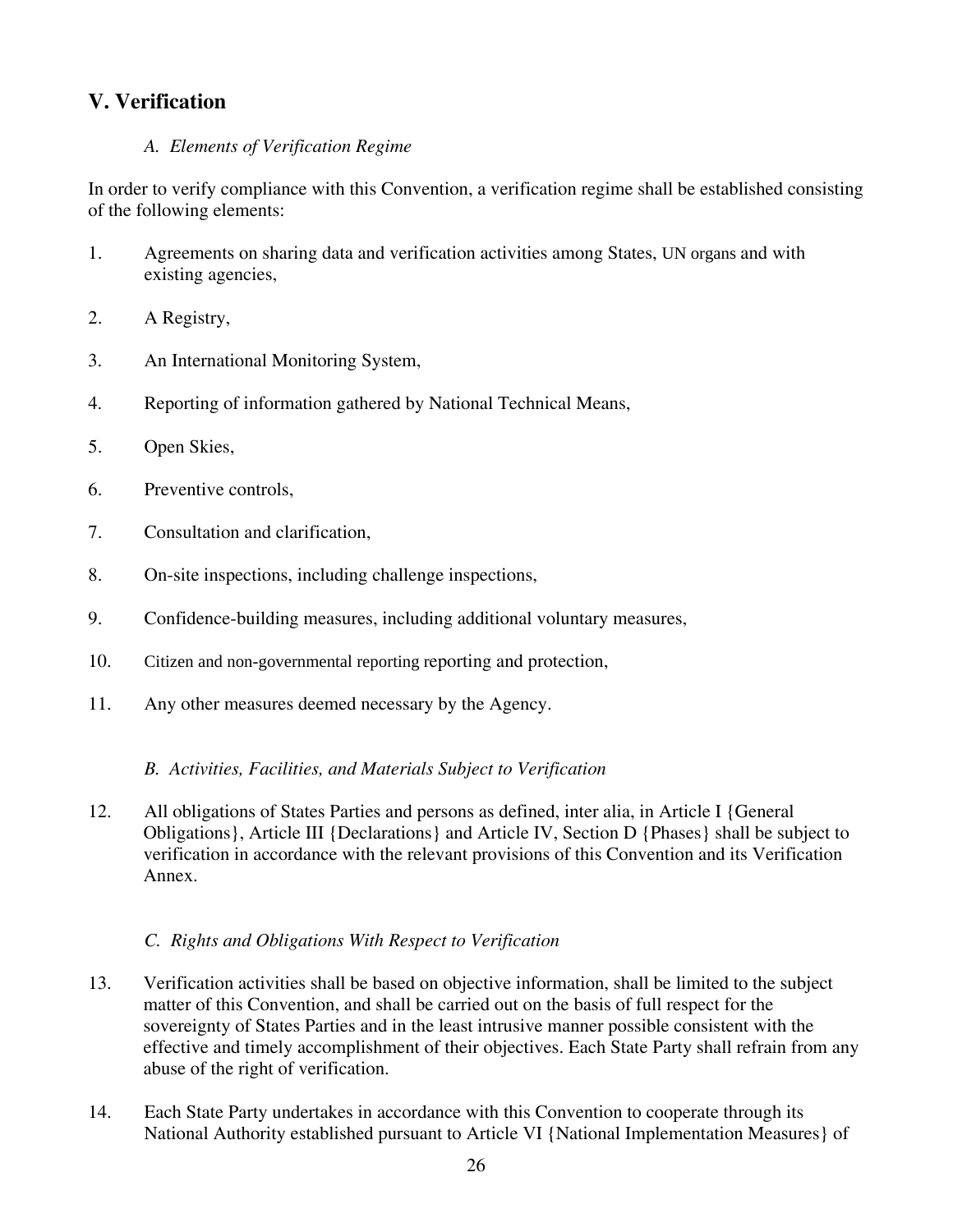this Convention, with the Agency, with other States Parties and with other agencies as stipulated in this Convention and in separate agreements to facilitate the verification of compliance with this Convention by, inter alia:

- a. Establishing the necessary facilities, or providing necessary modifications to existing facilities, to participate in these verification measures, and establishing the necessary communication;
- b. Providing all relevant data obtained by technical means and by national systems that are part of the International Monitoring System as agreed among States;
- c. Participating, as necessary, in a consultation and clarification process;
- d. Permitting the conduct of on-site inspections;
- e. Participating in confidence-building measures; and
- f. To the extent possible, internationalizing elements of its National Technical Means and incorporating them into the International Monitoring System.
- 15. Each State Party shall have the right to take measures not contrary to the provisions of this Convention to prevent disclosure of confidential information and data not related to this Convention.
- 16. Subject to paragraph 15, information obtained by the Agency through the verification regime established by this Convention shall be made available to all States Parties in accordance with the relevant provisions of this Convention.
- 17. The provisions of this Convention shall not be interpreted as restricting the international exchange of data for scientific purposes not prohibited by this Convention.
- 18. Each State Party undertakes to cooperate with the Agency and with other States Parties in the improvement of the verification regime and in the examination of additional monitoring technologies. Such measures shall, when agreed, be incorporated in amendments to this Convention or changes to the Annexes or, where appropriate, be reflected in the operational manuals of the Technical Secretariat.

#### *D. Confidence-Building Measures*

- 19. Each State Party undertakes to cooperate with the Agency and with other States Parties in implementing various measures additional to those explicitly required under this Convention in order to:
	- a. Develop greater confidence regarding compliance with the obligations under this Convention, and
	- b. Assist in the compilation of detailed information by the International Monitoring System.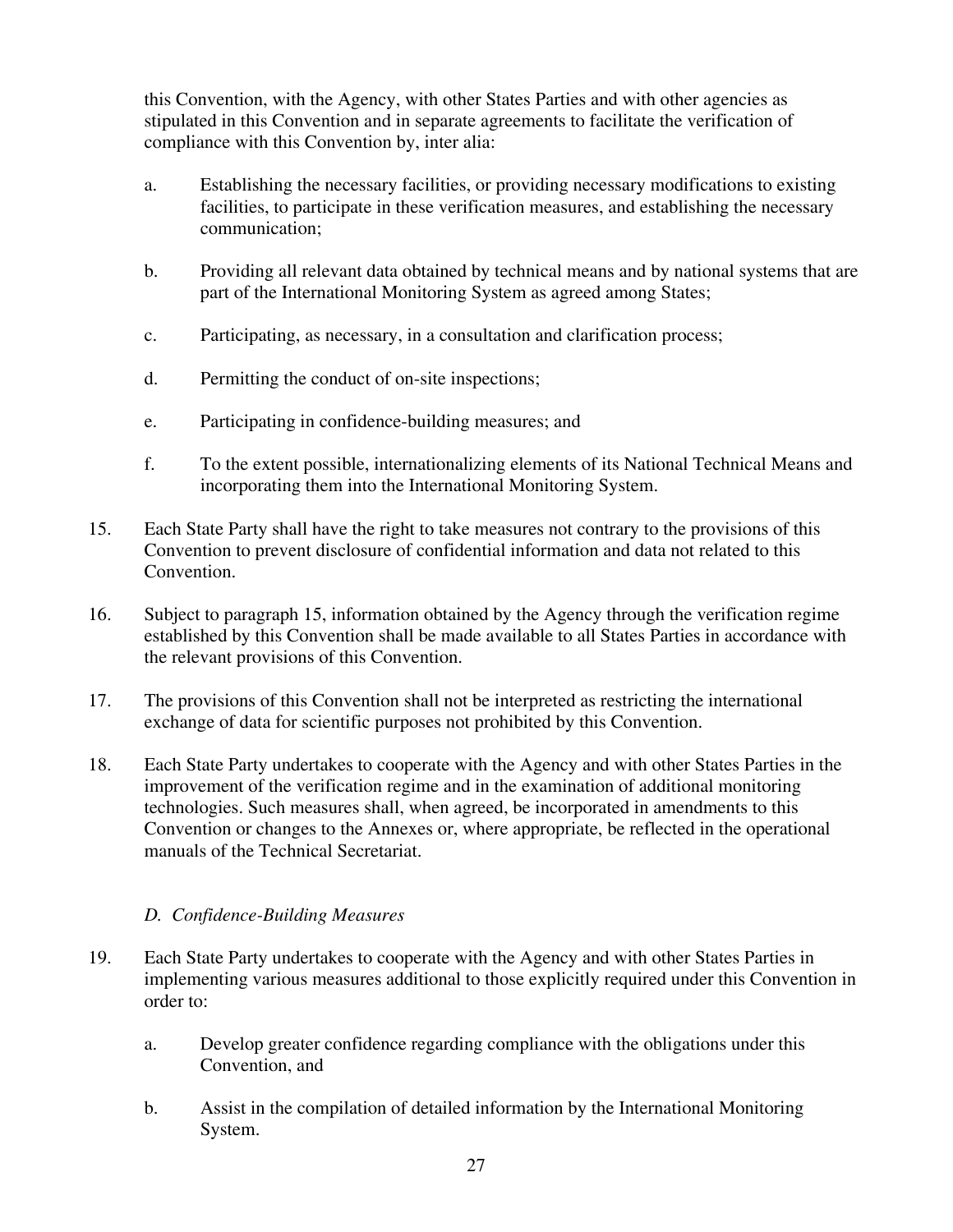#### *E. Relation to Other Verification Arrangements*

- 20. The Technical Secretariat may enter into cooperative verification arrangements in accordance with the provisions of Article XIV {Cooperation, Compliance and Dispute Settlement} para. 3 and the provisions of Article XVIII, Section A {Relation to Other International Agreements} para. 2.
- 21. Nothing in this Convention shall be interpreted as in any way limiting or detracting from the verification arrangements assumed by either State under the Treaties Between the United States of America and the Russian Federation on Reduction and Limitation of Strategic Offensive Arms and the Treaty Between the United States of America and the Russian Federation on the Elimination of Their Intermediate-Range and Shorter-Range Missiles {INF}.
- 22. Nothing in this Convention shall be interpreted as in any way limiting or detracting from the verification arrangements assumed by Argentina and Brazil under the Agreement on the Exclusively Peaceful Use of Nuclear Energy
- 23. Nothing in this Convention shall be interpreted as in any way limiting or detracting from the verification arrangements, assumed by any State under the Comprehensive Nuclear Test Ban Treaty, or under safeguards agreements and additional protocol agreements with the International Atomic Energy Agency [or under the Fissile Materials Cut-Off Treaty].

#### *F. Implementation*

- 24. Prior to entry into force of this Convention, nothing shall preclude any signatory State from implementing, individually or in agreement with other States, the verification measures of this Convention which are applicable to them. Such measures may include public declarations as detailed in Article III {Declarations}, negotiations with other States for the purposes of verifying bilateral or multilateral reductions of nuclear weapons, and the verification of plans for the destruction of nuclear weapons, disposition of special nuclear material, and destruction or conversion of nuclear weapons facilities or nuclear weapons delivery vehicles.
- 25. Verification measures adopted pursuant to paragraph 23 may include the formation of a provisional authority for the purpose of overseeing verification activities, including assistance in the development of national implementation plans pursuant to Article VI {National Implementation Measures} of this Convention.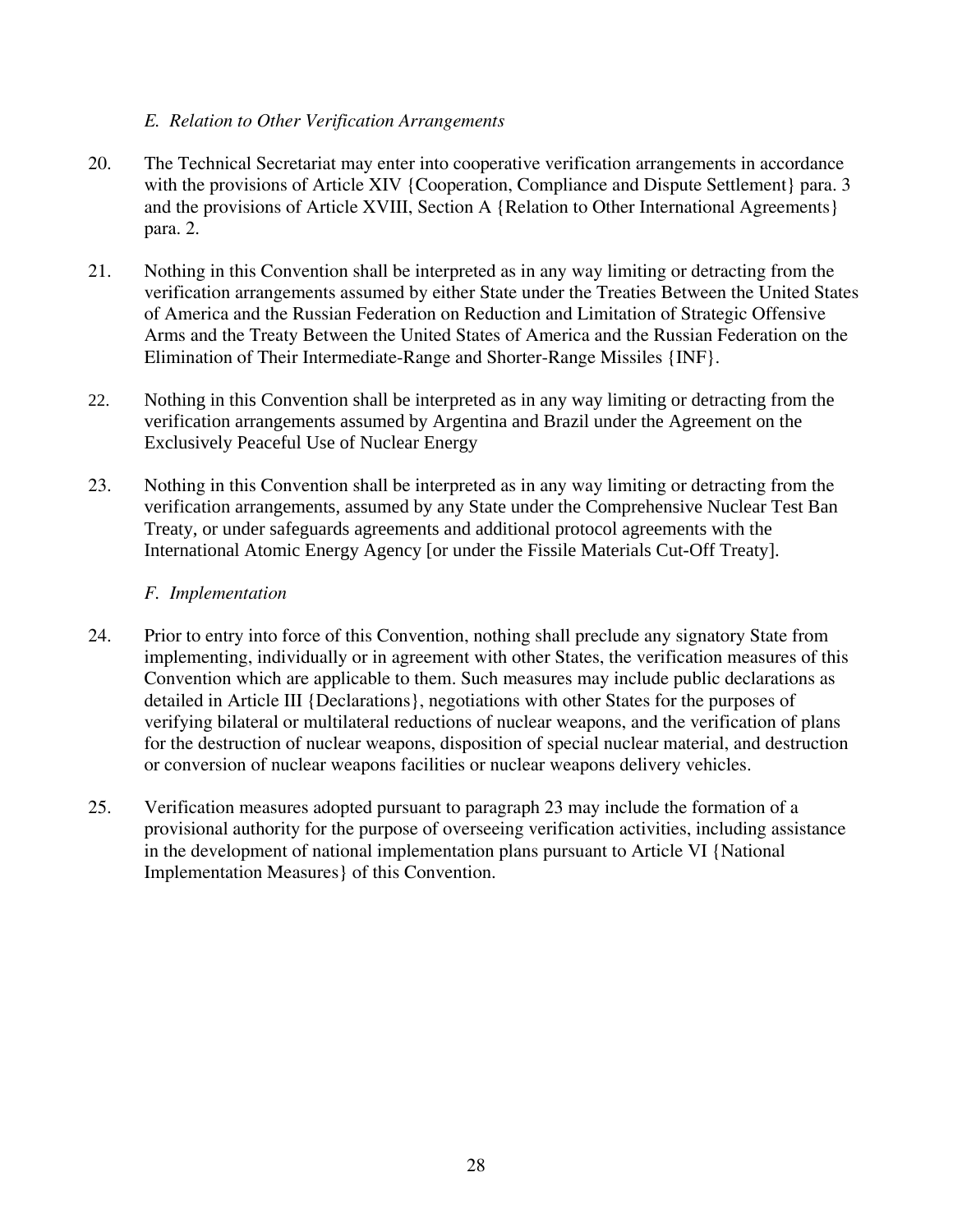## **VI. National Implementation Measures**

#### *A. Legislative Implementation*

- 1. Each State Party shall, in accordance with its constitutional processes, adopt the necessary legislative measures to implement its obligations under this Convention. In particular, it shall:
	- a. Extend its penal legislation to provide, in accordance with Article VII, Section A, for the trial, extradition and punishment of persons who commit crimes as defined in Article I, Section B.
	- b. Provide all necessary protection for persons who report violations of this Convention, in accordance with Article VII, Section C.
- 2. Each State Party shall cooperate with other States Parties in affording legal assistance toward fulfilling the obligations under paragraph 1.
- 3. Each State Party, in the implementation of its obligations under this Convention, shall assign the highest priority to ensuring the safety of people and to protecting the environment, and shall cooperate as appropriate with other States Parties in this regard.

#### *B. Relations between the State Party and the Agency*

- 4. In order to fulfill its obligations under this Convention, each State Party shall designate or establish a National Authority to serve as the national focal point for effective liaison with the Agency and other States Parties. Each State Party shall notify the Agency of its National Authority at the time that this Convention enters into force for it. The responsibilities of the National Authority include:
	- a. The preparations and submission of declarations in the registry;
	- b. The enactment of new legislation or the revision of existing legislation to facilitate the enforcement of the Convention;
	- c. Preparations for receiving inspections, including, inter alia, approval of the list of inspectors, issuing of multiple entry visas for inspectors, providing aircraft clearances, and designating points of entry and exit.
- 5. Each State Party shall inform the Agency of the legislative and administrative measures taken to implement this Convention.
- 6. Each State Party undertakes to cooperate with the Agency in the exercise of all its functions and in particular to provide assistance to the Technical Secretariat. This includes cooperation in carrying out any investigation which the Agency may initiate, and to provide or support assistance with investigations of non-complying State Parties and with Parties exposed to danger as a result of violation of this Convention.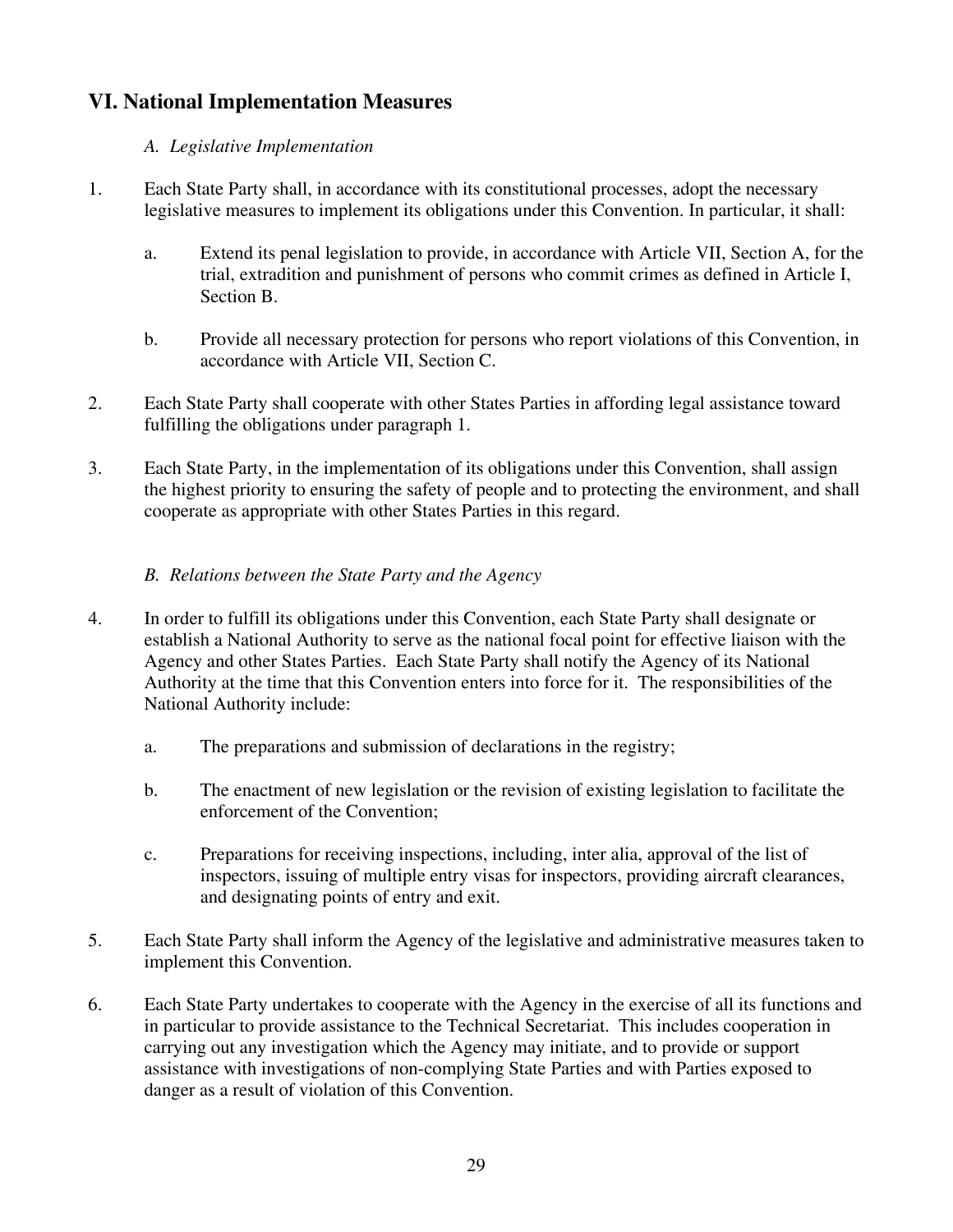- 7. Each State Party shall disseminate information regarding the requirements of this Convention and shall ensure the inclusion of such information in the training of relevant personnel regarding obligations under this Convention.
- 8. Each State Party shall transmit relevant information gathered by its National Technical Means to the International Monitoring System.

#### *C. Confidentiality*

9. Each State Party shall treat as confidential and afford special handling to information and data that it receives in confidence from the Agency. Information subject to confidentiality shall include data used for purposes not prohibited under this Convention and state and military technology for dual use vehicles, components and computers.

#### *D. Relation to implementation measures assumed or required under other arrangements*

10. Nothing in this Convention shall be interpreted as in any way limiting or detracting from the National Implementation Measures assumed or required by States under the Comprehensive Test Ban Treaty, International Atomic Energy Agency Safeguards agreements, International Convention for the Suppression of Acts of Nuclear Terrorism, [Fissile Materials Cut-Off Treaty] and United Nations Security Council Resolution 1540.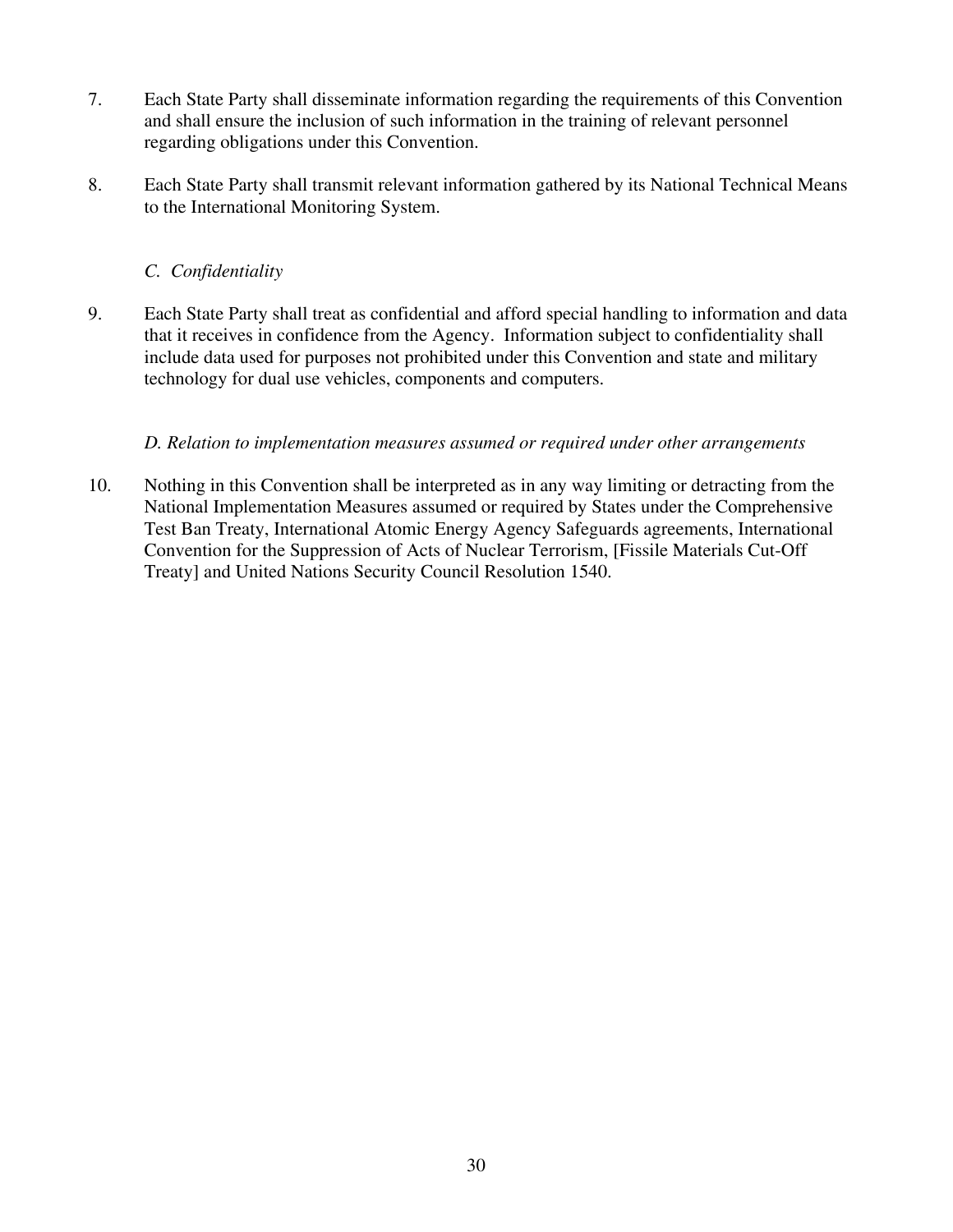### **VII. Rights and Obligations of Persons**

#### *A. Criminal Procedure*

- 1. Any person accused of committing a crime under this Convention within the jurisdiction of a State Party of which such person is a citizen or resident shall be
	- a. tried according to the legal process of such State if found within such State, or
	- b. surrendered to the International Criminal Court if the crime alleged is within the jurisdiction of such Court and the State concerned is unable or unwilling to undertake adequate criminal procedures.
- 2. If found within another State Party, such person shall be
	- a. tried within such State, or
	- b. extradited to the State within the jurisdiction of which the crime is alleged to have been committed, or
	- c. surrendered to the International Criminal Court if the crime alleged is within the jurisdiction of such Court and the States concerned are unable or unwilling to undertake adequate criminal procedures.
- 3. Any person accused of a crime under this Convention shall be assumed to be innocent until proven guilty and have the right to a fair trial and humane treatment, as prescribed by the International Covenant on Civil and Political Rights and other conventions and agreements which have acquired the status of customary international law.

#### *B. Responsibility to Report Violations*

- 4. Persons shall report any violations of this Convention to the Agency. This responsibility takes precedence over any obligation not to disclose information which may exist under national security laws or employment contracts.
- 5. [Information received by the Agency under the preceding paragraph shall be held in confidence until formal charges are lodged, except to the extent necessary for investigative purposes.]

#### *C. Protection for Persons Providing Information*

#### **Intra-state protection**

6. Any person reporting a suspected violation of this Convention, either by a person or a State, shall be guaranteed full civil and political rights including the right to liberty and security of person.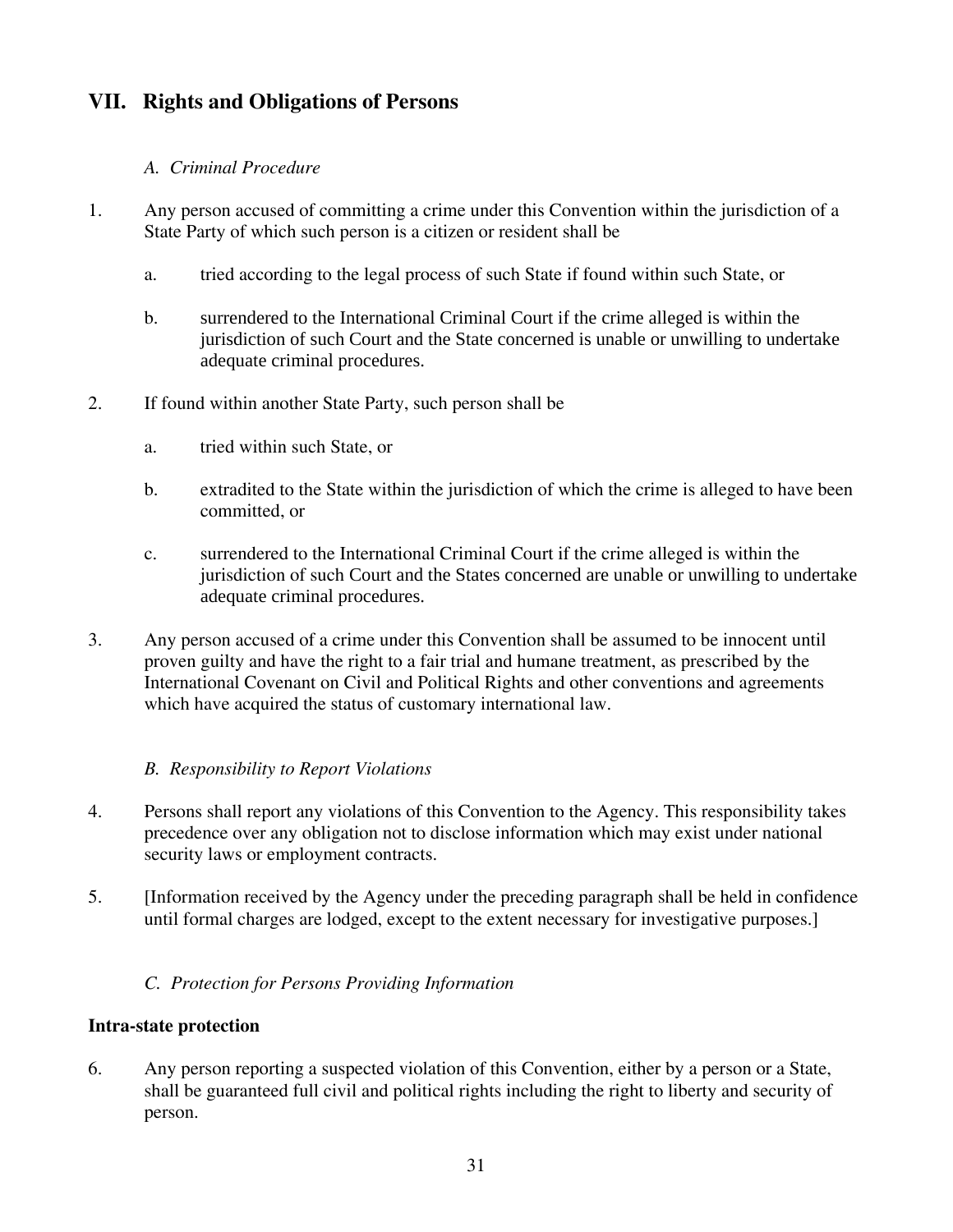- 7. States Parties shall take all necessary steps to ensure that no person reporting a suspected violation of this Convention shall have any rights diminished or privileges withdrawn as a result.
- 8. Any individual who [in good faith] provides the Agency or a National Authority with information regarding a known or suspected violation of this Convention cannot be arrested, prosecuted or tried on account thereof.
- 9. It shall be an unlawful employment practice for an employer to discriminate against any employee or applicant for employment because such person has opposed any practice as a suspected violation of this Convention, reported such violation to the Agency or a National Authority, or testified, assisted, or participated in any manner in an investigation or proceeding under this Convention.
- 10. Any person against whom a national decision is rendered on account of information furnished by such person to the Agency about a suspected violation of this Convention may appeal such decision to the Agency within [..] months of being notified of such decision. The decision of the Agency in the matter shall be final.

#### **Inter-State Protection**

11. Any person reporting a violation of this Convention to the Agency shall be afforded protection by the Agency and by all States Parties, including, in the case of natural persons, the right of asylum in all other States Parties if their safety or security is endangered in the State Party in which they permanently or temporarily reside.

#### **Additional Provisions**

- 12. [The Executive Council may decide to award monetary compensation to persons providing important information to the Agency concerning violations of this Convention.]
- 13. Any person who voluntarily admits to the Agency having committed a violation of this Convention, prior to the receipt by the Agency of information concerning such violation from another source, may be exempt from punishment. In deciding whether to grant such exemption, the Agency shall consider the gravity of the violation involved as well as whether its consequences have not yet occurred or can be reversed as a result of the admission made.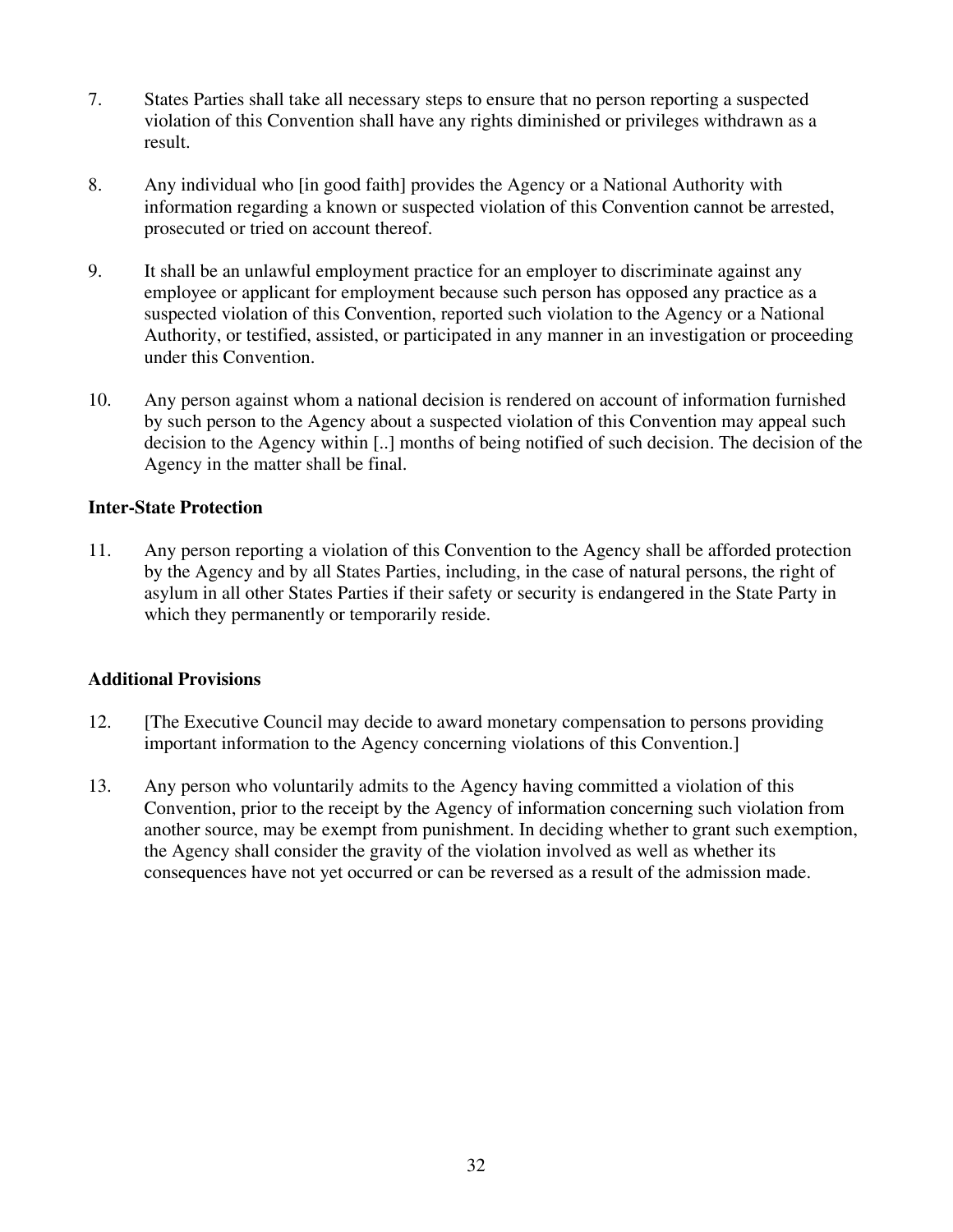## **VIII. Agency**

#### *A. General Provisions*

- 1. The States Parties to this Convention hereby establish the Agency for the Prohibition of Nuclear Weapons (hereinafter "the Agency") to achieve the object and purpose of this Convention, to ensure the implementation of its provisions, including those for international verification of compliance with it, and to provide a forum for consultation and cooperation among States Parties.
- 2. All States Parties to this Convention shall be members of the Agency. A State Party shall not be deprived of its membership in the Agency.
- 3. The seat of the Headquarters of the Agency shall be \_\_\_\_\_.
- 4. The organs of the Agency are the Conference of the States Parties, the Executive Council, and the Technical Secretariat. The Technical Secretariat shall oversee the Registry and the International Monitoring System.
- 5. The Agency shall conduct its verification activities provided for under this Convention in the least intrusive manner possible consistent with the timely and efficient accomplishment of their objectives. It shall request only the information and data necessary to fulfill its responsibilities under this Convention. It shall take every precaution to protect the confidentiality of information on civil and military activities and facilities coming to its knowledge in the implementation of this Convention.
- 6. In undertaking its verification activities the Agency shall consider measures to make use of advances in science and technology.
- 7. The costs of the Agency's activities shall be paid by States Parties in accordance with Article XVI {Financing}. The budget of the Agency shall comprise two separate chapters, one relating to administrative and other costs, and one relating to verification costs.
- 8. A member of the Agency which is in arrears in the payments of its financial contribution to the Agency shall have no vote in the Agency if the amount of its arrears equals or exceeds the amount of the contribution due from it for the preceding two full years. The Conference of the States Parties may, nevertheless, permit such a member to vote if it is satisfied that the failure to pay is due to conditions beyond the control of the member.

#### *B. The Conference of the States Parties*

#### **Composition, procedures and decision-making**

9. The Conference of the States Parties (hereinafter "the Conference") shall be composed of all members of this Agency. Each member shall have one representative in the Conference, who may be accompanied by alternates and advisors.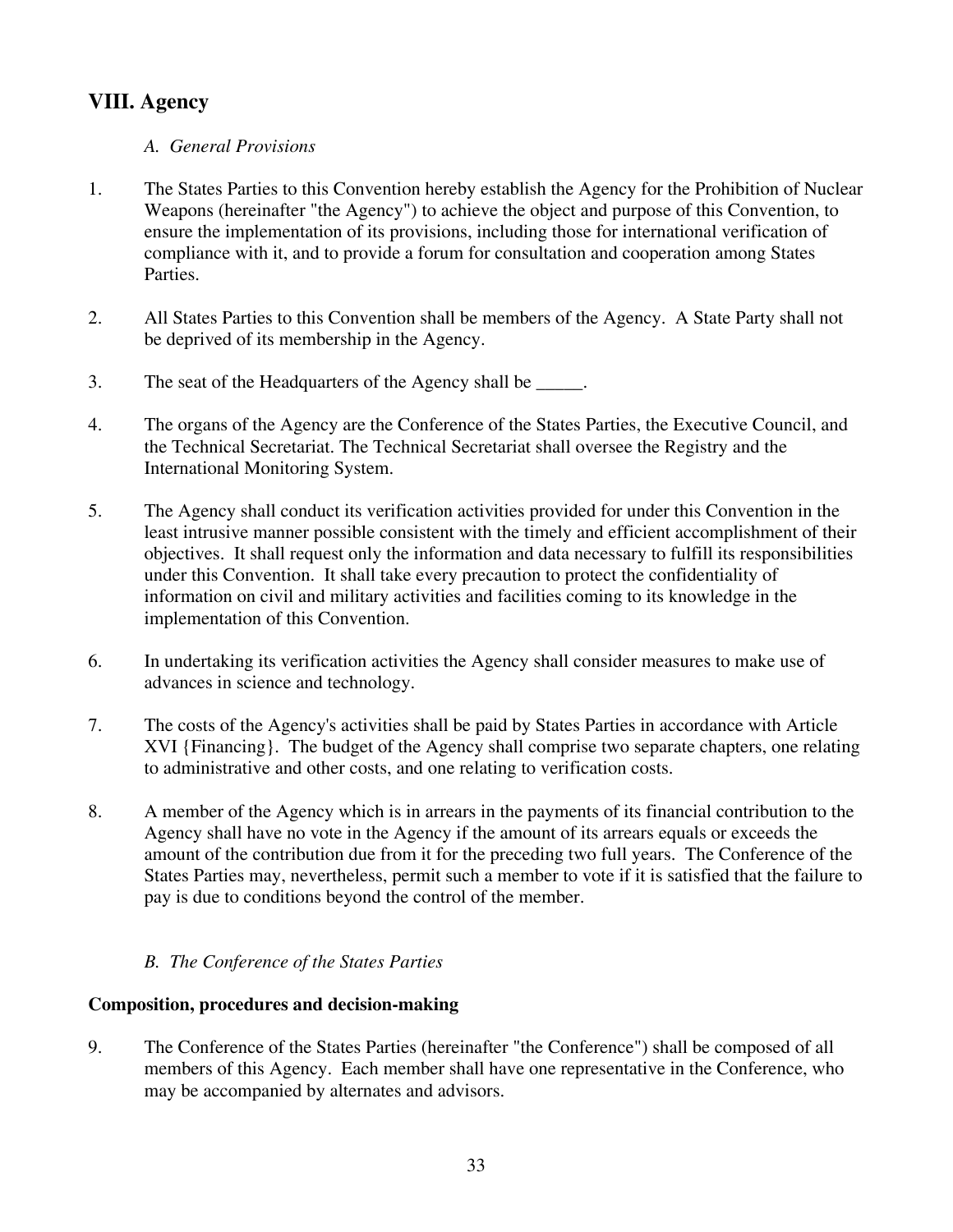- 10. The first session of the conference shall be convened by the depositary not later than 30 days after the entry into force of this Convention.
- 11. The Conference shall meet in regular sessions which shall be held annually unless it decides otherwise.
- 12. Special sessions of the Conference shall be convened:
	- a. When decided by the Conference;
	- b. When requested by the Executive Council;
	- c. When requested by any member and supported by one third of the members;
	- d. In accordance with paragraph 22 to undertake reviews of the operation of this Convention.

Except in the case of subparagraph (d) the special session shall be convened not later than 30 days after receipt of the request by the Director-General of the Technical Secretariat, unless specified otherwise in the request.

- 13. The Conference shall also be convened in the form of an Amendment Conference in accordance with Article XVII {Amendments}.
- 14. Sessions of the Conference shall take place at the seat of the Agency unless the Conference decides otherwise.
- 15. The Conference shall adopt its rules of procedure. At the beginning of each regular session, it shall elect its Chairperson and such other officers as may be required. They shall hold office until a new Chairperson and other officers are elected at the next regular session.
- 16. A majority of the members of the Agency shall constitute a quorum for the Conference.
- 17. Each member of the Agency shall have one vote in the Conference.
- 18. The Conference shall take decisions on questions of procedure by a simple majority of the members present and voting. Decisions on matters of substance should be taken as far as possible by consensus. If consensus is not attainable when an issue comes up for decision, the Chairperson shall defer any vote for 24 hours and during this period of deferment shall make every effort to facilitate achievement of consensus, and shall report to the Conference before the end of this period. If consensus is not possible at the end of 24 hours, the Conference shall take the decision by a two-thirds majority of members present and voting unless specified otherwise in this Convention. When the issue arises as to whether the question is one of substance or not, the question shall be treated as a matter of substance unless otherwise decided by the Conference by the majority required for decisions on matters of substance.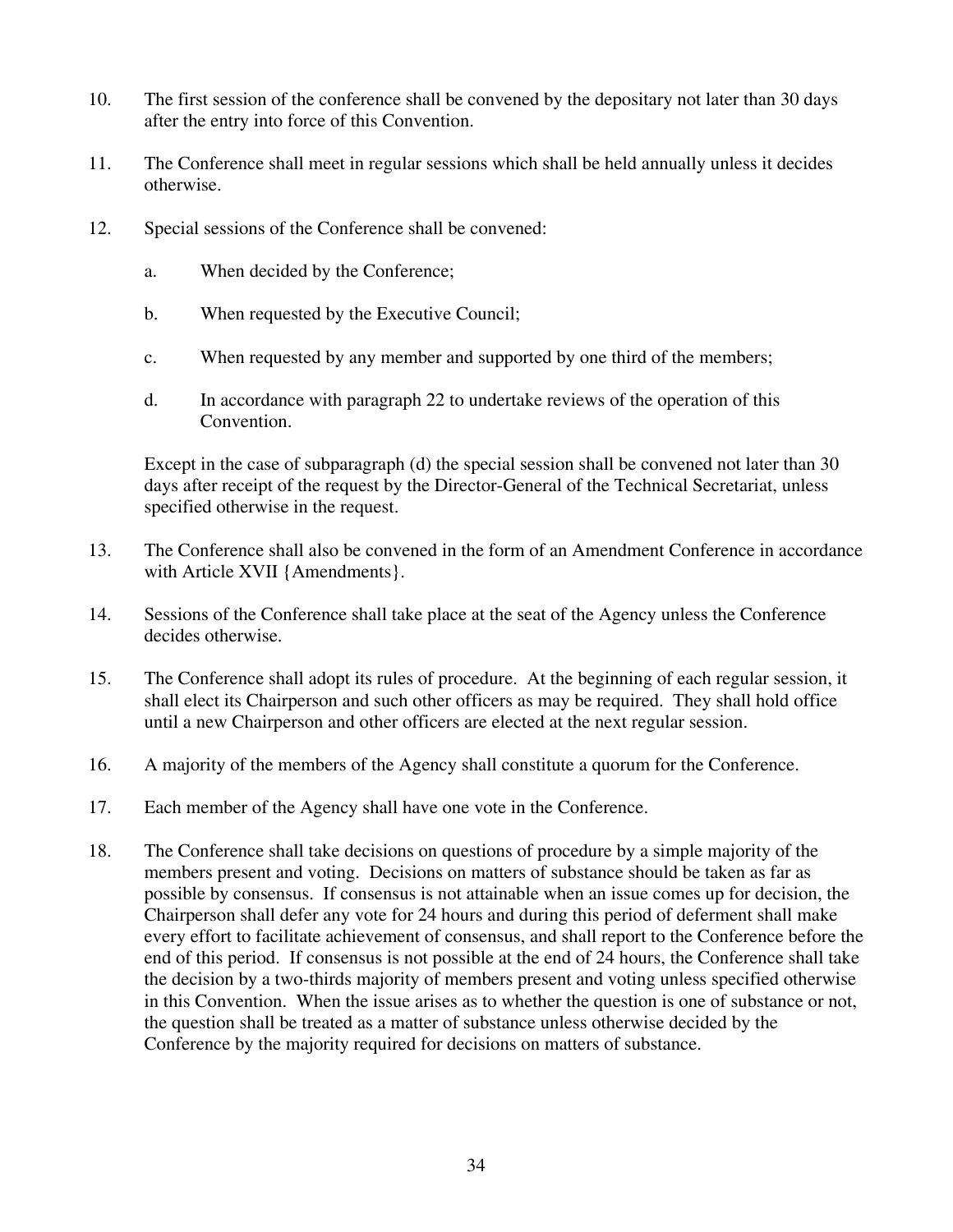#### **Powers and functions**

- 19. The Conference shall be the principal organ of the Agency. It shall consider any questions, matters or issues within the scope of this Convention, including those relating to the powers and functions of the Executive Council and the Technical Secretariat. It may make recommendations and take decisions on any questions, matters or issues related to this Convention, raised by a State Party or brought to its attention by the Executive Council.
- 20. The Conference shall oversee the implementation of this Convention, and act in order to promote its object and purpose. The Conference shall review compliance with this Convention. It shall also oversee the activities of the Executive Council and the Technical Secretariat and may issues guidelines in accordance with this Convention to either of them in the exercise of their functions.
- 21. The Conference shall:
	- a. Consider and adopt at its regular sessions the report, program and budget of the Agency, submitted by the Executive Council, as well as consider other reports;
	- b. Decide on the scale of financial contributions to be paid by States Parties in accordance with paragraph 7;
	- c. Elect the members of the Executive Council;
	- d. Appoint the Director-General of the Technical Secretariat (hereinafter referred to as "the Director-General");
	- e. Approve the rules of procedure of the Executive Council submitted by the latter;
	- f. Establish such subsidiary organs as it finds necessary for the exercise of its functions in accordance with this Convention;
	- g. Review scientific and technological developments that could affect the operation of this Convention and, in this context, direct the Director-General to establish a Scientific Advisory Board to enable him or her, in the performance of his or her functions, to render specialized advice in areas of science and technology relevant to this Convention, to the Conference, the Executive Council or States Parties. The Scientific Advisory Aboard shall be composed of independent experts appointed in accordance with terms of reference adopted by the Conference;
	- h. Take the necessary measures to ensure compliance with this Convention and to redress and remedy any situation which contravenes the provisions of this Convention, in accordance with Article XIV {Cooperation, Compliance and Dispute Settlement}.
- 22. The Conference shall, not later than one year after the expiration of the fifth and the tenth year after the entry into force of this Convention, and at such other times within that time period as may be decided upon, convene in special sessions to undertake reviews of the operation of this Convention. Such reviews shall take into account any relevant scientific and technological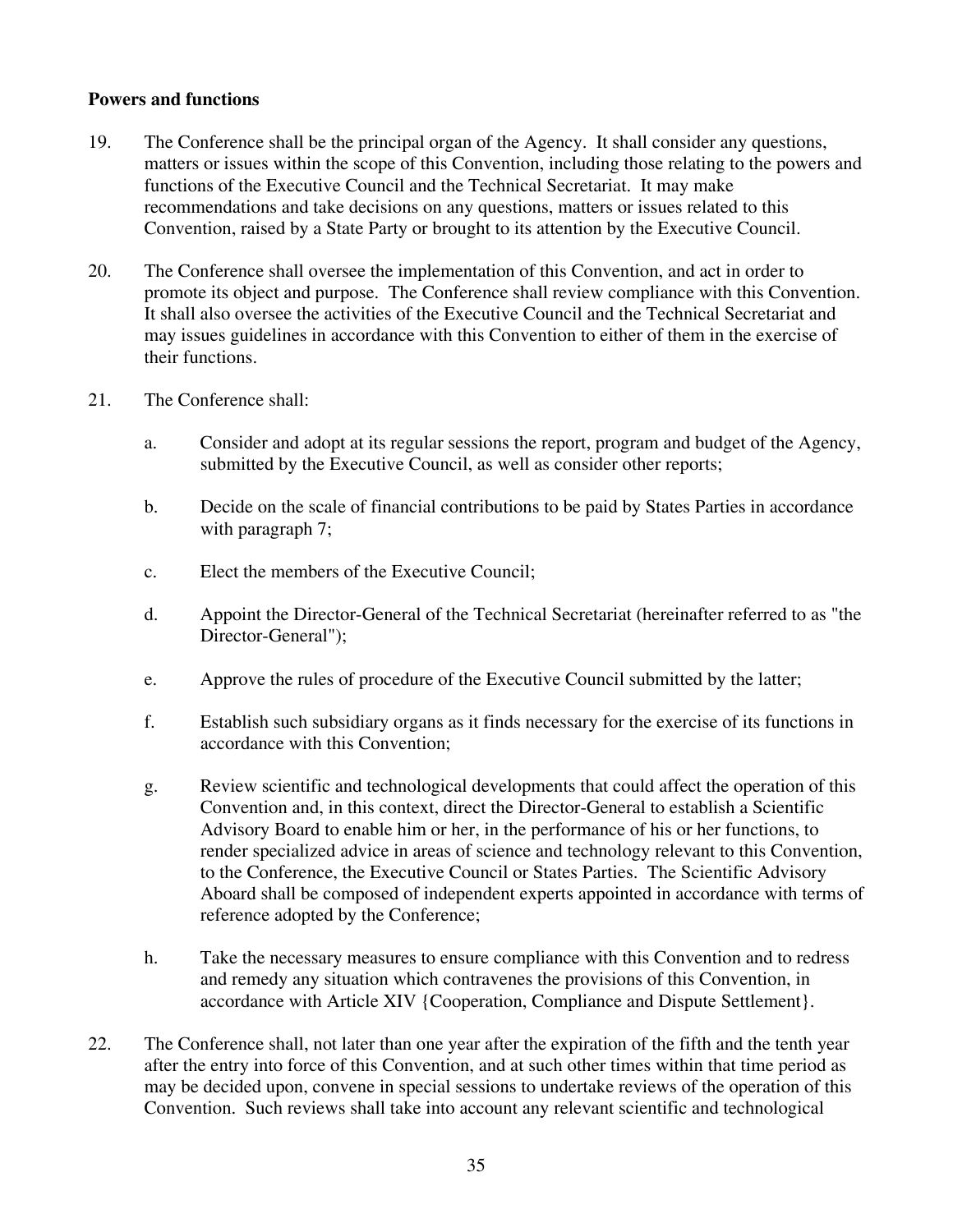developments. At intervals of five years thereafter, unless otherwise decided upon, further sessions of the Conference shall be convened with the same objective.

#### *C. The Executive Council*

#### **Composition, procedure and decision-making**

- 23. The Executive Council shall consist of 44 members. Each State Party shall have the right, in accordance with the principle of rotation, to serve on the Executive Council. The members of the Executive Council shall be elected by the Conference for a term of four years. Each geographical region, as determined by Annex III, shall designate States Parties from that region for election. In order to ensure the effective functioning of this Convention, due regard being paid to equitable geographic distribution, to representation by nuclear weapons states and nuclear-capable states, and to the interests of all states to be free from the threat of nuclear devastation, the Executive Council shall be composed as follows:
	- a. All Nuclear Weapons States Parties; and
	- b. Six States Parties from the Middle East and South Asia;
	- c. Seven States Parties from Latin America and the Caribbean;
	- d. Six States Parties from Eastern Europe;
	- e. Seven States Parties from Africa;
	- f. Six States Parties from among North America and Western Europe;
	- g. Six States Parties from South East Asia, the Pacific and the Far East;
	- h. Up to two additional States Parties that have special interest or expertise in implementing the aims of this Convention to be elected if required.
- 24. For the first election of the Executive Council 22 members shall be elected for a term of two years, and 22 members for a term of four years.
- 25. The Conference may, on its motion or upon the request of a majority of the members of the Executive Council, review the composition of the Executive Council taking into account developments related to the principles specified in paragraph 23.
- 26. The Executive Council shall elaborate its rules of procedure and submit them to the Conference for approval.
- 27. The Executive Council shall elect its Chairperson from among its members.
- 28. The Executive Council shall meet for regular sessions. Between regular sessions it shall meet as often as may be required for the fulfillment of its powers and functions.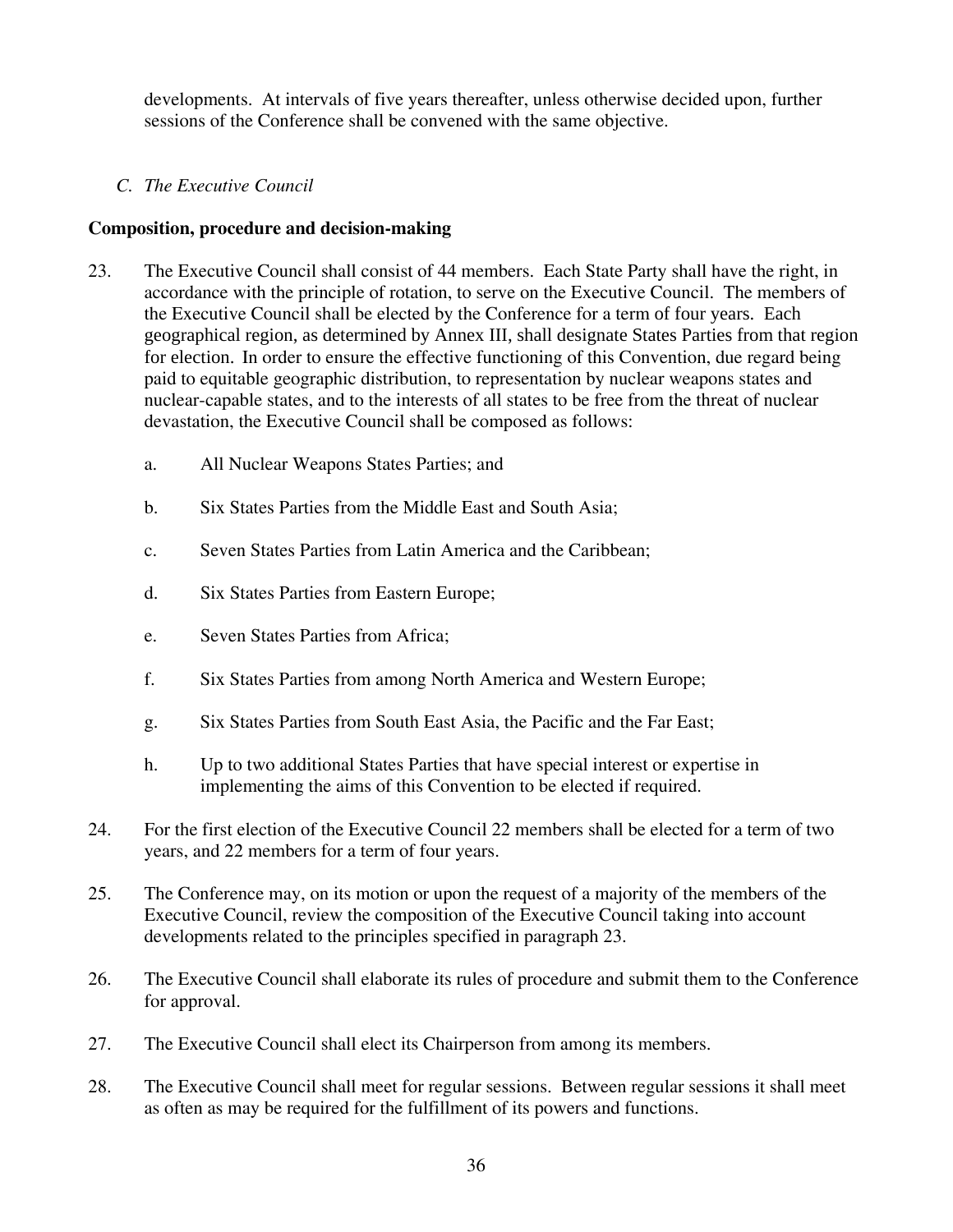29. Each member of the Executive Council shall have one vote. Unless otherwise specified in this Convention, the Executive Council shall take decisions on matters of substance by a two-thirds majority of all its members. When an issue arises as to whether the question is one of substance or not, that question shall be treated as a matter of substance unless otherwise decided by the Executive Council by the majority required for decisions on matters of substance.

#### **Powers and Functions**

- 30. The Executive Council shall be the executive organ of the Agency. It shall be responsible to the Conference. The Executive council shall carry out the powers and functions entrusted to it under this Convention, as well as those functions delegated to it by the Conference. In so doing, it shall act in conformity with the recommendations, decisions and guidelines of the Conference and assure their proper and continuous implementation.
- 31. The Executive Council shall promote the effective implementation of, and compliance with, this Convention. It shall supervise the activities of the Technical Secretariat, cooperate with the National Authority of each State Party and facilitate consultations and cooperation among States Parties at their request.
- 32. The Executive Council shall:
	- a. Consider and submit to the Conference the draft program and budget of the Agency;
	- b. Consider and submit to the Conference the draft report of the Agency on the implementation of this Convention, the report on the performance of its own activities and such special reports as it deems necessary or which the Conference may request;
	- c. Make arrangements for the sessions of the Conference including the preparation of the draft agenda.
- 33. The Executive Council may request the convening of a special session of the Conference.
- 34. The Executive Council shall:
	- a. Conclude agreements or arrangements with States and international organizations on behalf of the Agency, subject to prior approval by the Conference;
	- b. Approve agreements or arrangements relating to the implementation of verification activities, negotiated by the Technical Secretariat with States Parties.
- 35. The Executive Council shall consider any issue or matter within its competence affecting this Convention and its implementation, including concerns regarding compliance, and cases of non-compliance, and, as appropriate, inform States Parties and request compliance within a specified time.
- 36. If the Executive Council considers further action to be necessary, it shall take, *inter alia*, one or more of the following measures in accordance with Article XIV {Cooperation, Compliance and Dispute Settlement}: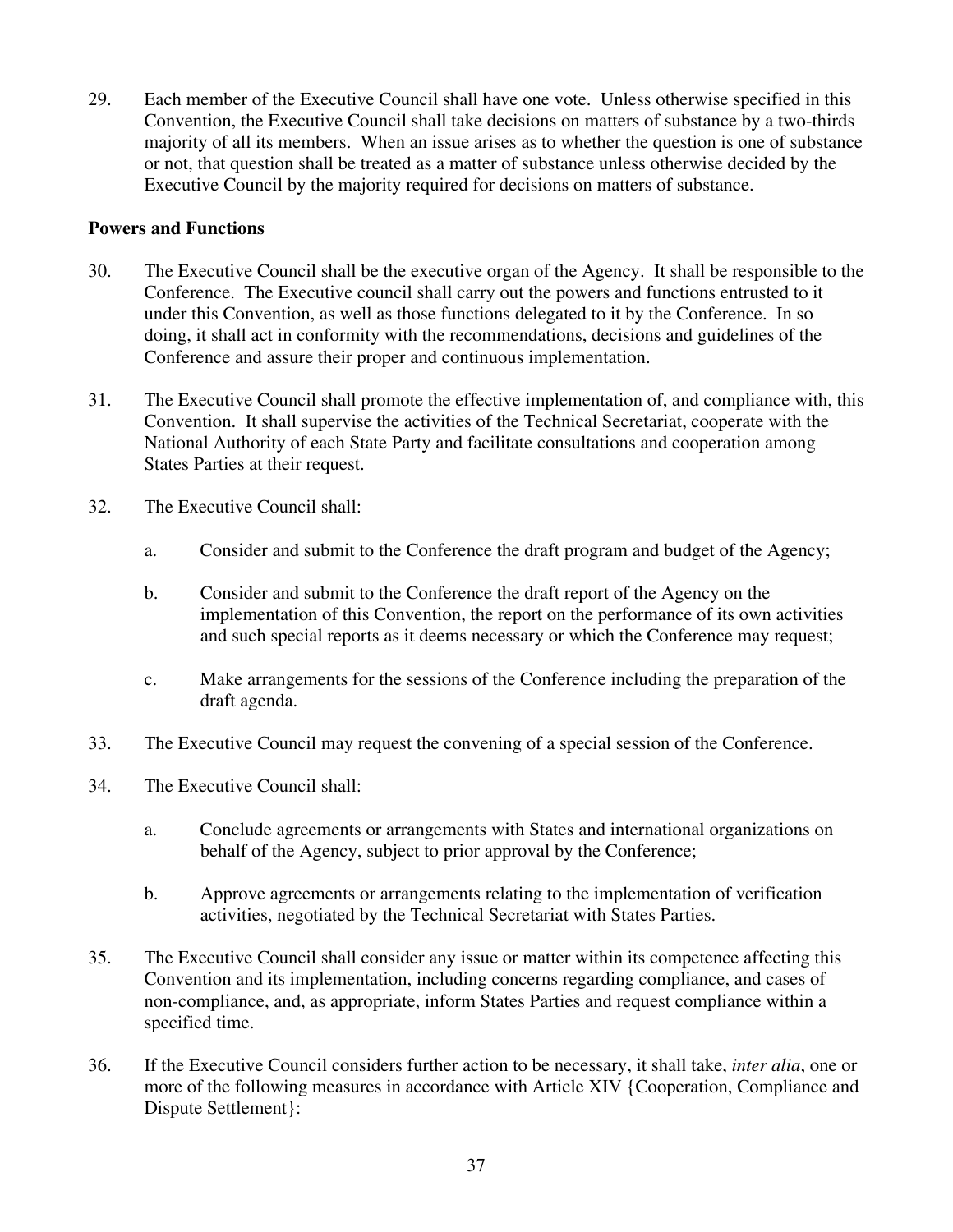- a. Inform all States Parties of the issue or matter;
- b. Bring the issue or matter to the attention of the Conference;
- c. Make recommendations to the Conference regarding measures to redress the situation and to ensure compliance.
- d. The Executive Council shall, in cases of particular gravity and urgency, bring the issue or matter, including relevant information and conclusions, directly to the attention of the United Nations General Assembly and the United Nations Security Council. It shall at the same time inform all States Parties of this step.

#### *D. The Technical Secretariat*

- 37. The Technical Secretariat shall assist the Conference and the Executive Council in the performance of their functions. The Technical Secretariat shall carry out the verification measures provided for in this Convention. It shall carry out the other functions entrusted to it under this Convention as well as those functions delegated to it by the Conference and the Executive Council.
- 38. With respect to the verification of and compliance with this Convention, the Technical Secretariat shall:
	- a. Maintain the Registry and other information databases in accordance with Section F below;
	- b. Maintain and coordinate the operation of the International Monitoring System;
	- c. Provide technical assistance in, and support for, the installation and operation of monitoring systems;
	- d. Assist the Executive Council in facilitating consultation and clarification among States Parties;
	- e. Receive requests for on-site inspections and process them, facilitate the Executive Council consideration of such requests, carry out the preparation for, and provide technical support during, the conduct of on-site inspections, and report to the Executive Council;
	- f. Negotiate agreements or arrangements relating to the implementation of verification activities with States Parties, subject to approval by the Executive Council;
	- g. Provide technical assistance and technical evaluation to States Parties in the implementation of the provisions of this Convention;
	- h. Assist the States Parties through their National Authorities on other issues of verification under this Convention.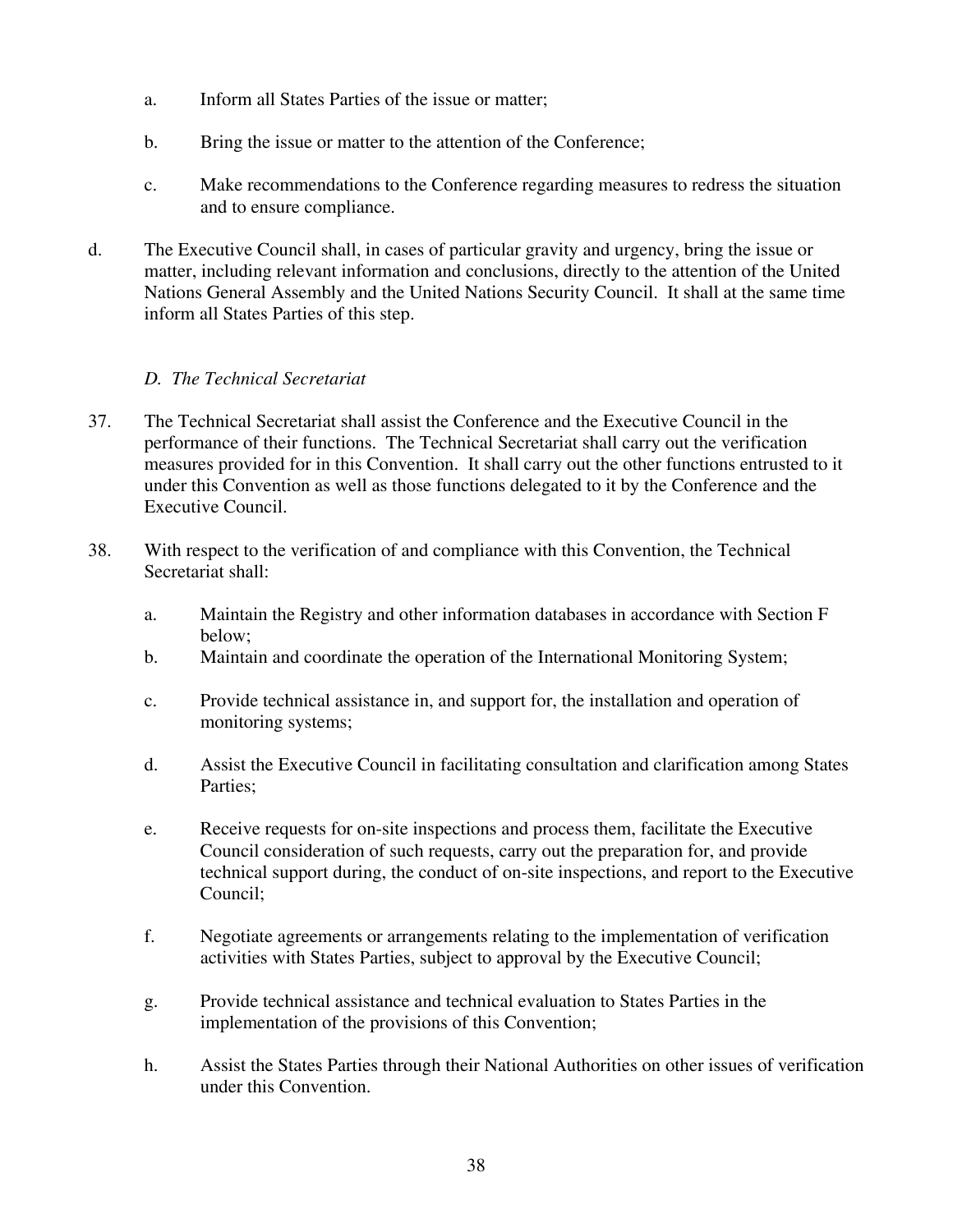- 39. The Technical Secretariat shall develop and maintain, subject to approval by the Executive Council, operational manuals to guide the operation of various components of the verification regime, in accordance with the Verification Annex. These manuals shall not constitute integral parts of this Convention or the Annexes, and may be changed by the Technical Secretariat subject to approval by the Executive Council. The Technical Secretariat shall promptly inform the States Parties of any changes in the operational manuals.
- 40. With respect to administrative matters the Technical Secretariat shall:
	- a. Prepare and submit to the Executive Council the draft program and budget of the Agency;
	- b. Prepare and submit to the Executive Council the draft report of the Agency on the implementation of this Convention and such other reports as the Conference or the Executive Council may request;
	- c. Provide administrative and technical support to the Conference, the Executive Council and subsidiary organs;
	- d. Address and receive communications on behalf of the Agency to and from States Parties on matters pertaining to the implementation of this Convention;
	- e. Upon approval by the Executive Council and the Conference, submit the report of the Agency to the United Nations Secretary General.
- 41. All requests and notifications by States Parties to the Agency shall be transmitted through their National Authorities to the Director-General. Requests and notifications shall be in one of the official languages of the United Nations. In response the Director-General shall use the language of the transmitted request or notification.
- 42. The Technical Secretariat shall inform the Executive Council of any problem that has arisen with regard to the discharge of its functions, including doubts, ambiguities or uncertainties about compliance with this Convention that have come to its notice in the performance of its verification activities or through confidential or non-governmental sources and that it has been unable to resolve or clarify through its consultations with the State Party concerned.
- 43. The Technical Secretariat shall comprise a Director-General, who shall be its head and chief administrative officer, inspectors and such scientific, technical and other personnel as may be required.
- 44. The Inspectorate shall be a unit of the Technical Secretariat and shall act under the supervision of the Director-General.
- 45. The Director-General shall be appointed by the Conference upon the recommendation of the Executive Council for a term of four years, renewable for one further term, but not thereafter. The appointment of the Director-General shall be considered a matter of substance governed by paragraph 18.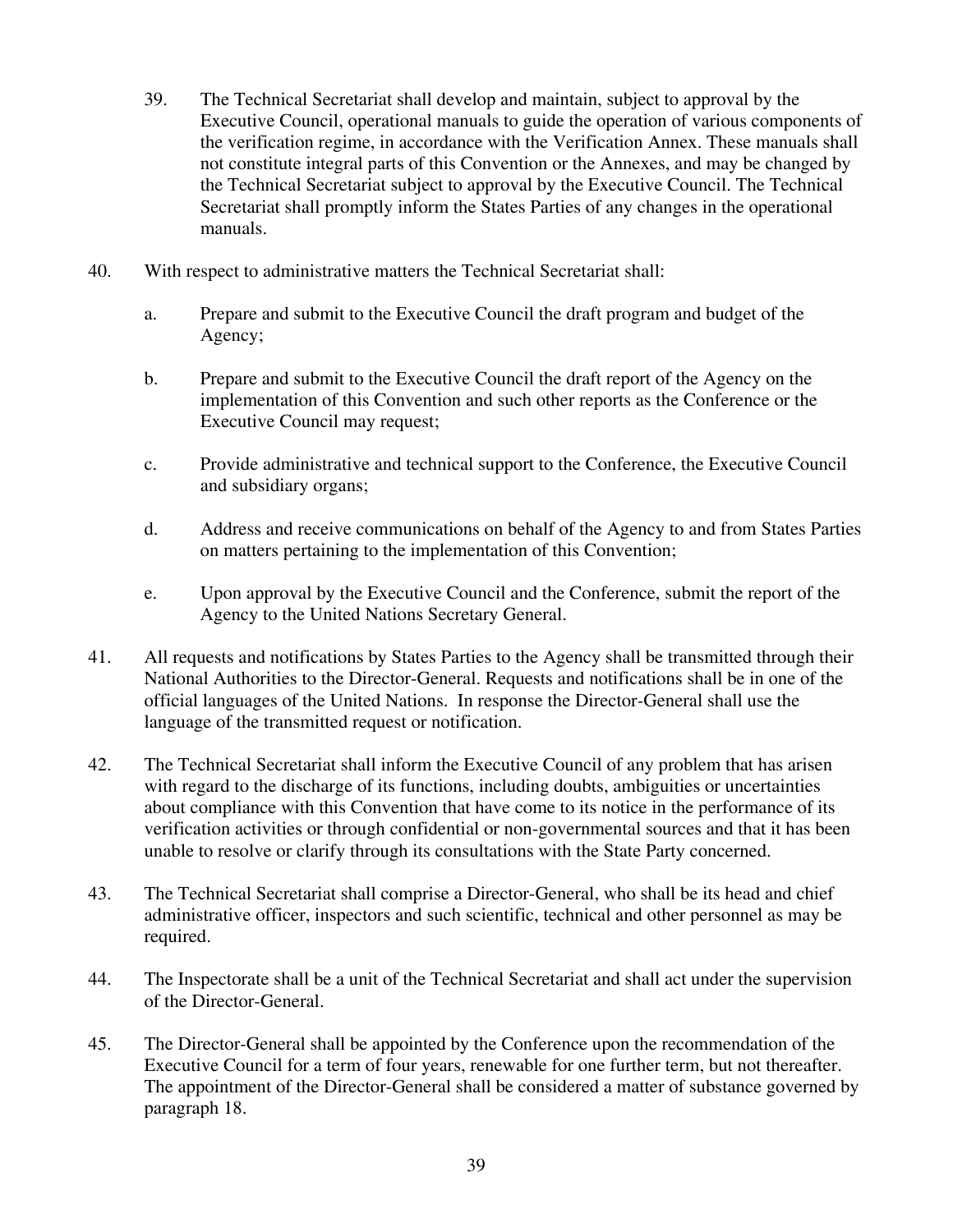- 46. The Director-General shall be responsible to the Conference and the Executive Council for the appointment of the staff and the organization and functioning of the Technical Secretariat. The paramount consideration in the employment of the staff and in the determination of the conditions of service shall be the necessity of securing the highest standards of efficiency, competence and integrity. Only citizens of States Parties shall serve as the Director-General, as inspectors or as other members of the professional and clerical staff. Due regard shall be paid to the importance of recruiting the staff on as wide a geographical basis as possible. Recruitment shall be guided by the principle that the staff shall be kept to a minimum necessary for the proper discharge of the responsibilities of the Technical Secretariat.
- 47. The Director-General shall be responsible for the organization and functioning of the Scientific Advisory Board referred to in paragraph 21.g The Director-General shall, in consultation with States Parties and non-governmental sources, appoint members of the Scientific Advisory Board, who shall serve in their individual capacity. The members of the Board shall be appointed on the basis of their expertise in the particular scientific fields relevant to the implementation of this Convention. The Director-General may also, as appropriate, in consultation with members of the Board, establish temporary working groups of scientific experts to provide recommendations on specific issues. In regard to the above, States Parties and non-governmental sources may submit lists of experts to the Director-General. The Scientific Advisory Board may be called upon to review nuclear or other research and determine whether it is of a nature prohibited under this Convention or of a nature that may contribute to verification of nuclear disarmament.
- 48. In the performance of their duties, the Director-General, the inspectors and the other members of the staff shall not seek or receive instructions from any Government or from any other source external to the Agency. They shall refrain from any action that might reflect on their positions as international officers responsible only to the Conference and the Executive Council.
- 49. Each State Party shall respect the exclusively international character of the responsibilities of the Director-General, the inspectors and the other members of the staff and not seek to influence them in the discharge of their responsibilities.

#### *E. Privileges and Immunities*

- 50. The Agency shall enjoy on the territory and in any other place under the jurisdiction or control of a State Party such legal capacity and such privileges and immunities as are appropriate for the exercise of its functions.
- 51. Delegates of States Parties, together with their alternates and advisers, representatives appointed to the Executive Council together with their alternates and advisers, the Director-General and the staff of the Agency shall enjoy such privileges and immunities as are necessary in the independent exercise of their functions in connection with the Agency.
- 52. The legal capacity, privileges, and immunities referred to in this Article shall be defined in agreements between the Agency and the States Parties as well as in an agreement between the Agency and the State in which the headquarters of the Agency is seated.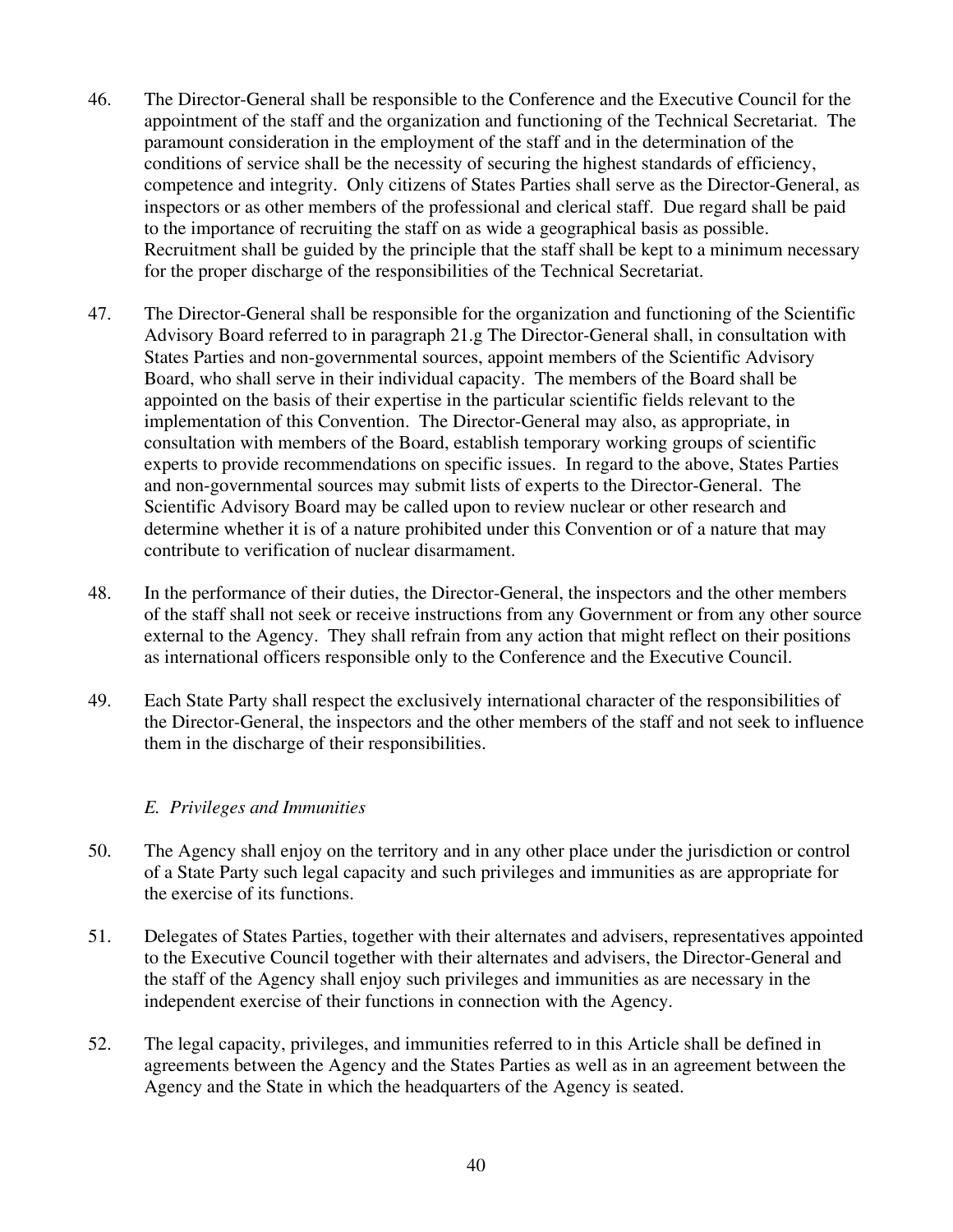53. Notwithstanding paragraphs 50 and 51, the privileges and immunities enjoyed by the Director-General and the staff of the Technical Secretariat during the conduct of verification activities shall be those set forth in the Verification Annex.

#### *F. Registry and Other Databases*

- 54. The Technical Secretariat shall maintain a Registry of the following:
	- a. All nuclear weapons;
	- b. All nuclear material;
	- c. All nuclear facilities;
	- d. All nuclear weapons delivery vehicles;
	- e. Any other facilities or materials as determined by the Technical Secretariat.
- 55. The Technical Secretariat shall obtain information from the following sources:
	- a. Declarations by States in accordance with the provisions of Article III {Declarations};
	- b. Reports by States on progress in implementing their obligations under this Convention;
	- c. The International Monitoring System;
	- d. National Technical Means;
	- e. Systematic inspections;
	- f. Challenge inspections;
	- g. Other organizations with which the Agency has concluded agreements on sharing information in accordance with Article XVIII, Section A {Relation to Other International Agreements};
	- h. Other inter-governmental and non-governmental organizations that collect and submit such information;
	- i. Publicly available sources;
	- j. Any other sources which the Technical Secretariat deems appropriate.
- 56. The Technical Secretariat shall make available to the Registry information obtained from the above sources with the exception of information which may remain confidential because of legitimate national and international security concerns or trade secret concerns.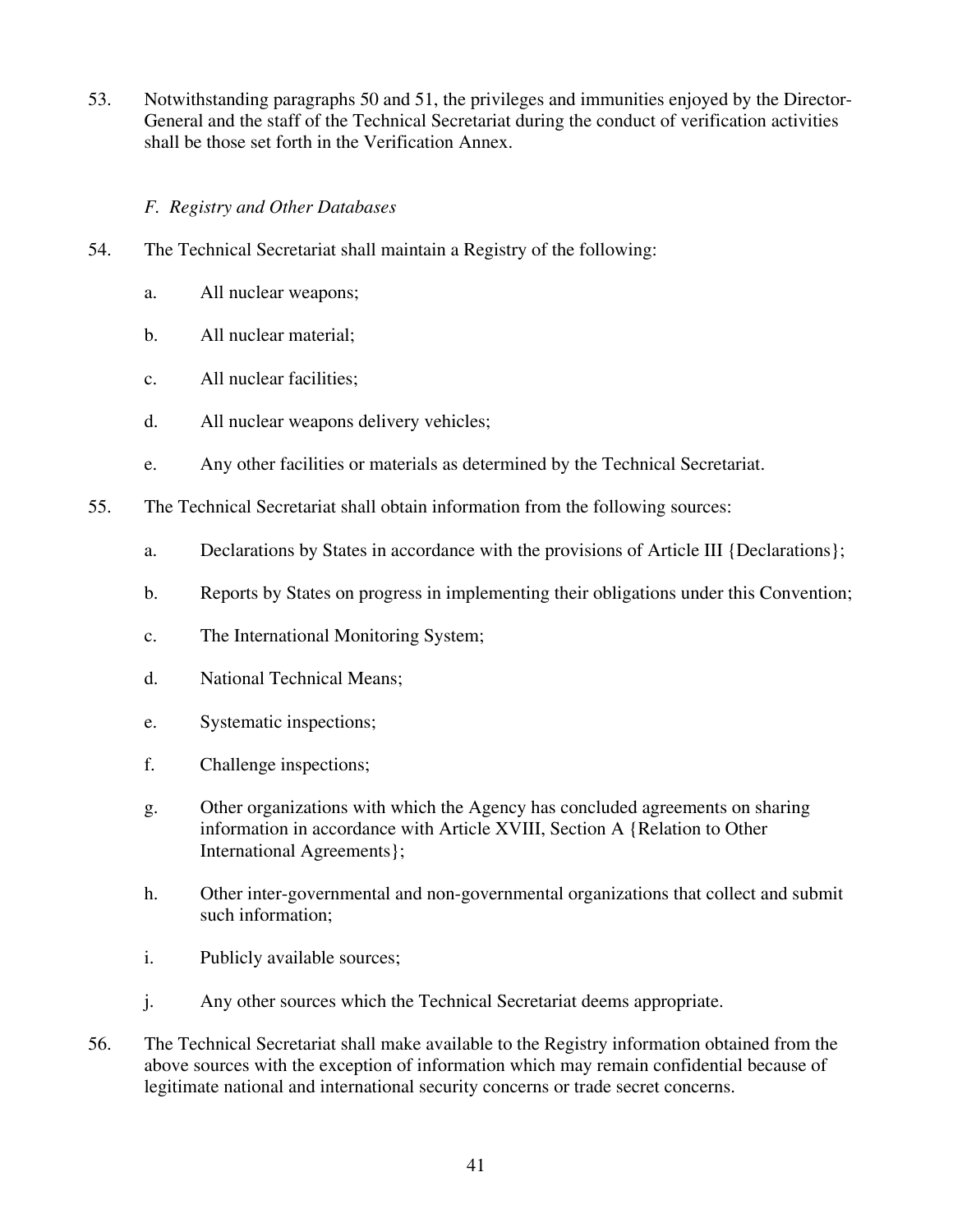57. Information in the Registry shall be available to all States parties and to the public according to criteria established by separate agreements [among States].

#### *G. International Monitoring System*

- 58. The International Monitoring System shall comprise facilities and systems for monitoring by satellite, on-site sensors, remote sensors, radionuclide sampling, respective means of communication, aircraft and other systems developed as deemed necessary by the Agency.
- 59. The International Monitoring System shall be placed under the authority of the Technical Secretariat.
- 60. All monitoring facilities of the International Monitoring System shall be owned and operated by the States hosting or otherwise taking responsibility for them except for those systems or facilities which may be owned or operated by another agency or by the United Nations, or constructed or acquired by the Agency in accordance with paragraph 64.
- 61. The Technical Secretariat shall acquire equipment necessary for collating and analyzing data provided by the International Monitoring System.
- 62. Any State Party may, if it so decides and upon agreement with the Technical Secretariat, give a monitoring facility to the Agency.
- 63. The Technical Secretariat may, upon agreement of the Conference and in accordance with its funding guidelines, construct or otherwise acquire a monitoring system or facility if it determines that such a facility or system is necessary for verification of obligations of States under this Convention, and if no State is able or willing to provide such a system or facility or information from such a system or facility to the International Monitoring System.
- 64. Each State shall have the right to participate in the international exchange of data and to have access to all data made available to the Registry.
- 65. The Agency shall conclude agreements with other agencies or organizations using international monitoring systems relating to the sharing of information obtained through such systems relevant to the verification of this Convention in accordance with Article XVIII, Section A {Relation to Other International Agreements}.
- 66. Data obtained by the International Monitoring System not directly relevant to verification of this Convention shall be treated as confidential, except where such information is relevant to the verification of another international agreement [and there is an agreement on sharing such information between the Agency and the organization responsible for implementation of that agreement].
- 67. Data obtained from the International Monitoring System shall first be analyzed, processed and verified by the Technical Secretariat before being compiled as part of the Registry, in accordance with the provisions of paragraph 57.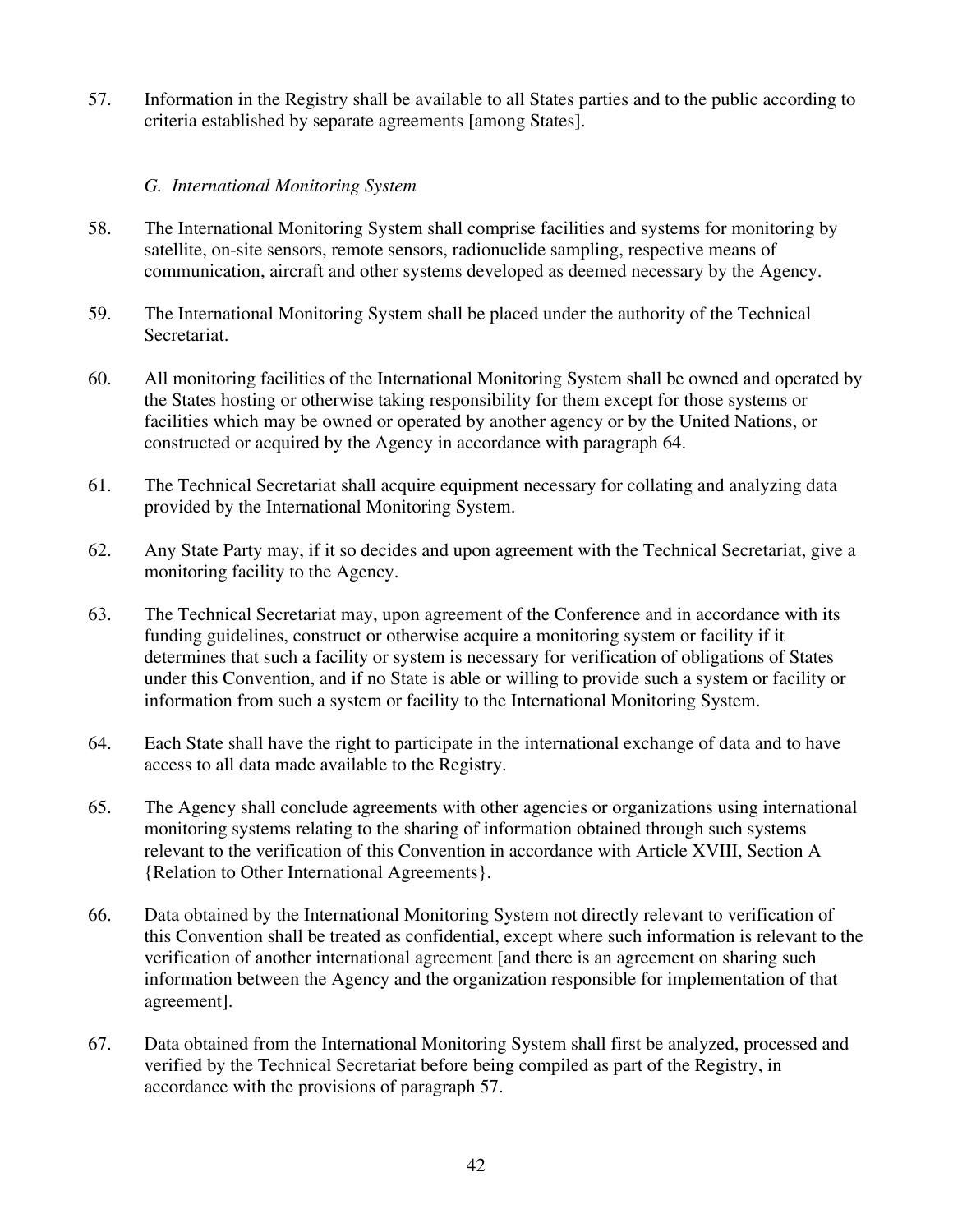## **IX. Nuclear Weapons**

#### *A. General Requirements*

1. All nuclear weapons [with corresponding delivery vehicles] shall be taken off alert status, disabled, removed from deployment, declared, and destroyed in accordance with the guidelines and standards of Article III {Declarations}, Article IV {Phases for Implementation}, the Verification Annex, and the provisions set forth below:

#### *B. Procedures for Destroying Nuclear Weapons*

- 2. Each State Party shall take the following measures with respect to all nuclear weapons that it owns or possesses or that are under its jurisdiction or control:
	- a. All warheads shall be bar-coded, registered, and tagged for identification using secure visual tags.
	- b. All nuclear weapons shall be destroyed or moved to nuclear weapons storage facilities subject to international preventive controls. No exclusive national access to the repositories is allowed. Weapons may be removed from the nuclear weapons storage facilities only for the purposes of destruction.
	- c. All core elements from newly dismantled warheads shall be quenched or otherwise deformed and placed in storage under international preventive controls until final disposal of the proscribed nuclear material, in accordance with the guidelines and standards of Article X {Nuclear Material}.

#### *C. Prevention of Production of Nuclear Weapons*

3. All nuclear [weapons] facilities and deployment sites shall be subject to verification, including challenge inspections at any time and non-destructive detection of hidden warheads, to ensure compliance with obligations under this Convention not to develop, produce, or deploy nuclear weapons.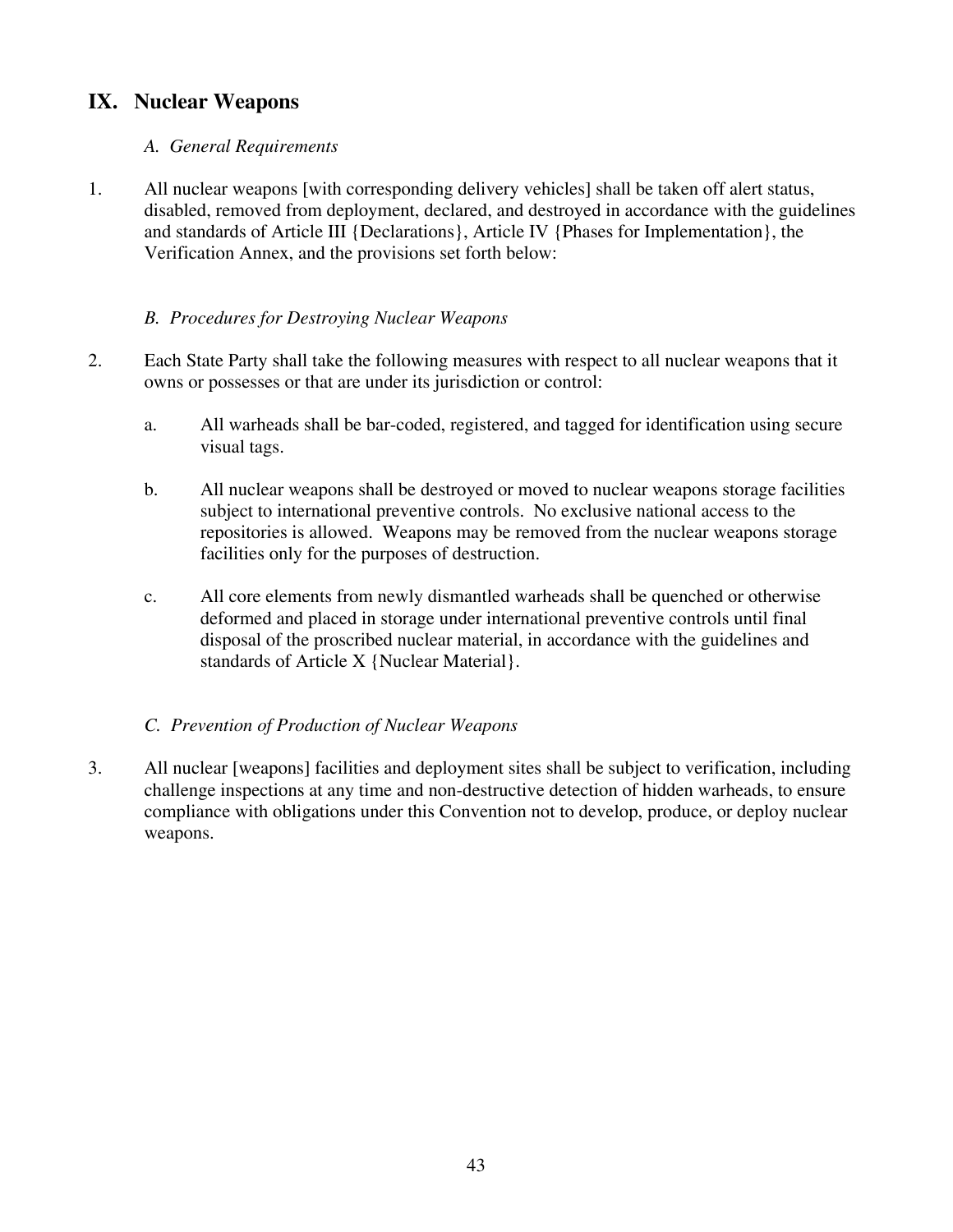## **X. Nuclear Material**

#### *A. Reconstruction and Documentation*

- 1. All military and civilian nuclear material shall be documented and declared according to the guidelines and standards set forth in Article III {Declarations} and the Verification Annex.
- 2. Special Nuclear Material
	- a. Records of production and use of special nuclear material produced in the past shall be reconstructed to the extent possible through analysis of past records, measures of transparency including national legislation aimed at disclosure of information, interviews, and any other appropriate means.
	- b. All special nuclear material storage sites and related nuclear facilities usable for production of special nuclear material shall be subject to preventive controls, including inventory verification as set forth in the Verification Annex.

#### *B. Control of Special Nuclear Material*

- 3. Subject to Section C below, production and use of proscribed nuclear material is prohibited. Existing inventories of special nuclear material shall be subject to preventive controls and storage and disposal in accordance with the guidelines and standards set forth below and in separate verification agreements.
- 4. All treatment of nuclear material that improves its quality to the level of proscribed nuclear material or improves the accessibility of proscribed nuclear material is prohibited, including, *inter alia*, separation of plutonium from spent fuel, enrichment of uranium in U-235 beyond unavoidable civilian requirements or beyond 20%, or extraction of tritium from heavy water, with the exception of exemption quantities.
- 5. All existing stocks of special nuclear material shall be placed under preventive controls until a safe method of final disposal is found and approved by the Agency. All handling of proscribed nuclear material except for such handling as necessary for the purposes of this Convention shall be prohibited.
- 6. [Burning of special fissionable material is prohibited unless the net amount of fissionable material resulting from such burning is reduced.]
- 7. Facilities for the production, research and testing of special nuclear material may be converted to uses consistent with the purposes and obligations of this Convention. Conversion of such facilities may include research and development for methods of demilitarization and disposal of proscribed nuclear material, including immobilization and final disposition of plutonium.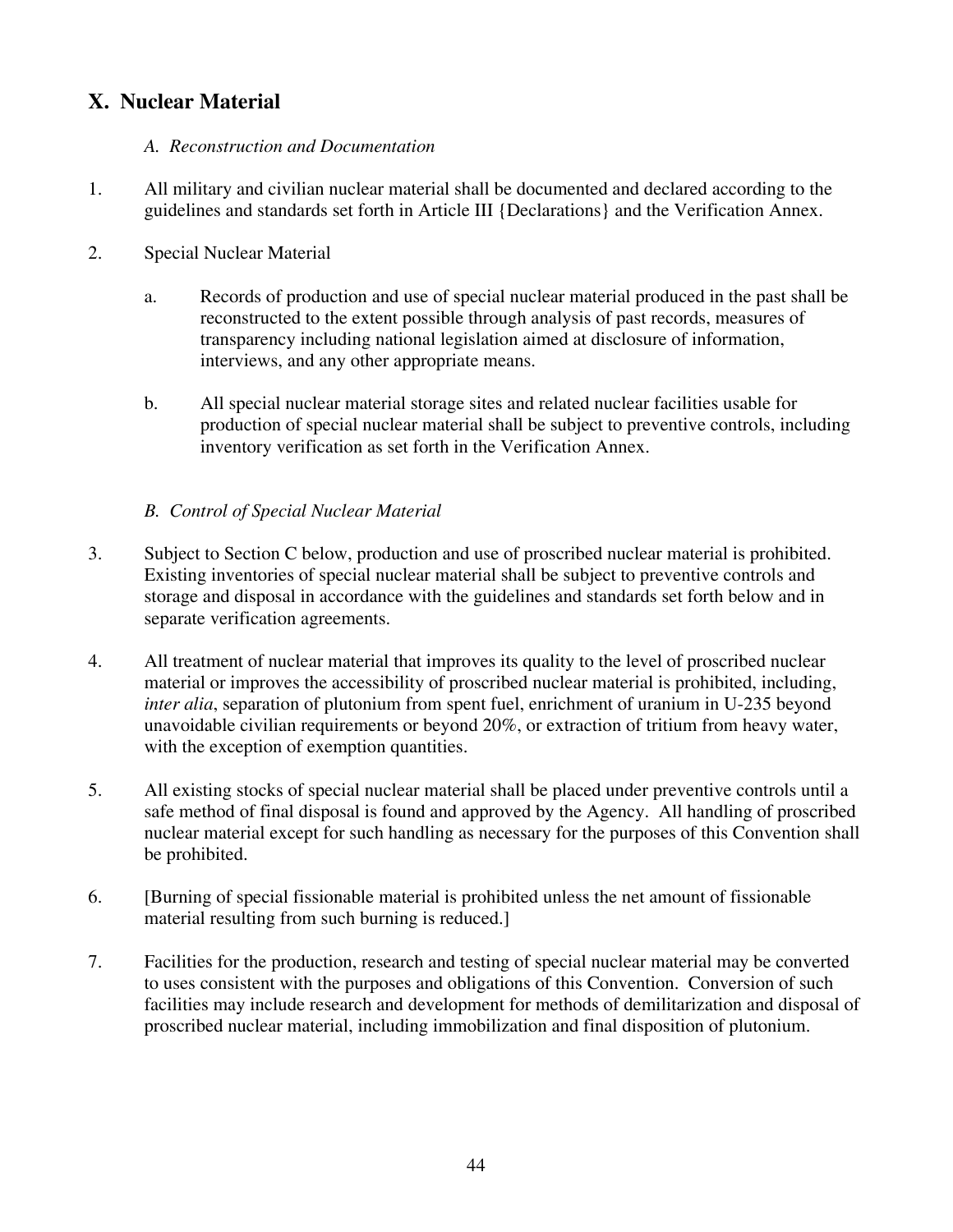#### *C. Licensing Requirements*

8. The Agency shall establish a licensing process for civilian use of proscribed nuclear material which is not prohibited.

#### *D. Relation to other International Agreements*

9. Nothing in this Section shall be interpreted as in any way limiting or detracting from the verification arrangements assumed by any State under safeguards agreements and additional protocol agreements with the International Atomic Energy Agency [or under the Fissile Materials Cut-Off Treaty]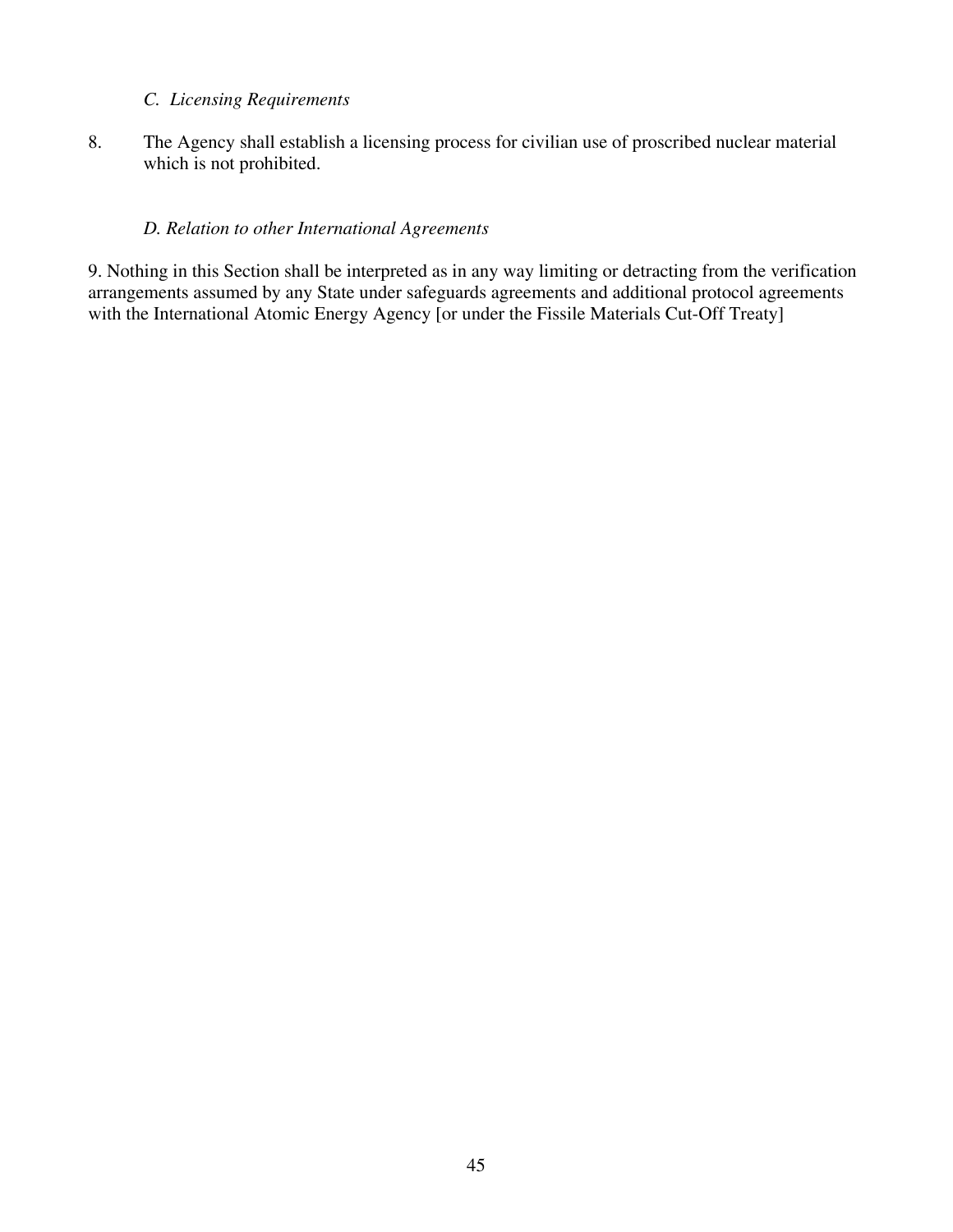## **XI. Nuclear Facilities**

#### *A. Nuclear Weapons Facilities*

- 1. All nuclear weapons production facilities shall cease operations prohibited under this Convention and shall be closed or converted to purposes not prohibited under this Convention.
- 2. All nuclear weapons testing facilities shall cease operations and shall be permanently closed [or converted to purposes not prohibited under this Convention].
- 3. All nuclear weapons research facilities shall be closed or converted to research in accordance with paragraph 4.
- 4. Funding of research for the purposes of designing, modernizing, constructing, modifying or maintaining reliability of nuclear weapons is prohibited. Funding of research for the purpose of developing knowledge in the physics of nuclear explosions is prohibited. Funding of research in safety mechanisms for existing nuclear weapons is permitted only until all nuclear weapons are dismantled. Funding of research for the purposes of safe dismantling and destroying of nuclear weapons and for safe disposal of special nuclear material is permitted.
- 5. [All nuclear reprocessing facilities shall cease operations and shall be permanently closed.]
- 6. All nuclear facilities shall be subject to preventive controls.
- 7. All plans for the destruction or conversion of nuclear weapons [production, research and testing facilities and principal nuclear] facilities, submitted in accordance with Article IV {Phases for Implementation}, shall include provisions or recommendations for the placement of former employees of such facilities in positions of employment consistent with their experience and expertise and with the object and purpose of this Convention. Such positions and recommendations may include employment within a converted facility, employment for the destruction of a nuclear facility, employment for the destruction of nuclear weapons or disposition of special nuclear material, or employment within the Agency for the purposes of verification.

#### *B. Command, Control, and Communications Facilities and Deployment Sites*

- 8. Each State Party shall make the following changes to nuclear targeting commands and command systems in accordance with Article IV {Phases for Implementation}:
	- a. Rescind alert status on all nuclear weapons;
	- b. Remove targeting coordinates from all command and control systems; and
	- c. Remove navigational information for all nuclear armed missiles from the navigational systems.
- 9. Each State Party shall, in accordance with Article IV {Phases for Implementation} and the Verification Annex, destroy any facility, system or sub-system designed or used solely for the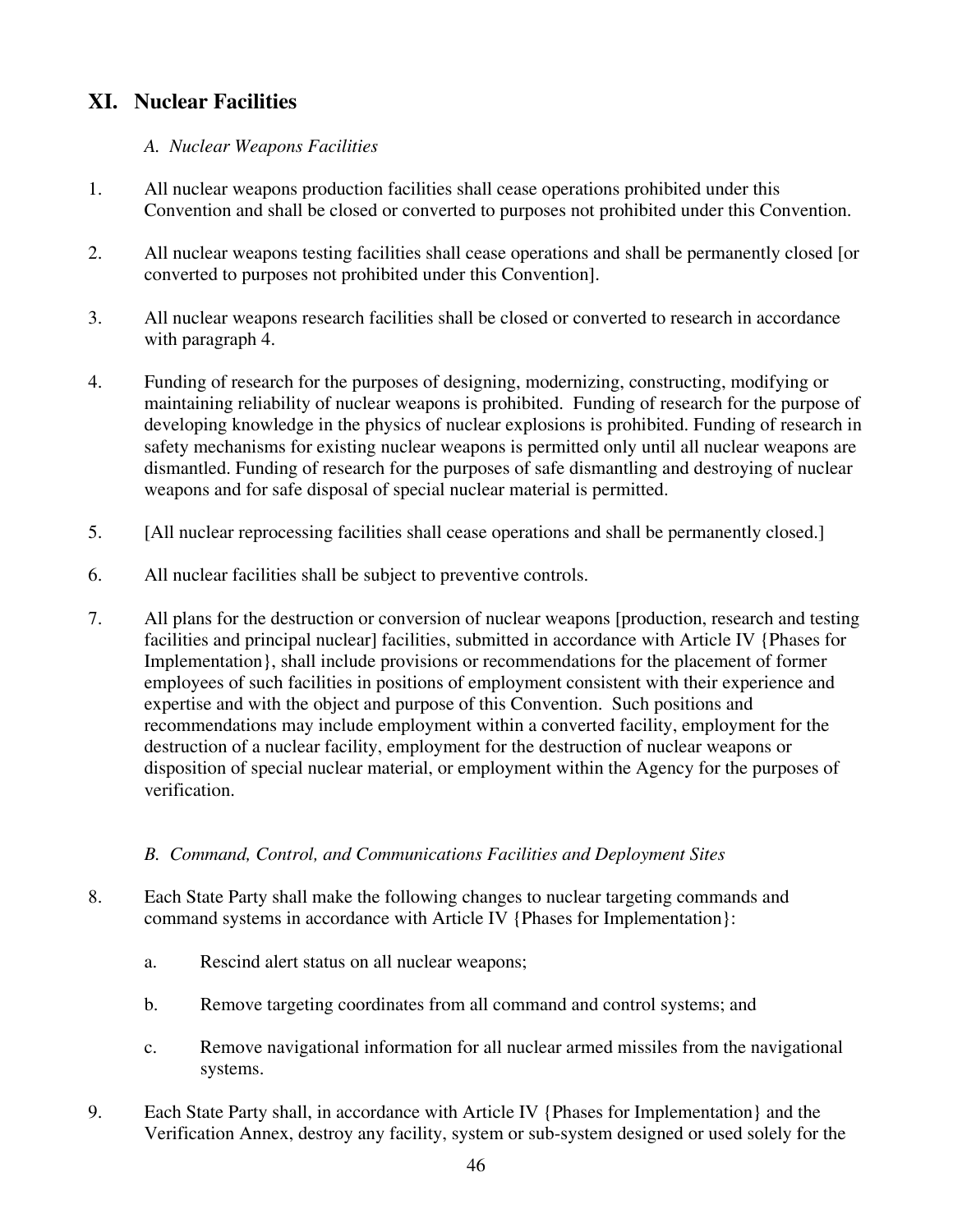purpose of launching, targeting, directing or detonating a nuclear weapon or its delivery vehicle, or for aiding or assisting in any of these purposes.

- 10. Each State Party shall, in accordance with Article IV {Phases for Implementation} and the Verification Annex, and in order to prevent use for purposes prohibited under this Convention, destroy or convert any facility, system or sub-system which is used for the purpose of launching, targeting, directing or detonating a nuclear weapon or its delivery vehicle, or for aiding or assisting in any of these purposes, and which is also used for purposes not prohibited under this Convention.
- 11. Any facility, system or sub-system designed and used for detection of activities prohibited under this Convention is permitted.
- 12. All plans for the destruction or conversion of command, control, and communications facilities and deployment sites submitted in accordance with Article IV {Phases for Implementation} and the Verification Annex, shall include provisions or recommendations for the placement of former employees of such facilities in positions of employment consistent with their experience and expertise and with the object and purpose of this Convention. Such positions and recommendations may include employment within a converted facility, employment for the destruction of a nuclear facility, employment for the purpose of gathering information, including National Technical Means, and employment within the Agency for the purposes of inspection or other methods of verification.
	- *C. Nuclear reactors, enrichment and reprocessing facilities, nuclear materials storage sites and other nuclear-fuel cycle locations outside of facilities.*
- 13. All States shall declare the precise location, nature and scope of nuclear reactors, enrichment and reprocessing facilities, nuclear laboratories, nuclear materials storage sites and other nuclear-fuel cycle locations outside of facilities.
- 14. All plutonium reprocessing facilities shall cease operations and be permanently closed.
- 15. All States shall conclude safeguards agreements with the Agency [or International Atomic Energy Agency] to verify that nuclear facilities are operated consistent with obligations under this convention including obligations under Section X (Nuclear Material).

#### *D. Activities at nuclear facilities*

- 16. Activities undertaken at nuclear facilities that are listed in Schedule 1 of the Annex on Nuclear Activities shall be prohibited.
- 17. Activities undertaken at nuclear facilities that are listed in Schedule 2 of the Annex on Nuclear Activities are permitted unless otherwise determined by the Conference of States Parties in accordance with Articles XIV (Cooperation, Compliance and Dispute Settlement).
- 18. Activities undertaken at nuclear facilities that are listed in Schedule 3 of the Annex on Nuclear Activities are permitted.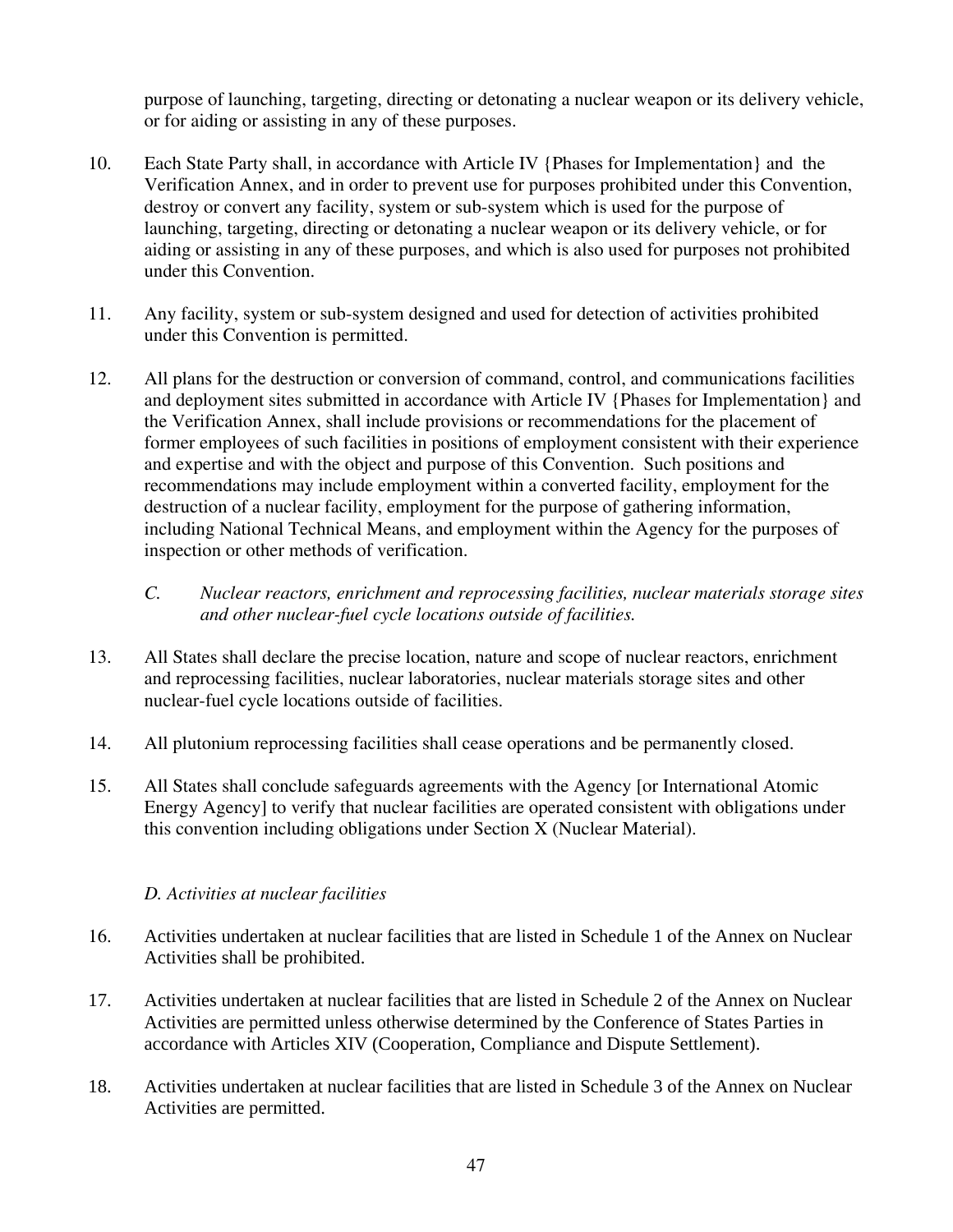### **XII. Nuclear Weapons Delivery Vehicles**

- 1. All deployment, development, testing, production, or acquisition of delivery vehicles and launchers designed solely for the purpose of delivering nuclear weapons {Schedule 1} is prohibited.
- 2. All delivery vehicles and launchers designed solely for the purpose of delivering nuclear weapons shall be destroyed according to Article IV {Phases for Implementation} [and the Verification Annex].
- 3. All delivery vehicles capable of use for the delivery of nuclear weapons or non-nuclear weapons {Schedule 2} shall be destroyed according to Article IV {Phases for Implementation} or converted for purposes not prohibited under this Convention.

#### *Schedule 1 - Nuclear Weapons Delivery Vehicles to Be Destroyed*

Intercontinental Ballistic Missiles Submarine Launched Ballistic Missiles Heavy Bombers Ballistic Missile Submarines Ground Launched Cruise Missile

#### *Schedule 2 - Delivery Vehicles to be Destroyed or Converted*

Air-to-Surface Ballistic Missiles Ground Launched Ballistic Missiles Air Launched Cruise Missile Sea Launched Cruise Missile Nuclear-capable fighter bombers Cruise Missile Submarines Attack Submarines Warships

[Schedule 3 - Transport Vehicles Not Designed for Nuclear Weapons to be Subject to Preventive Controls – *to be completed*]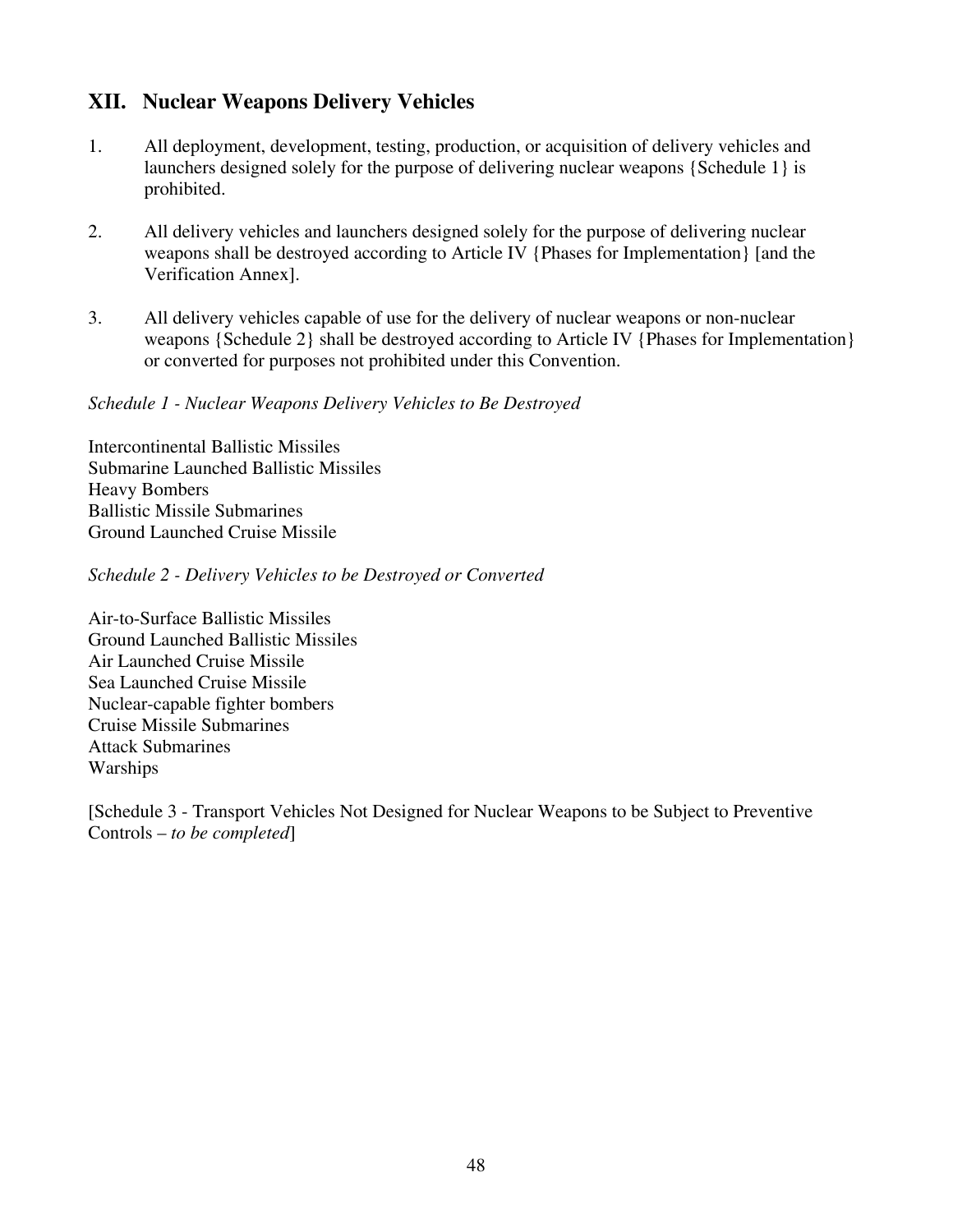## **XIII. Activities Not Prohibited Under This Convention**

1. Each State Party has the right, subject to the provisions of this Convention [and other agreements and regulations relating to nuclear material] to the research, development and use of nuclear energy for peaceful purposes.

2. Each State Party shall adopt the necessary measures to ensure that research, development and use of nuclear energy within its territory or under its control is undertaken only for purposes not prohibited under this Convention. To this end, and in order to verify that activities are in accordance with obligations under this Convention, each State Party shall subject nuclear facilities and nuclear material listed in the Annex on Nuclear Activities, Components and Equipment of this Convention, or any other activities so declared by the Agency, to control and verification measures as provided in Sections V (Verification), VI (National Implementation Measures), VIII (Agency), X (Nuclear Material), XI (Nuclear Facilities) [and the Verification Annex.]

3. Each State Party has the right to the research, development, production, acquisition and deployment of weapons-delivery systems for security purposes. This right is subject to the provisions of this Convention, other agreements and regulations relating to weapons and weapons systems, the United Nations Charter and other international law relating to the threat or use of force.

4. In the exercise of military activities not prohibited under this Convention,] each State Party shall adopt the necessary measures to ensure that [weapons and] weapons delivery systems are only developed, produced, otherwise acquired, retained, transferred, tested or deployed in a manner consistent with this Convention. To this end, and in order to verify that activities are in accordance with obligations under this Convention, each State Party shall subject weapons delivery systems including command, communication, control and production facilities to control and verification measures as provided in Section XII (Nuclear Weapons Delivery Vehicles) [and the Verification Annex].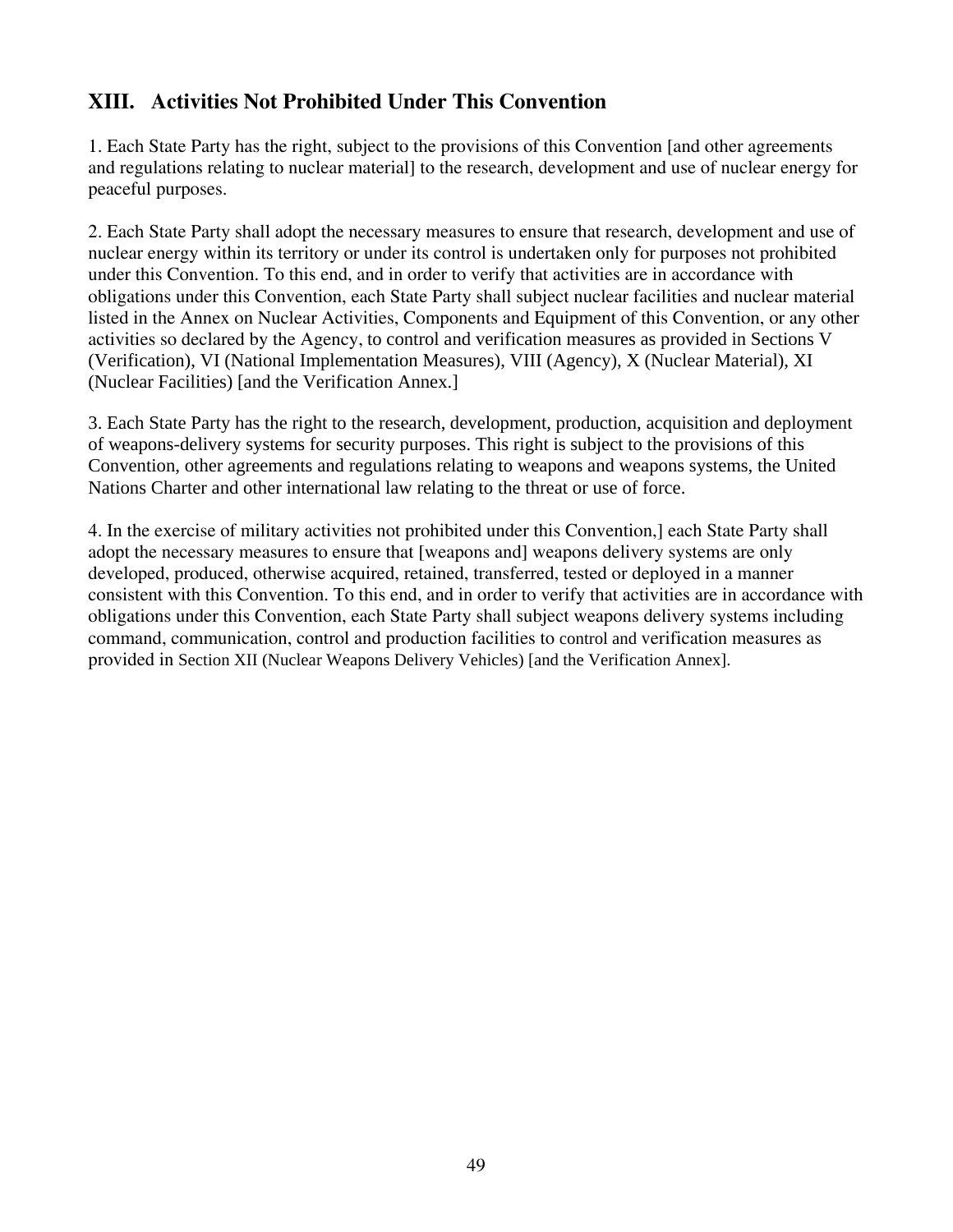## **XIV. Cooperation, Compliance and Dispute Settlement**

#### *A. Consultation, Cooperation, and Fact-finding*

- 1. States Parties shall consult and cooperate, directly among themselves, or through the Agency or other appropriate international procedures, including procedures within the framework of the United Nations and in accordance with its Charter, on any matter which may be raised relating to the object and purpose, or the implementation of the provisions, of this Convention.
- 2. Each State Party undertakes to cooperate with the Agency and with other States Parties in the improvement of the verification, destruction and conversion regimes, with a view to developing specific measures to enhance the efficient, safe and cost-effective verification, destruction and conversion procedures and methods of this Convention.
- 3. Without prejudice to the right of any State Party to request a challenge inspection, States Parties should, whenever possible, first make every effort to clarify and resolve, through exchange of information and consultations among themselves, any matter which may cause doubt about compliance with this Convention, or which gives rise to concerns about a related matter which may be considered ambiguous. A State Party which receives a request from another State Party for clarification of any matter which the requesting State Party believes causes such a doubt or concern shall provide the requesting State Party as soon as possible, but in any case not later than [48] hours after the receipt of a request to clarify a possible threat of use of nuclear weapons or [10] days after the receipt of a request to clarify any other matter, with information sufficient to answer the doubt or concern raised along with an explanation of how the information provided resolves the matter. Nothing in this Convention shall affect the right of any two or more States Parties to arrange by mutual consent for inspections or any other procedures among themselves to clarify and resolve any matter which may cause doubt about compliance or gives rise to a concern about a related matter which may be considered ambiguous. Such arrangements shall not affect the rights and obligations of any State Party under other provisions of this Convention.

#### **Procedure for requesting clarification**

- 4. A State Party shall have the right to request the Executive Council to assist in clarifying any situation which may be considered ambiguous or which gives rise to a concern about the possible non-compliance of another State Party with this Convention. The Executive Council shall provide appropriate information in its possession relevant to such a concern.
- 5. A State Party shall have the right to request the Executive Council to obtain clarification from another State Party on any situation which may be considered ambiguous or which gives rise to a concern about its possible non-compliance with this Convention. In such a case, the following shall apply:
	- a. The Executive Council shall forward the request for clarification to the State Party concerned through the Director-General not later than [24] hours after its receipt;
	- b. The requested State Party shall provide the clarification to the Executive Council as soon as possible, but in any case not later than [48] hours after the receipt of a request to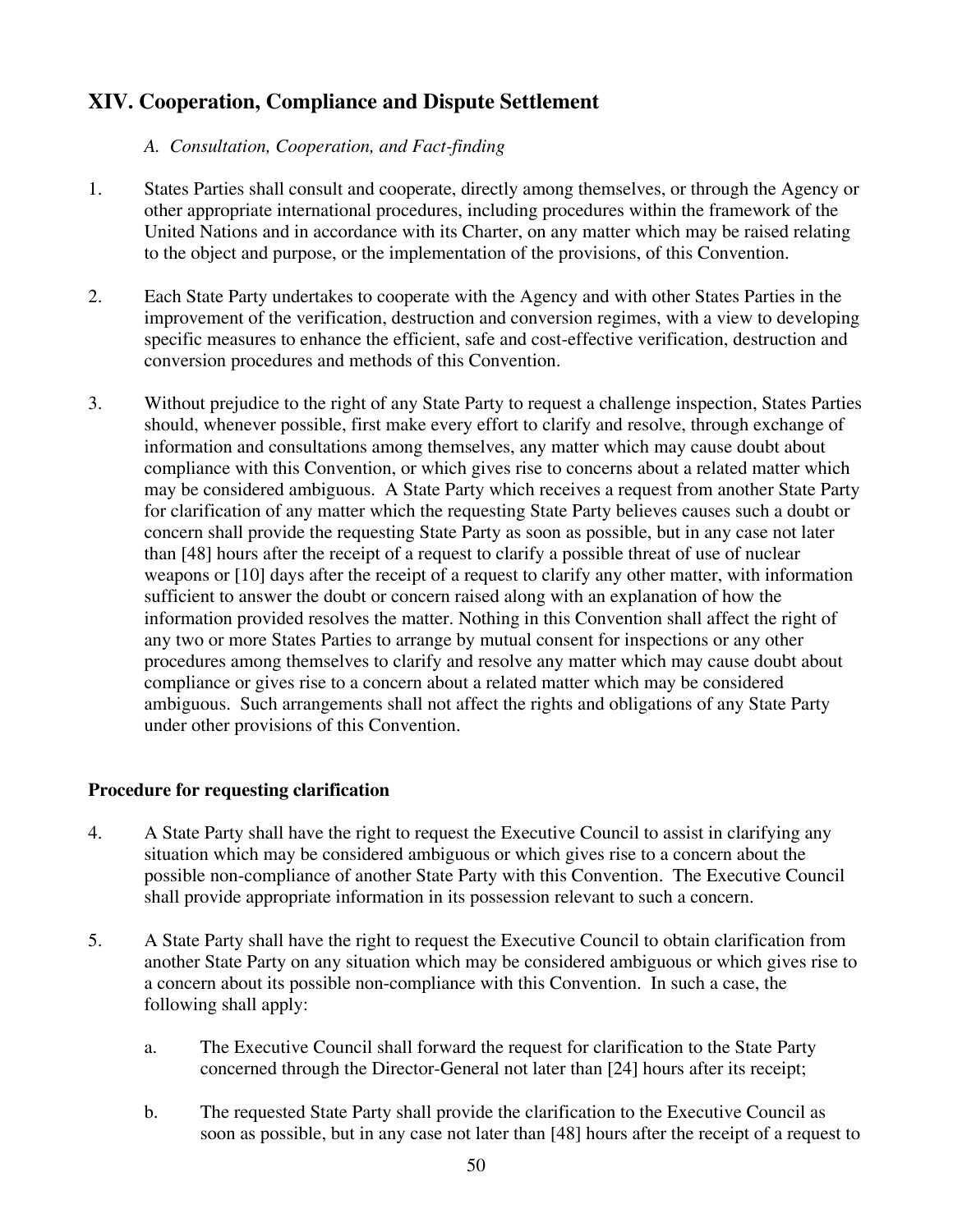clarify possible threat or use of nuclear weapons or [10] days after the receipt of a request to clarify any other matter;

- c. The Executive Council shall take note of the clarification and forward it to the requesting State Party not later than [24] hours after its receipt;
- d. If the requesting State Party deems the clarification to be inadequate, it shall have the right to request the Executive Council to obtain from the requested State Party further clarification
- e. For the purpose of obtaining further clarification requested under subparagraph d, the Executive Council may call on the Director-General to establish a group of experts from the Technical Secretariat, or if appropriate staff are not available in the Technical Secretariat, from elsewhere, to examine all available information and data relevant to the situation causing the concern. The group of experts shall submit a factual report to the Executive Council on its findings;
- f. If the requesting State Party considers the clarification obtained under subparagraphs d and e to be unsatisfactory, it shall have the right to request a special session of the Executive Council in which States Parties involved that are not members of the Executive Council shall be entitled to take part. In such a special session, the Executive Council shall consider the matter and may recommend any measure it deems appropriate to resolve the situation.
- 6. A State Party shall also have the right to request the Executive Council to clarify any situation which has been considered ambiguous or has given rise to a concern about its possible noncompliance with this Convention. The Executive Council shall respond by providing such assistance as appropriate.
- 7. The Executive Council shall inform the States Parties about any request for clarification provided in this Article.
- 8. If the doubt or concern of a State Party about a possible non-compliance has not been resolved within [60] days after the submission of the request for clarification to the Executive Council, or it believes its doubts warrant urgent consideration, notwithstanding its right to request a challenge inspection, it may request a special session of the Conference in accordance with Article VIII {Agency}. At such a special session, the Conference shall consider the matter and may recommend any measure it deems appropriate to resolve the situation.

#### **Procedures for challenge inspections**

9. Each State Party has the right to request an on-site challenge inspection of any facility or location in the territory or in any other place under the jurisdiction or control of any other State Party for the sole purpose of clarifying and resolving any questions concerning possible noncompliance with the provisions of this Convention, and to have this inspection conducted anywhere without delay by an inspection team designated by the Director-General and in accordance with the Verification Annex.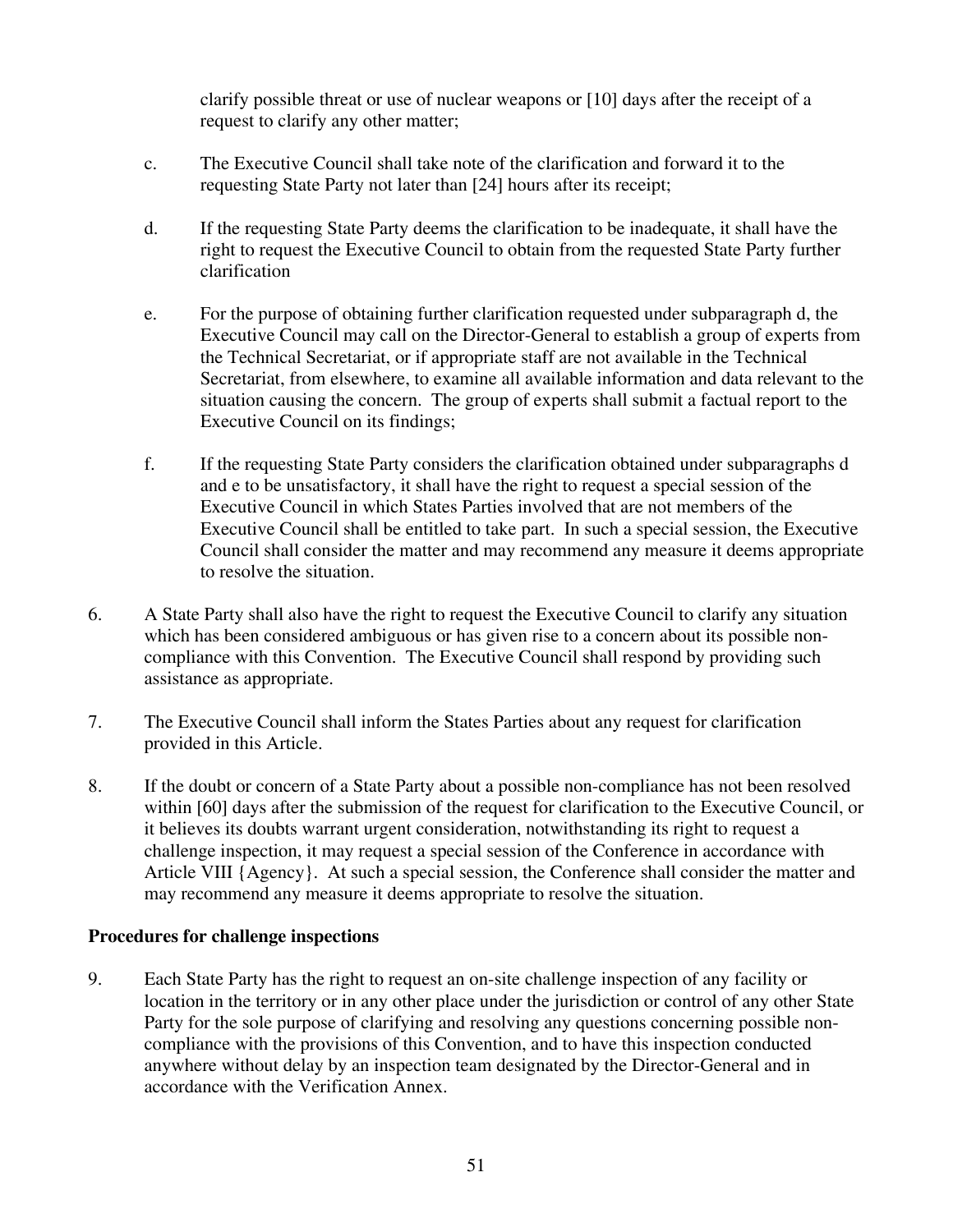- 10. Each State Party is under the obligation to keep the inspection request within the scope of this Convention and to provide in the inspection request all appropriate information on the basis of which a concern has arisen regarding possible non-compliance with this Convention as specified in the Verification Annex. Each State Party shall refrain from unfounded inspection requests, care being taken to avoid abuse. The challenge inspection shall be carried out for the sole purpose of determining facts relating to the possible non-compliance.
- 11. For the purpose of verifying compliance with the provisions of this Convention, each State Party shall permit the Technical Secretariat to conduct the on-site challenge inspection pursuant to paragraph 9.
- 12. Pursuant to a request for a challenge inspection of a facility or location, and in accordance with the procedures provided for in the Verification Annex, the inspected State Party shall have:
	- a. The right and the obligation to make every reasonable effort to demonstrate its compliance with this Convention and, to this end, to enable the inspection team to fulfill its mandate;
	- b. The obligation to provide access within the requested site for the sole purpose of establishing facts relevant to the concern regarding possible non-compliance; and
	- c. The right to take measures to protect sensitive installations, and to prevent disclosure of confidential information and data, not related to this Convention.
- 13. With regard to an observer, the following shall apply:
	- a. The requesting State Party may, subject to the agreement of the inspected State Party, send a representative who may be a national either of the requesting State Party or of a third State Party, to observe the conduct of the challenge inspection.
	- b. The inspected State Party shall then grant access to the observer in accordance with the Verification Annex.
	- c. The inspected State Party shall, as a rule, accept the proposed observer, but if the inspected State Party exercises a refusal, that fact shall be recorded in the final report.
- 14. The requesting State Party shall present an inspection request for an on-site challenge inspection to the Executive Council and at the same time to the Director-General for immediate processing.
- 15. The Director-General shall immediately ascertain that the inspection request meets the requirements specified the Verification Annex, and, if necessary, assist the requesting State Party in filing the inspection request accordingly. When the inspection request fulfills the requirements, preparations for the challenge inspection shall begin.
- 16. The Director-General shall transmit the inspection request to the inspected State Party not less than 12 hours before the planned arrival of the inspection team at the point of entry.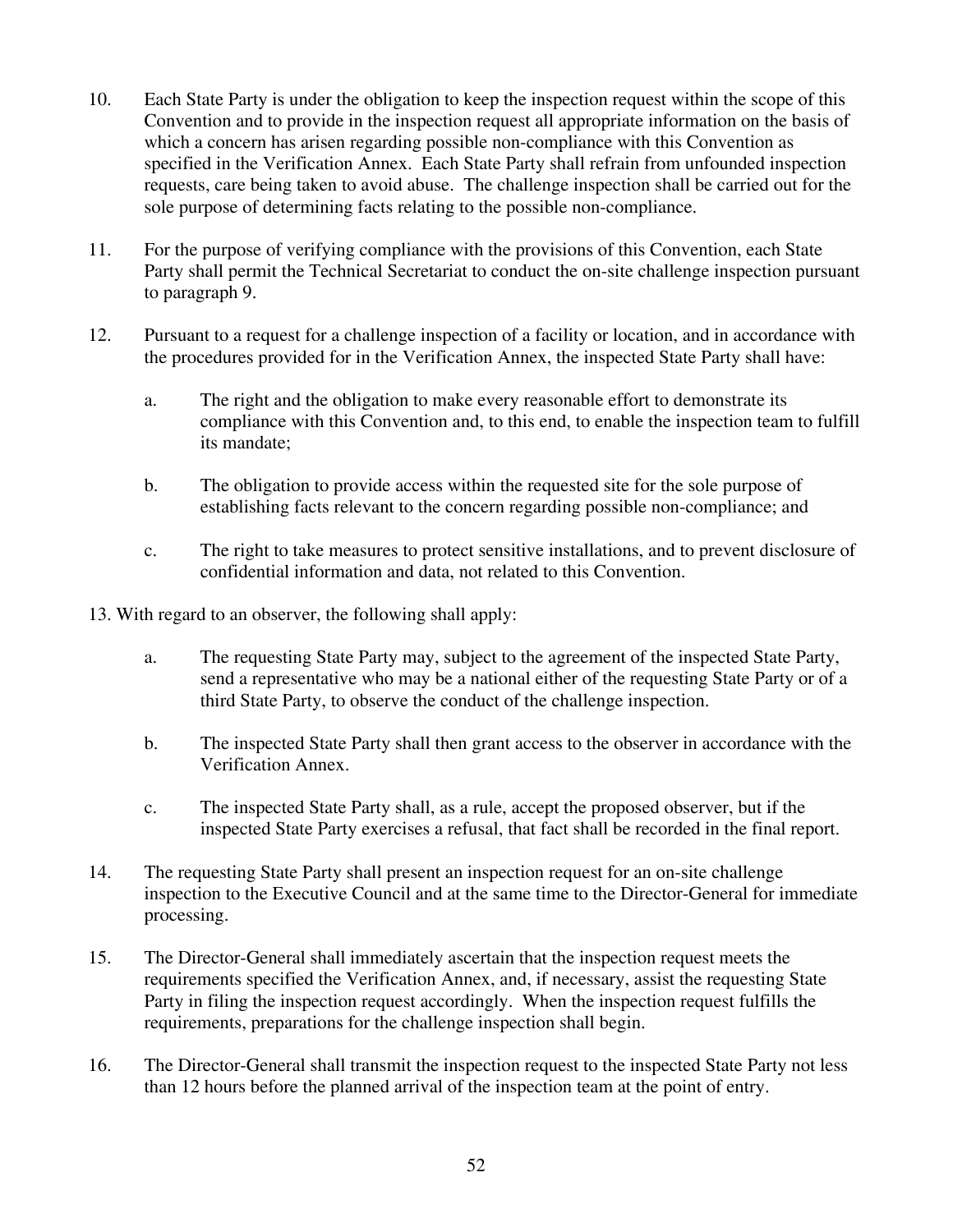- 17. After having received the inspection request, the Executive Council shall take cognizance of the Director-General's actions on the request and shall keep the case under its consideration throughout the inspection procedure. However, its deliberations shall not delay the inspection process.
- 18. The Executive Council may, not later than 12 hours after having received the inspection request, decide by a three-quarter majority of all its members against carrying out the challenge inspection, if it considers the inspection request to be frivolous, abusive or clearly beyond the scope of this Convention as described in paragraph 9. Neither the requesting nor the inspected State Party shall participate in such a decision. If the Executive Council decides against the challenge inspection, preparations shall be stopped, no further action on the inspection request shall be taken, and the States Parties concerned shall be informed accordingly.
- 19. The Director-General shall issue an inspection mandate for the conduct of the challenge inspection. The inspection mandate shall be the inspection request referred to in paragraphs 9 and 10 put into operational terms, and shall conform with the inspection request.
- 20. The challenge inspection shall be conducted in accordance with the provisions of the Verification Annex. The inspection team shall be guided by the principle of conducting the challenge inspection in the least intrusive manner possible, consistent with the effective and timely accomplishment of its mission.
- 21. The inspected State Party shall assist the inspection team throughout the challenge inspection and facilitate its task. If the inspected State Party proposes, pursuant to the Verification Annex, arrangements to demonstrate compliance with this Convention, alternative to full and comprehensive access, it shall make every reasonable effort, through consultations with the inspection team, to reach agreement on the modalities for establishing the facts with the aim of demonstrating its compliance.
- 22. The final report shall contain the factual findings as well as an assessment by the inspection team of the degree and nature of access and cooperation granted for the satisfactory implementation of the challenge inspection. The Director-General shall promptly transmit the final report of the inspection team to the requesting State Party, to the inspected State Party, to the Executive Council and to all other States Parties. The Director-General shall further transmit promptly to the Executive Council the assessments of the requesting and of the inspected States Parties, as well as the views of other States Parties which may be conveyed to the Director-General for that purpose, and then provide them to all States Parties.
- 23. The Executive Council shall, in accordance with its powers and functions, review the final report of the inspection team as soon as it is presented, and address any concerns as to:
	- a. Whether any non-compliance has occurred;
	- b. Whether the request had been within the scope of this Convention; and
	- c. Whether the right to request a challenge inspection had been abused.
- 24. If the Executive Council reaches the conclusion, in keeping with its powers and functions, that further action may be necessary with regard to paragraph 23, it shall take the appropriate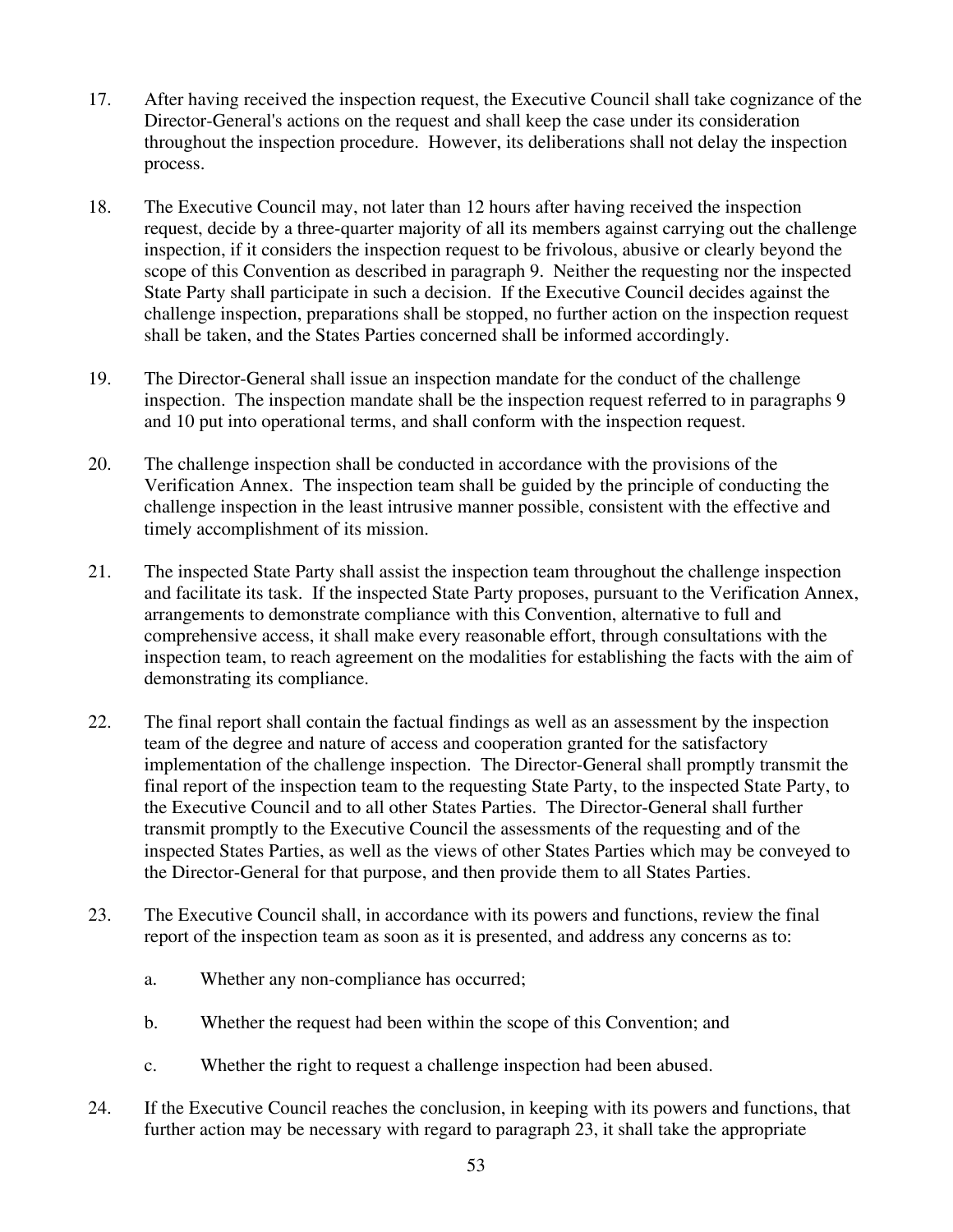measures to redress the situation and to ensure compliance with this Convention, including specific recommendations to the Conference. In the case of abuse, the Executive Council shall examine whether the requesting State Party should bear any of the financial implications of the challenge inspection.

- 25. The requesting State Party and the inspected State Party shall have the right to participate in the review process. The Executive Council shall inform the States Parties and the next session of the Conference of the outcome of the process.
- 26. If the Executive Council has made specific recommendations to the Conference, the Conference shall consider action in accordance with Section B.

#### *B. Measures to Redress a Situation and to Ensure Compliance, Including Sanctions*

- 27. The Conference, taking into account the recommendations of the Executive Council, shall take necessary measures, as set forth in paragraphs 28, 29 and 30 to ensure compliance with this Convention and to redress and remedy any situation which contravenes the provisions of this Convention.
- 28. In cases where a State Party has been requested by the Conference or the Executive Council to redress a situation raising problems with regard to its compliance and fails to fulfill the request within the specified time, the Conference may, *inter alia*, decide to restrict or suspend the State Party from the exercise of its rights and privileges under this Convention until the Conference decides otherwise.
- 29. In cases where damage to the object and purpose of this Convention may result from noncompliance with the basic obligations of this Convention, the Conference may recommend to States Parties collective measures which are in conformity with international law. Such measures may include restrictions or suspensions of all assistance in nuclear activities outlined in Schedule 2 of the Annex on Nuclear Activities, Components and Equipment. If the State concerned continues in its failure to comply with the request, further sanctions may be imposed.
- 30. The Conference, or alternatively, if the case is urgent, the Executive Council, may bring the issue, including relevant information, conclusions and recommendations, to the attention of the United Nations General Assembly and the United Nations Security Council.
- 31. The threat or use of nuclear weapons shall be deemed to be a threat to the peace subject to the provisions of the United Nations Charter.

#### *C. Settlement of Disputes*

- 32. Disputes that may arise concerning the application, implementation or interpretation of this Convention shall be settled in accordance with the relevant provisions of this Convention, including Section B and in conformity with the provisions of the Charter of the United Nations.
- 33. When a disputes arises between two or more States Parties, or between one or more States Parties and the Agency, relating to the application, implementation or interpretation of this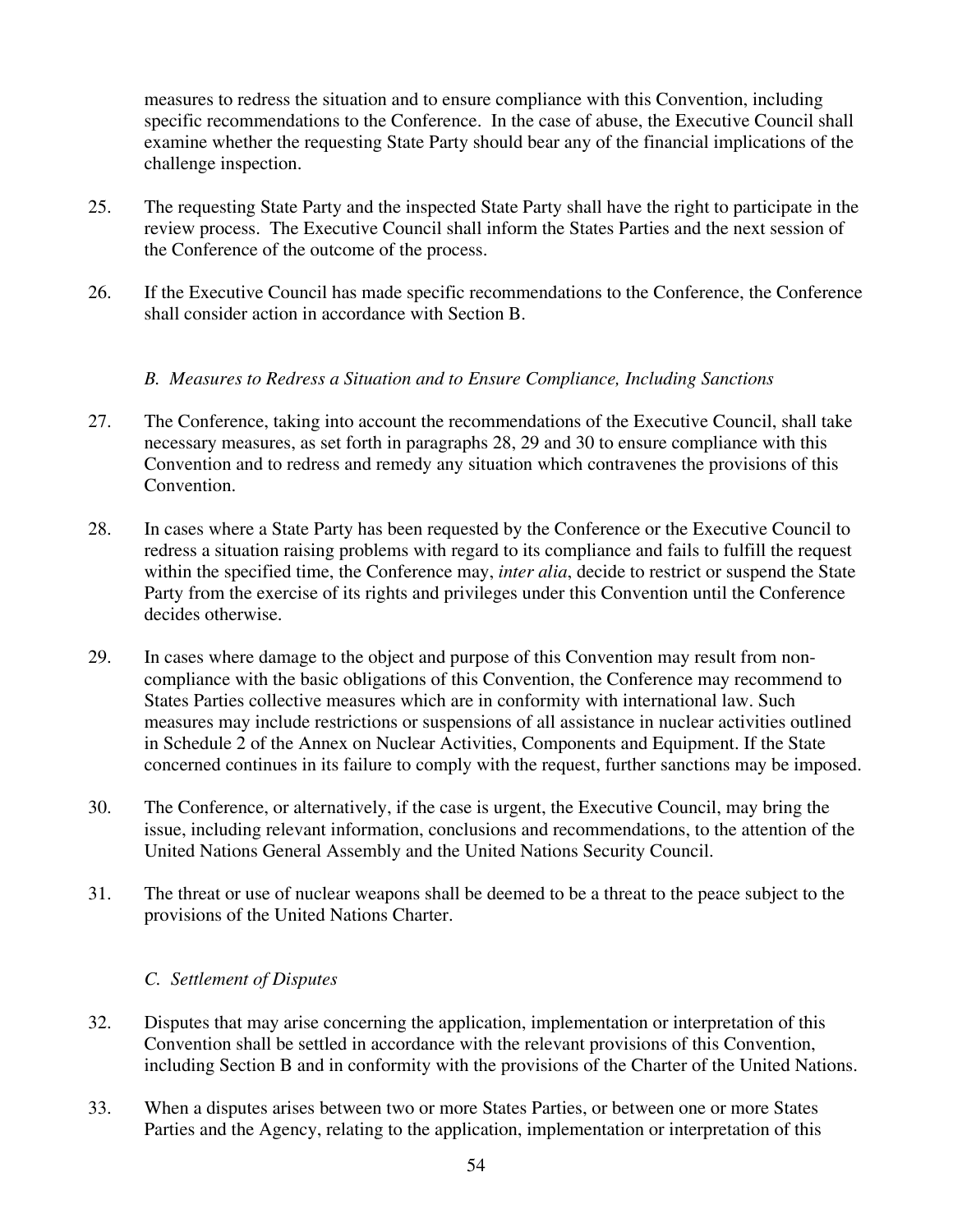Convention, the parties concerned shall consult together with a view to the expeditious settlement of the dispute by negotiation, mediation, arbitration or by other peaceful means of the parties' choice, including recourse to appropriate organs of this Convention and, by mutual consent, referral to the International Court of Justice in conformity with the Statute of the Court.

- 34. If other peaceful means of settlement are not found, a State Party in dispute with one or more States Parties may refer the dispute to the International Court of Justice, in conformity with the Statute of the Court [and the Optional Protocol Concerning the Compulsory Settlement of Disputes]. The States Parties involved shall keep the Executive Council informed of actions being taken.
- 35. The Executive Council may contribute to the settlement of a dispute by whatever means it deems appropriate, including offering its good offices, calling upon the States Parties to a dispute to start the settlement process of their choice and recommending a time-limit for any agreed procedure.
- 36. The Conference shall consider questions related to disputes raised by States Parties or brought to its attention by the Executive Council. The Conference shall, as it finds necessary, establish or entrust organs with tasks related to the settlement of these disputes in conformity with Article VIII {Agency}.
- 37. The Conference and the Executive Council may recommend to the General Assembly of the United Nations, to request the International Court of Justice to give an advisory opinion on any legal question arising within the scope of the activities of the Agency. An agreement between the Agency and the United Nations shall be concluded for this purpose in accordance with Article VIII {Agency}.
- 38. This Section is without prejudice to Sections A and B.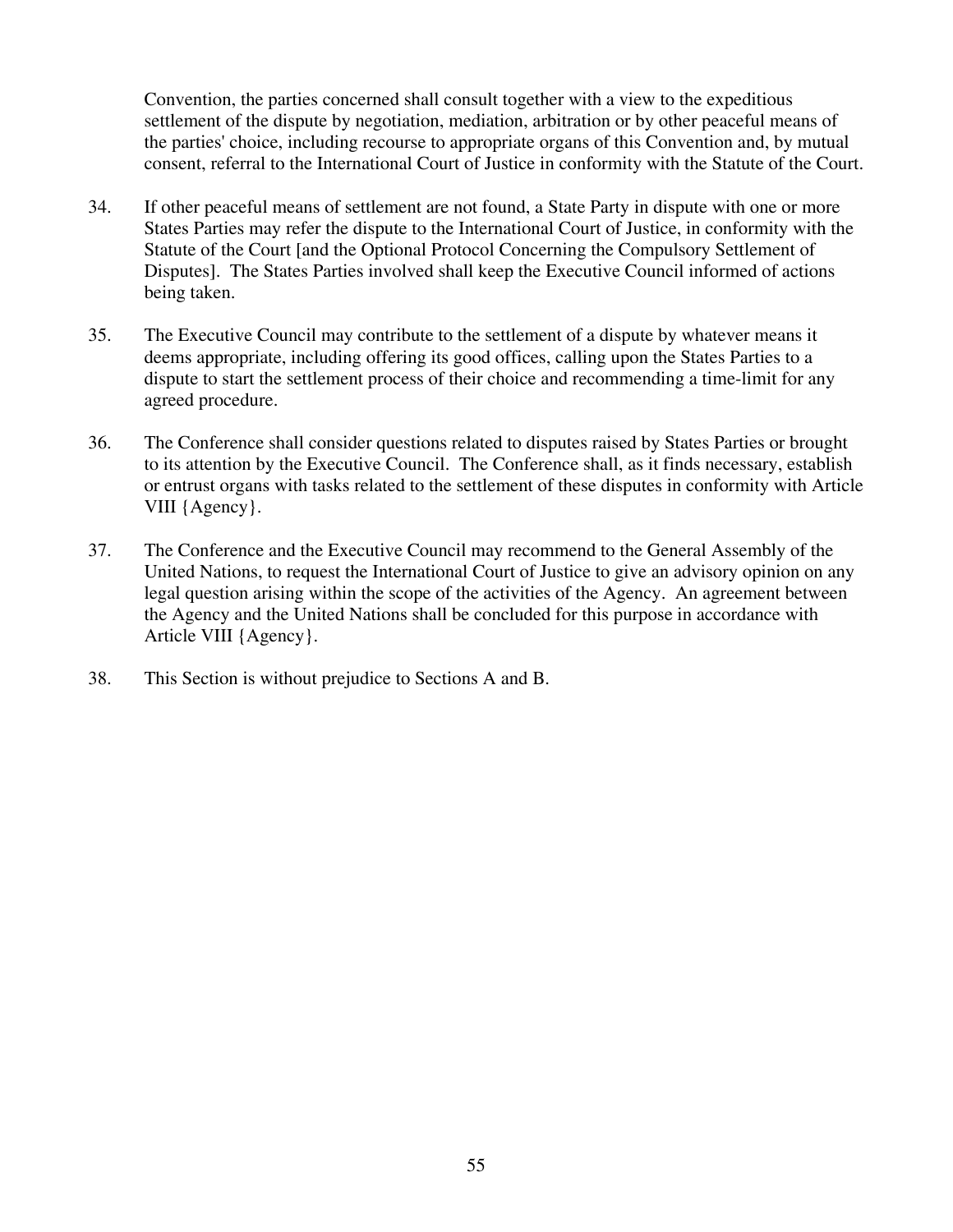## **XV. Entry Into Force**

#### *A. Conditions of Entry Into Force*

- 1. This Convention shall enter into force [180] days after the date on which the following conditions are met:
	- a. [All] Nuclear Weapons States have deposited their instruments of ratification; and
	- b. All Nuclear Capable States have deposited their instruments of ratification; and
	- c. At least [65] States in total have deposited instruments of ratification [including all States listed in Annex IV: List of Countries with Nuclear Power Reactors] [or] [including at least [40] States from Annex V: List of Countries with Nuclear Power Reactors or Nuclear Research Reactors].
- 2. For States whose instruments of ratification or accession are deposited subsequent to the entry into force of this Convention, it shall enter into force on the 30th day following the date of deposit of their instrument of ratification or accession.

#### *B. State Waiver of Entry into Force Requirements*

For States who waive the entry into force requirements, this Convention shall enter into force on the 30th day following the date of deposit of their instrument of ratification or accession.

## **XVI. Financing**

- 1. The costs of the Agency's activities shall be paid by States Parties in accordance with the United Nations scale of assessment adjusted to take into account differences in membership between the United Nations and this Agency. The budget of the Agency shall comprise two separate chapters, one relating to administrative and other costs, and one relating to verification and compliance costs.
- 2. Each Nuclear Weapons State shall meet the costs of destruction of weapons, proscribed nuclear material and nuclear facilities under its authority. Each Nuclear Weapons State shall meet the costs of verification of nuclear facilities under its authority, except for instances of challenge inspections which are funded according to the provisions of the Verification Annex.
- 3. The Agency shall establish a voluntary fund to assist States Parties to comply with paragraph 2 where such compliance imposes undue financial burdens on them.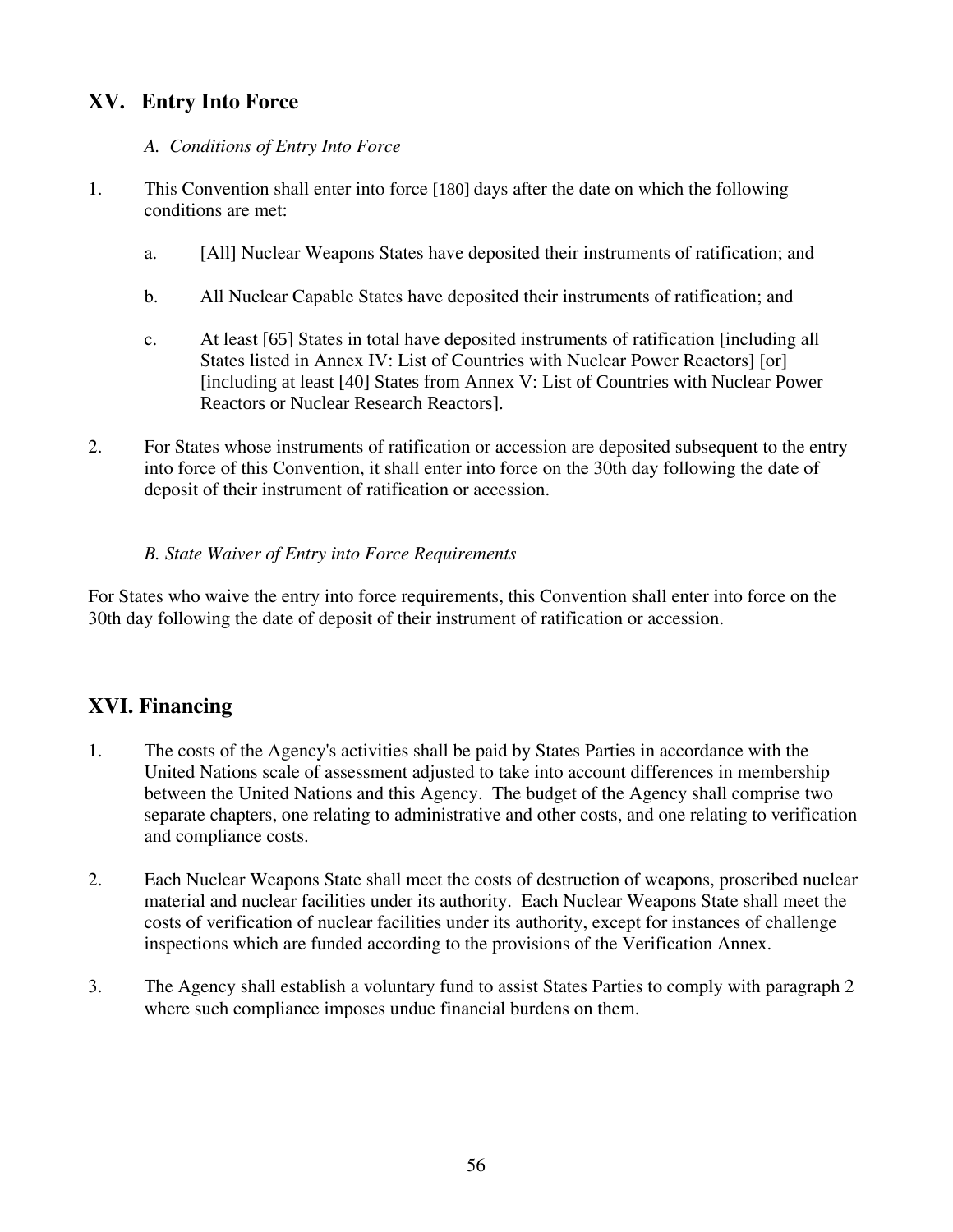## **XVII. Amendments**

- 1. Any State Party may propose amendments to this Convention. Any State Party may also propose changes, as specified in paragraph 4, to the Annexes of this Convention. Proposals for amendments shall be subject to the procedures in paragraphs 2 and 3. Proposals for changes, as specified in paragraph 4, shall be subject to the procedures in paragraph 5.
- 2. The text of a proposed amendment shall be submitted to the Director-General for circulation to all States Parties and to the Depositary. The proposed amendment shall be considered only by an Amendment Conference. Such an Amendment Conference shall be convened if one third or more of the States Parties notify the Director-General [not later than [60 days] after its circulation] that they support further consideration of the proposal. The Amendment Conference shall be held immediately following a regular session of the Conference unless the requesting States Parties ask for an earlier meeting. In no case shall an Amendment Conference be held less than 60 days after the circulation of the proposed amendment.
- 3. Amendments shall enter into force for all States Parties 20 days after deposit of the instruments of ratification or acceptance by all the States Parties referred to under subparagraph b below:
	- a. When adopted by the Amendment Conference by a positive vote of a majority of all States Parties [with no State Party casting a negative vote]; and
	- b. Ratified or accepted by all those States Parties casting a positive vote at the Amendment Conference.
- 4. In order to ensure the viability and the effectiveness of this Convention, provisions in the Annexes shall be subject to changes in accordance with paragraph 5, if proposed changes are related only to matters of an administrative or technical nature.
- 5. Proposed changes referred to in paragraph 4 shall be made in accordance with the following procedures:
	- a. The text of the proposed changes shall be transmitted together with the necessary information to the Director-General. Additional information for the evaluation of the proposal may be provided by any State Party and the Director-General. The Director-General shall promptly communicate any such proposals and information to all States Parties, the Executive Council and the Depositary;
	- b. Not later than 60 days after its receipt, the Director-General shall evaluate the proposal to determine all its possible consequences for the provisions of this Convention and its implementation and shall communicate any such information to all States Parties and the Executive Council;
	- c. The Executive Council shall examine the proposal in the light of all information available to it, including whether the proposal fulfills the requirements of paragraph 4. Not later than 90 days after its receipt, the Executive Council shall notify its recommendation, with appropriate explanations, to all States Parties for consideration. States Parties shall acknowledge receipt within 10 days.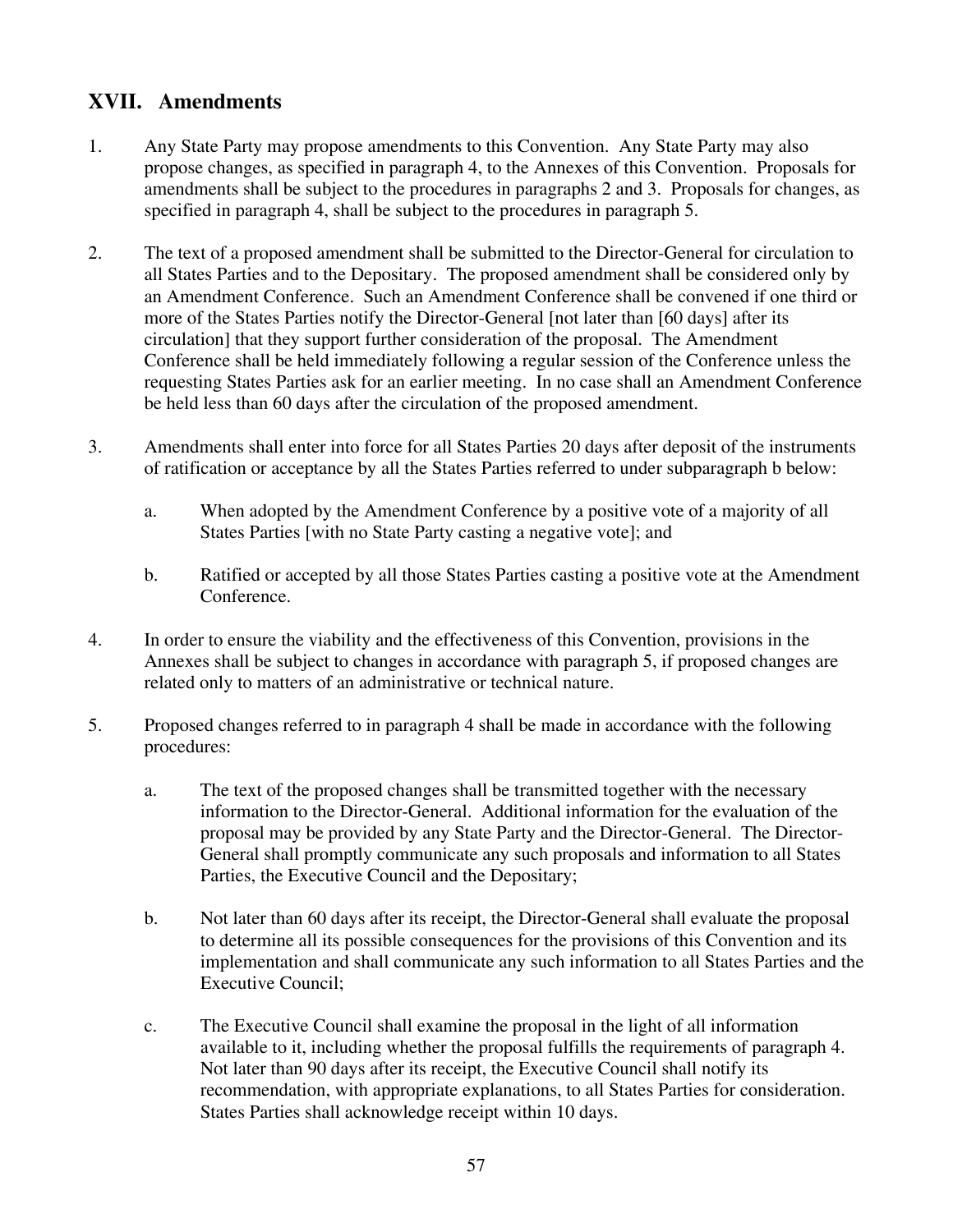- d. If the Executive Council recommends to all States Parties that the proposal be adopted, it shall be considered approved if no State Party objects to it within 90 days after receipt of the recommendation. If the Executive Council recommends that the proposal be rejected, it shall be considered rejected if no State Party objects to the rejection within 90 days after receipt of the recommendation;
- e. If a recommendation of the Executive Council does not meet with the acceptance required under subparagraph d, a decision on the proposal, including whether it fulfills the requirements of paragraph 4, shall be taken as a matter of substance by the Conference at its next session;
- f. The Director-General shall notify all States Parties and the Depositary of any decision under this paragraph;
- g. Changes approved under this procedure shall enter into force for all States Parties 180 days after the date of notification by the Director-General of their approval unless another time period is recommended by the Executive Council or decided by the Conference.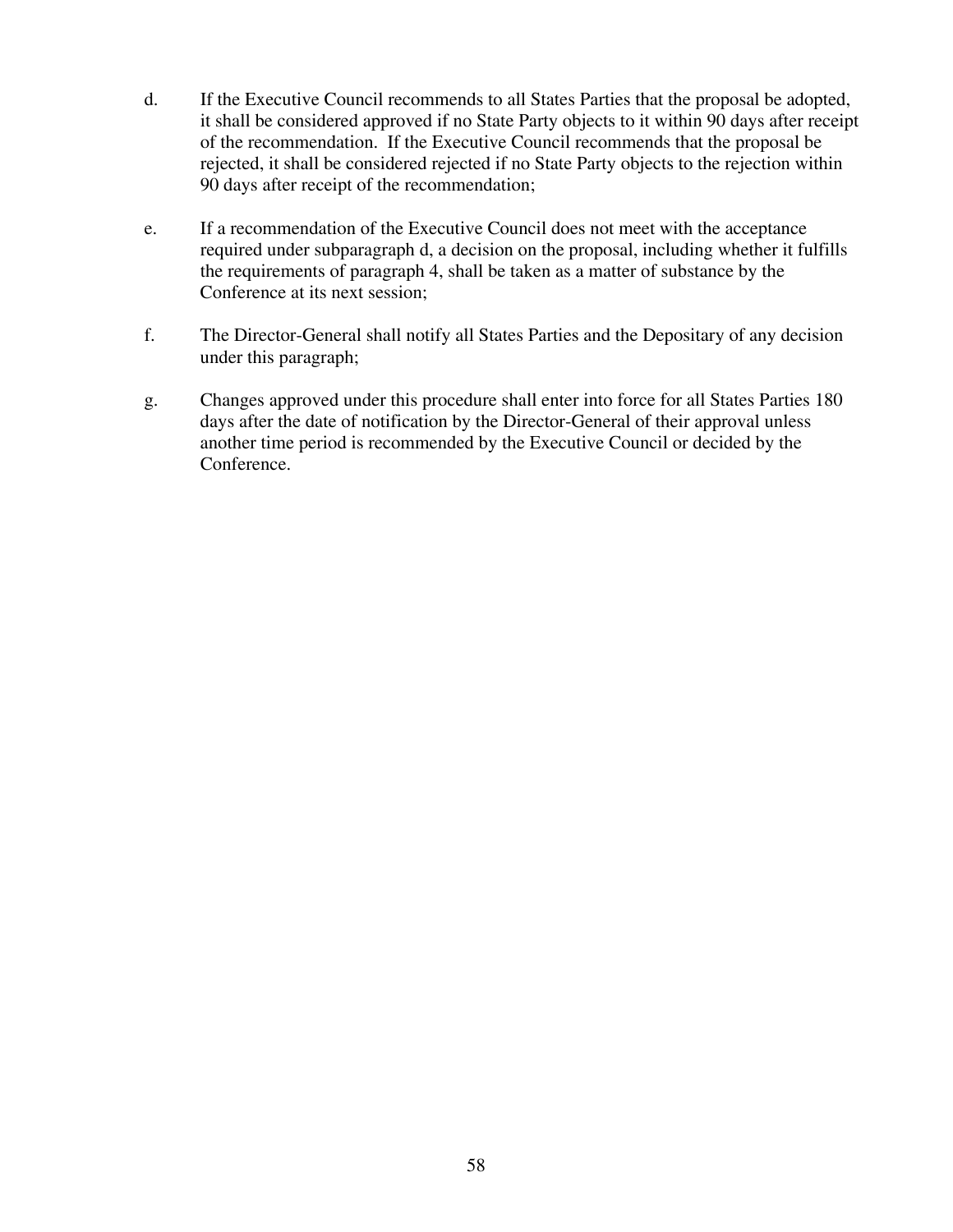## **XVIII. Scope and Application of Convention**

#### *A. Relation to other International Agreements*

- 1. Nothing in this Convention shall be interpreted as in any way limiting or detracting from the obligations assumed by any State under the United Nations Charter; the Treaty on the Non-Proliferation of Nuclear Weapons; the Treaty Banning Nuclear Weapon Tests in the Atmosphere, in Outer Space and Under Water; the Treaty for the Prohibition of Nuclear Weapons in Latin America and the Caribbean; the Treaty on the Prohibition of the Emplacement of Nuclear Weapons and Other Weapons of Mass Destruction on the Sea-Bed and the Ocean Floor and in the Subsoil Thereof; the Agreement Governing the Activities of States on the Moon and Other Celestial Bodies; the South Pacific Nuclear Free Zone Treaty; the African Nuclear Free Zone Treaty; the Southeast Asia Nuclear Weapon Free Zone Treaty; the Central Asia Nuclear Weapon Free Zone Treaty; any other treaties establishing nuclear weapon free zones; the Comprehensive Nuclear Test Ban Treaty; the Treaty Between the U.S.A. and the U.S.S.R. on the Elimination of Their Intermediate-Range and Short-Range Missiles; the Treaty Between the U.S.A. and the U.S.S.R. on the Reduction and Limitation of Strategic Offensive Arms; the Treaty Between the U.S.A. and Russia on Further Reduction and Limitation of Strategic Offensive Arms; the Treaty between Russia and the United States on Strategic Offensive Reductions**,** the International Convention for the Suppression of Acts of Nuclear Terrorism, or under agreements with the International Atomic Energy Agency.
- 2. Pursuant to Article VIII {Agency}, the Agency may enter into agreements with the implementing organizations of other international agreements for the purpose of sharing information necessary or applicable to the verification tasks of each organization involved, or for any other purposes that would further the objectives of the international agreements concerned.

#### *B. Status of the Annexes*

3. The Annexes form an integral part of this Convention. Any reference to this Convention includes the Annexes.

#### *C. Duration and Withdrawal*

- 4. This Convention shall be of unlimited duration.
- 5 Withdrawal from this Convention shall not be permitted [upon ratification by all Nuclear Weapons States].

#### *D. Reservations*

6. The Articles of this Convention shall not be subject to reservations. The Annexes of this Convention shall not be subject to reservations incompatible with its object and purpose.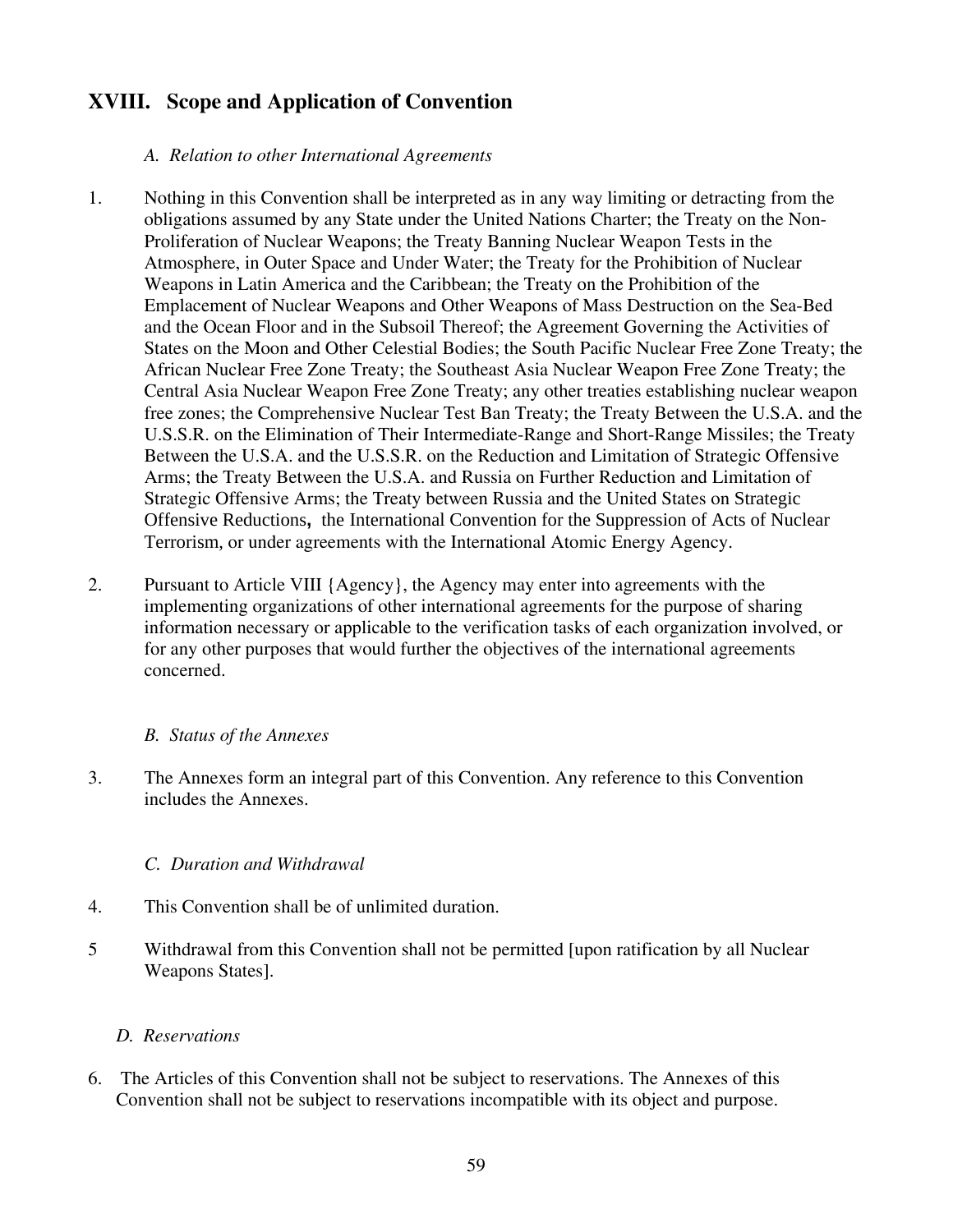## **XIX. Conclusion of Convention**

#### *A. Signature*

1. This Convention shall be open for signature for all States before its entry into force.

#### *B. Ratification*

2. This Convention shall be subject to ratification by States Signatories according to their respective constitutional processes.

#### *C. Accession*

3. Any State which does not sign this Convention before its entry into force may accede to it at any time thereafter.

#### *D. Depository*

- 4. The Secretary-General of the United Nations is hereby designated as the Depository of this Convention and shall, inter alia:
	- a. Promptly inform all signatory and acceding States of the date of each signature, the date of deposit of each instrument of ratification or accession and the date of the entry into force of this Convention, and of the receipt of other notices;
	- b. Transmit duly certified copies of this Convention to the Governments of all signatory and acceding States; and
	- c. Register this Convention pursuant to Article 102 of the Charter of the United Nations.

#### *E. Authentic Texts*

5. This Convention, of which the Arabic, Chinese, English, French, Russian and Spanish texts are equally authentic, shall be deposited with the Secretary-General of the United Nations.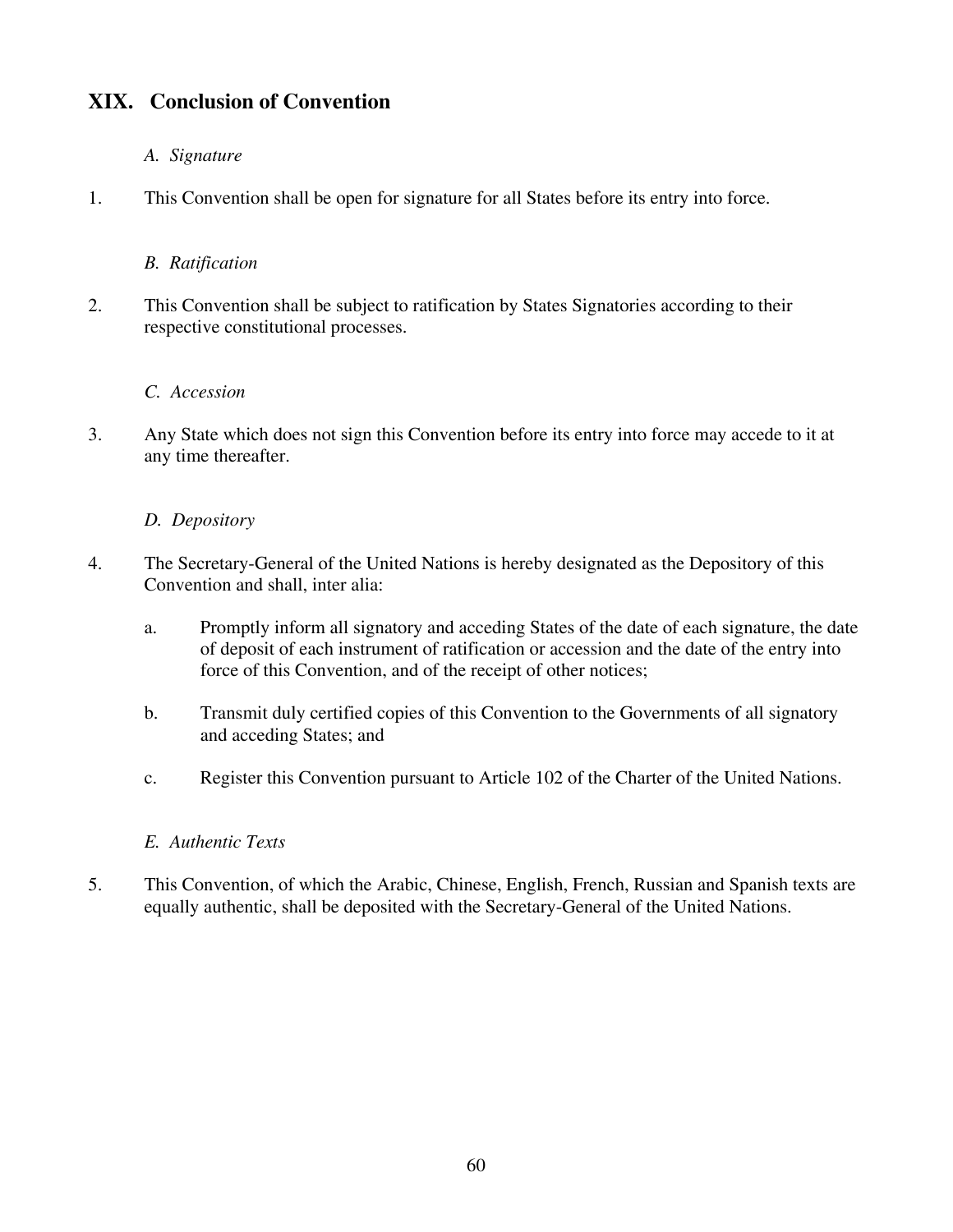## **Optional Protocol Concerning the Compulsory Settlement of Disputes**

The States Parties to this Protocol, expressing their wish to resort to the compulsory jurisdiction of the International Court of Justice, unless some other form of settlement is provided for in the Convention or has been agreed upon by the Parties within a reasonable period, have agreed as follows:

Disputes arising out of the interpretation or application of this Convention shall lie within the compulsory jurisdiction of the International Court of Justice, and may accordingly be brought before the Court by an application by any party to the dispute being a Party to this Protocol.

## **Optional Protocol Concerning Energy Assistance**

The States Parties to this Protocol:

Desiring to prevent any threat to the aims and objectives of this Convention from arising due to the proliferation of nuclear technology which could aid or assist in the development of nuclear weapons,

Desiring further to prevent any threat to health and the environment arising from the excessive creation of radionuclides in nuclear reactors,

Affirming the right to the development of sustainable and environmentally safe energy sources,

Have agreed as follows:

- 1. Not to manufacture, assemble, transfer or otherwise acquire nuclear power reactors.
- 2. Not to use any existing power reactor, nor the products from the use of any nuclear power reactor.
- 3. To close any existing nuclear power reactors within [five] years of signing this protocol.
- 4. To assist other Parties to this protocol in the development and use of non-nuclear, sustainable energy sources.
- 5. To create a voluntary fund for the purposes of implementing paragraph 4.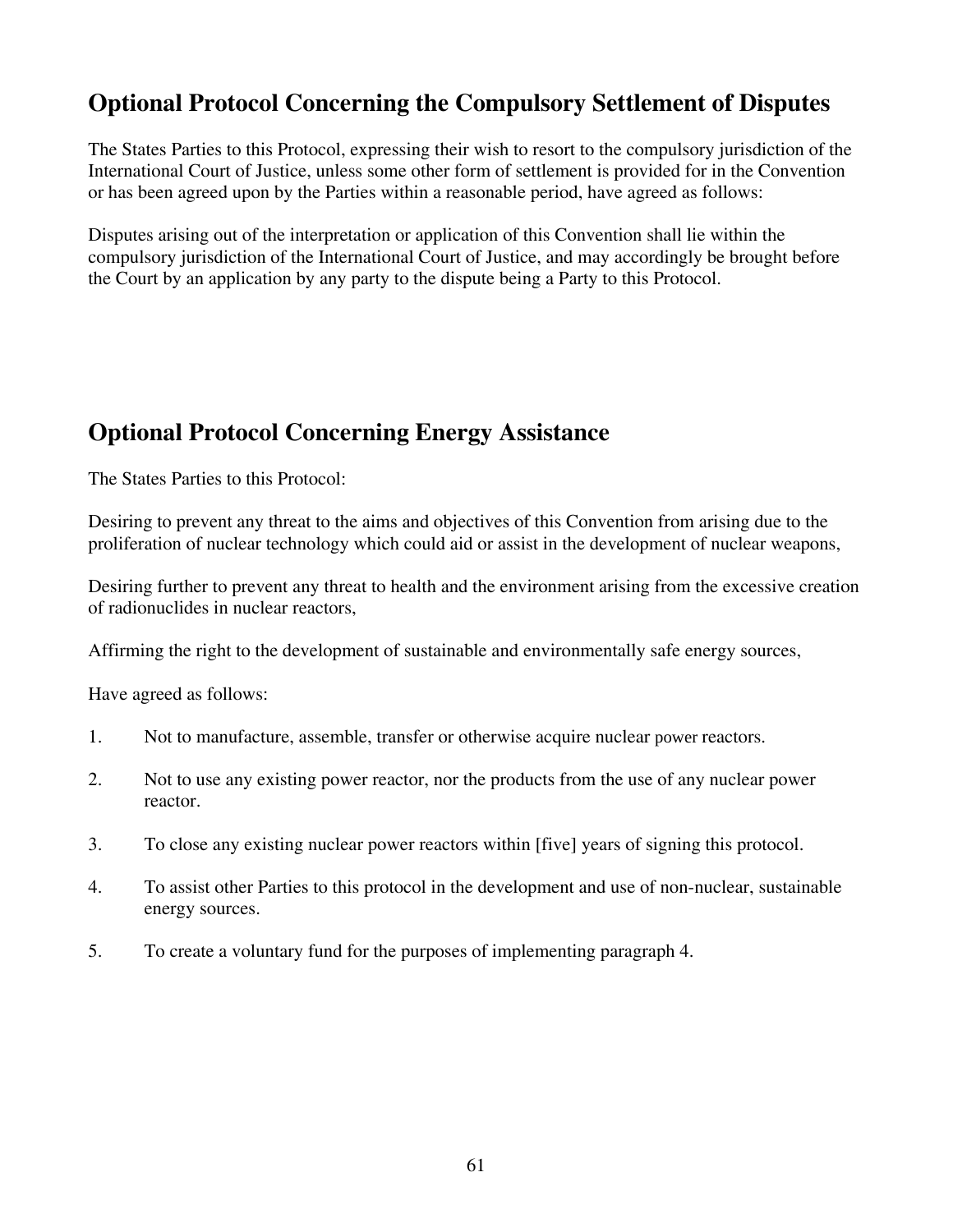## **Annex I on Nuclear Activities**

*A. Guidelines for Schedules of Nuclear Activities* 

#### **Guidelines for Schedule 1**

- 1. The following criteria shall be taken into account in considering whether a nuclear activity shall be included in Schedule 1:
	- a) It is an activity specifically prohibited under Article I of this Convention
	- b) It is an activity the purpose of which is to aid or assist in any activity specifically prohibited under Article I of this Convention.
	- c) It is an activity which poses a grave risk to the object and purpose of this Convention by virtue of its high potential for aiding and assisting activities specifically prohibited by this Convention.
	- d) It has little or no use for purposes not prohibited under this Convention, or alternatively its use for purposes not prohibited under this Convention can be safely substituted by another activity.
- 2. Schedule 1 activities are prohibited.

#### **Guidelines for Schedule 2**

- 3. The following criteria shall be taken into account in considering whether a nuclear activity shall be included in Schedule 2:
	- a) It is an activity not specifically prohibited under Article I of this Convention
	- b) It is an activity the purpose of which is not to aid or assist in any activity specifically prohibited under Article I of this Convention.
	- c) It is an activity which poses some risk to the object and purpose of this Convention by virtue of its potential to aid and assist activities specifically prohibited by this Convention.
- 4. Schedule 2 activities are permitted unless otherwise determined by the Conference in accordance with Articles [Agency, Technical Secretariat] and [compliance].

#### **Guidelines for Schedule 3**

5. The following criteria shall be taken into account in considering whether a nuclear activity shall be included in Schedule 3: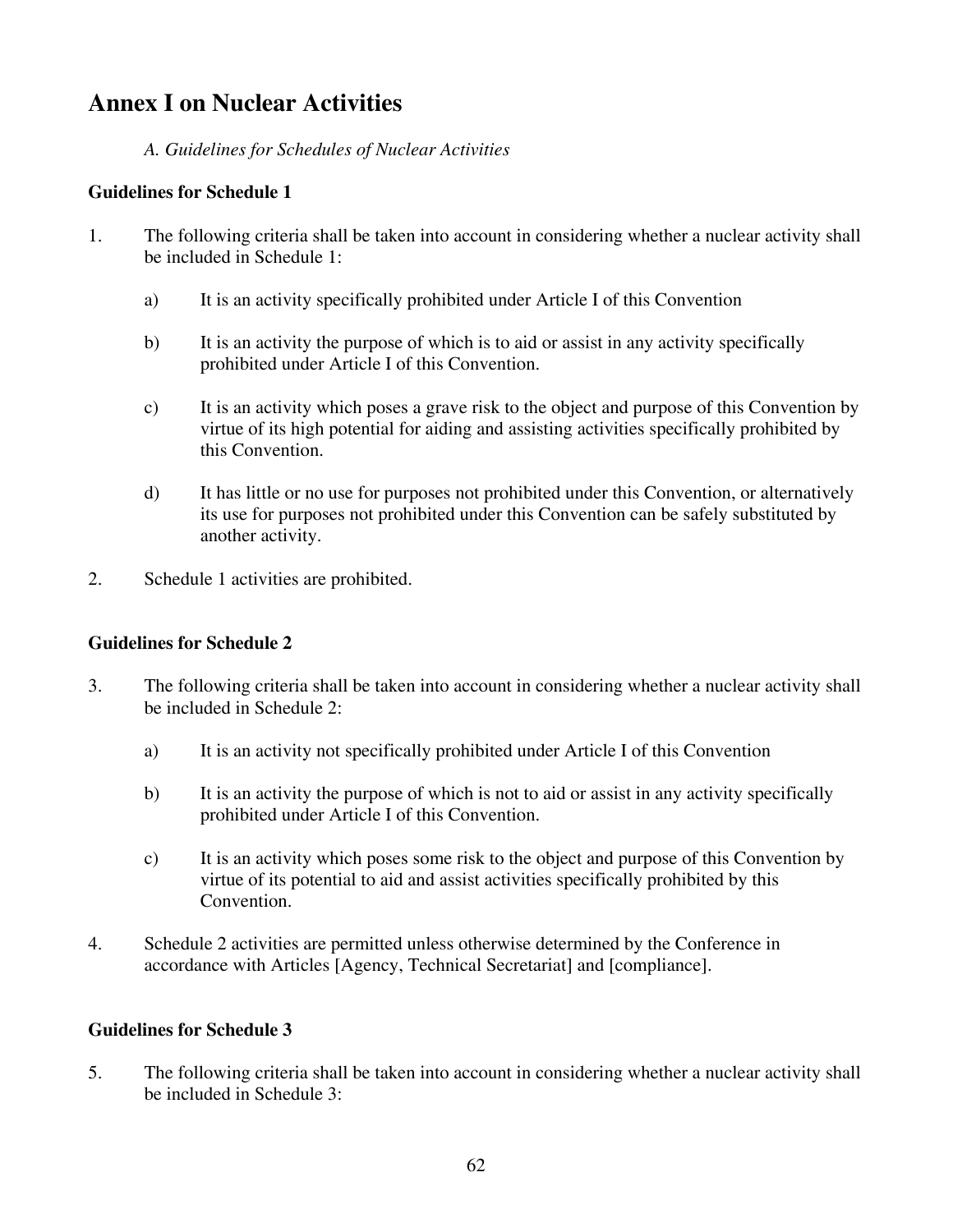a) It is an activity not specifically prohibited under Article I of this Convention

b) It is an activity the purpose of which is not to aid or assist in any activity specifically prohibited under Article I of this Convention.

- c) It is an activity which poses no risk to the object and purpose of this Convention
- 6. Schedule 3 activities are permitted.

#### *B. Schedule of Nuclear Activities*

#### **Schedule 1**

- (1) Production of nuclear weapons
- (2) Use of nuclear weapons
- (3) Threat of use of nuclear weapons
- (4) Production and any use of special nuclear material
- (5) Production of metals or alloys containing plutonium or uranium
- (6) Weaponization: This covers the research, development, manufacturing and testing required to make nuclear explosive devices from special fissionable or fusionable material
- (7) Nuclear fuel fabrication using plutonium, uranium-233, uranium enriched to 20% or more in uranium-235
- (8) Import, construction or use of research and power reactors of any kind utilizing uranium enriched to 20% or more in uranium-235, uranium-233,plutonium or MOX as a fuel or any reactor designed specifically for plutonium production. This includes critical and sub-critical assemblies
- (9) Reprocessing of irradiated fuel or irradiation targets containing nuclear-weapons capable material. This includes the use of hot cells and associated equipment
- (10) Enrichment of uranium in isotope U-235 beyond 20% and any preparatory steps in this process, including the preparation and storage of UCI4 and UF6 enriched to more than 3% in U-235. {The preparation of UC14 and UF6 from natural uranium will not be forbidden by the NWC. After enrichment it should not be stored in this form which would be appropriate feeding material for further enrichment beyond 20%.}
- (11) Production, separation, and enrichment of the isotope of plutonium-239 , hydrogen, tritium and lithium-6.
- (12) Production of antiprotons, antimatter, nuclear isomers and super-heavy elements in significant quantities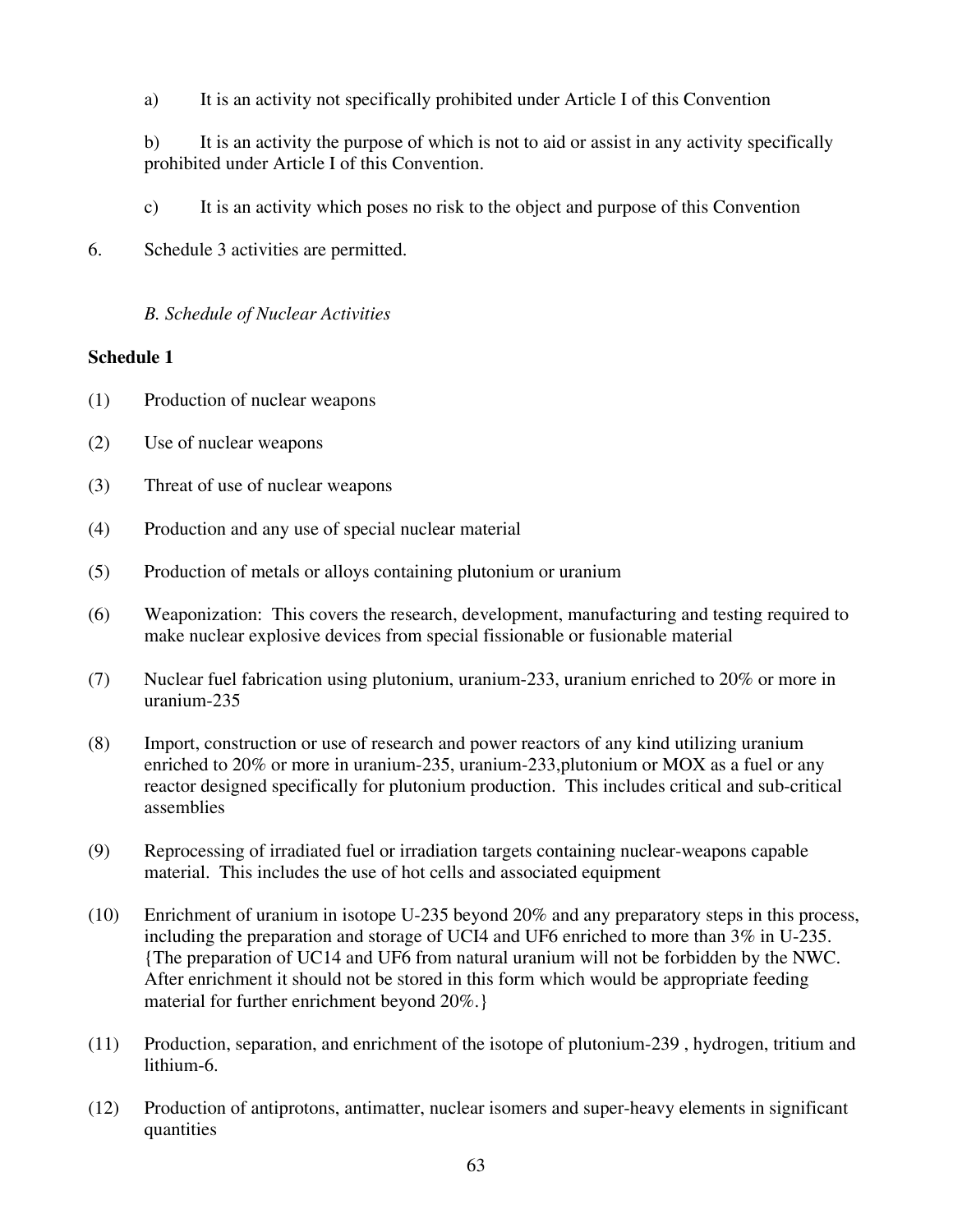#### **Schedule 2**

- (1) Import, construction, use of research and power reactors of any type using natural uranium or uranium enriched to less than 20% in uranium-235 as a fuel. This includes critical and subcritical assemblies, but excludes reactors specifically designed for plutonium production.
- (2) Prospecting, mining or processing of ores containing uranium and/or thorium
- (3) Preparation of chemical compounds containing uranium enriched to less than 20% in uranium-235 and thorium; excluding the preparation of UCI4 and UF6 enriched to more than 3% in U-235.
- (4) Nuclear fuel fabrication using natural uranium or uranium enriched to less than 20% in uranium-235.
- (5) Production of particle and laser beams of all kind.
- (6) Nuclear fusion experimental devices based on inertial confinement, including diagnostics

#### **Schedule 3**

- (1) Application of radiation and isotopes in food and agriculture:
	- soil fertility, irrigation and crop production
	- [plant breeding and genetics]
	- animal production and health
	- insect and pest control
	- [food preservation]
	- other uses upon approval
- (2) Applications of radiation and isotopes in medicine
	- diagnostic and therapeutic medicine including dosimetry
	- Radiotherapy by teletherapy and brachytherapy
	- nutrition and health-related environmental studies
	- other uses upon approval

(3) Application of radiation and isotopes in industrial processes

- Radiography and other non-destructive testing methods
- Industrial process control and quality control
- Radiotracer applications in oil, chemical and metallurgical processes
- Development of water and mineral resources
- Industrial radiation processing
- Other uses upon approval

(4) Applications in research with and production and disposal of radioactive isotopes and elementary particles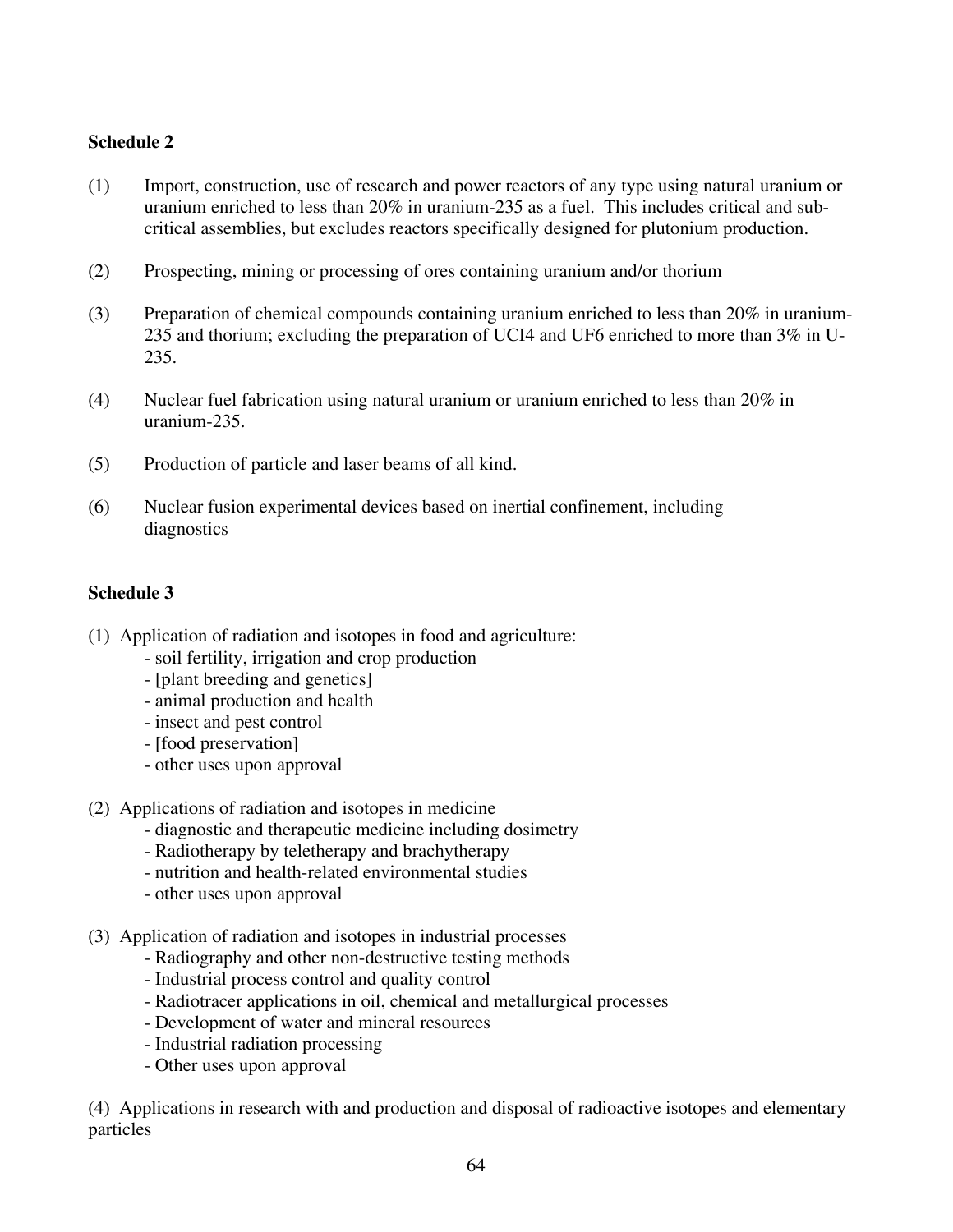- Conditioning and disposal of radioactive wastes

- Nuclear fusion experimental devices based on magnetic confinement, including diagnostics

- Production of isotopes both radioactive and stable. The production of the isotope Pu-239, titanium and lithium-6 is prohibited.

- Import, construction and use of neutron sources, electron accelerators, particle accelerators, heavy icon accelerators

- Research on radiation physics and chemistry and on the physical and chemical properties of isotopes except in areas relevant to activities not prohibited by or subject to authorization under this Convention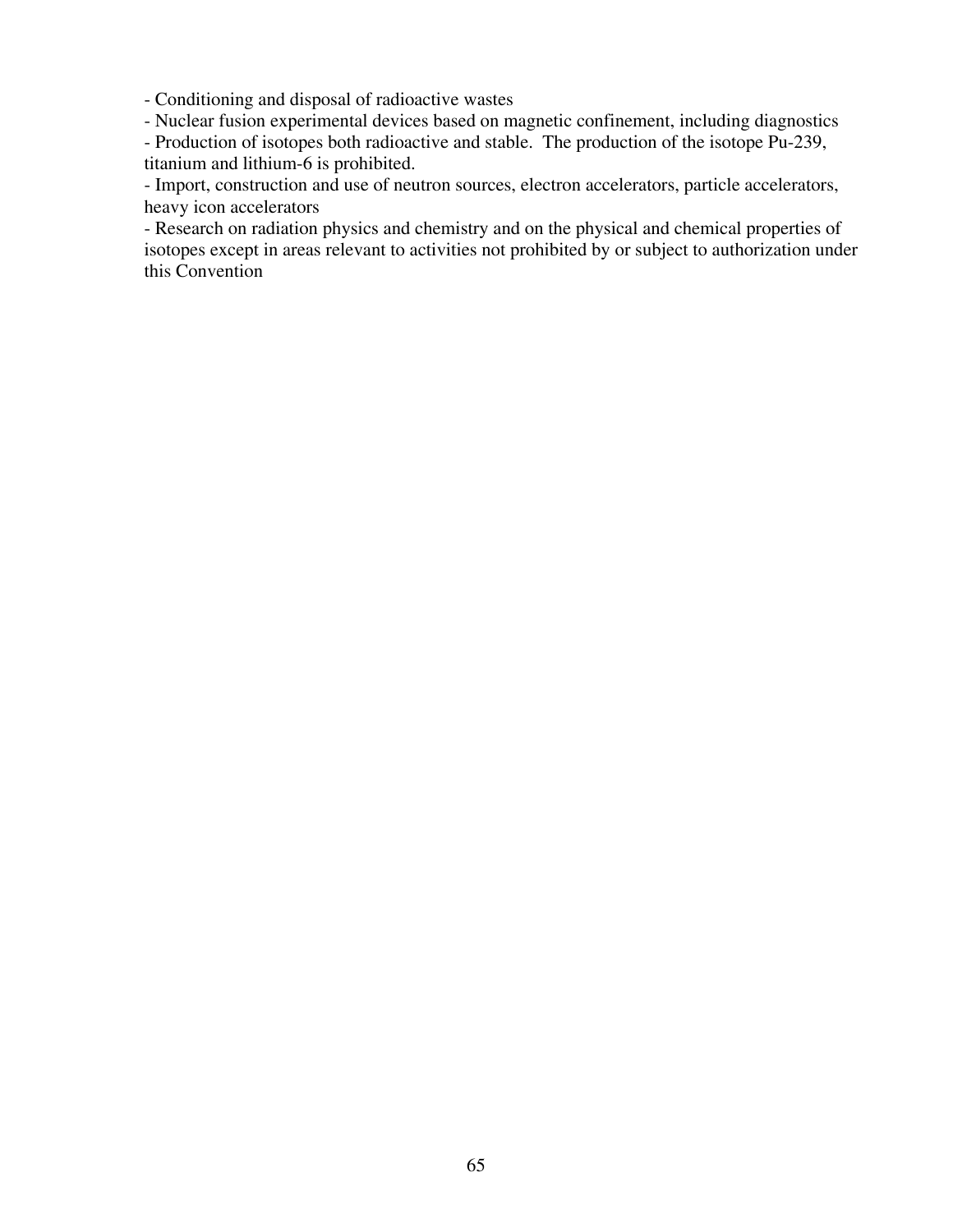## **Annex II on Nuclear Weapon Components**

#### *Guidelines for Schedule 1*

- 1. A component shall be included in Schedule 1 if it is produced solely for the purpose of incorporation into a nuclear explosive device.
- 2. Manufacture, transfer or stockpiling of Schedule 1 components is prohibited.

### *Guidelines for Schedule 2*

- 3. The following criteria shall be taken into account in considering whether a component shall be included in Schedule 2:
	- a) The component is produced for incorporation into a nuclear explosive device
	- b) The component is also used for purposes not prohibited under this convention, but is not produced in large commercial quantities for such purposes
	- c) There exist alternative components for the purposes cited in paragraph (b).
- 4. Manufacture, transfer or stockpiling of Schedule 2 components is prohibited.

#### *Guidelines for Schedule 3*

- 5. The following criteria shall be taken into account in considering whether a component shall be included in Schedule 3:
	- a) The component is produced for incorporation into a nuclear explosive device
	- b) The component is also used for purposes not prohibited under this convention, but is not produced in large commercial quantities for such purposes
	- c) There do not exist alternative components for the purposes cited in paragraph (b).
- 6. Manufacture, transfer or stockpiling of Schedule 3 components is permitted only in accordance with the provisions established by the Agency.

#### *Guidelines for Schedule 4*

- 7. The following criteria shall be taken into account in considering whether a component shall be included in Schedule 4:
	- a) The component is produced for incorporation into a nuclear explosive device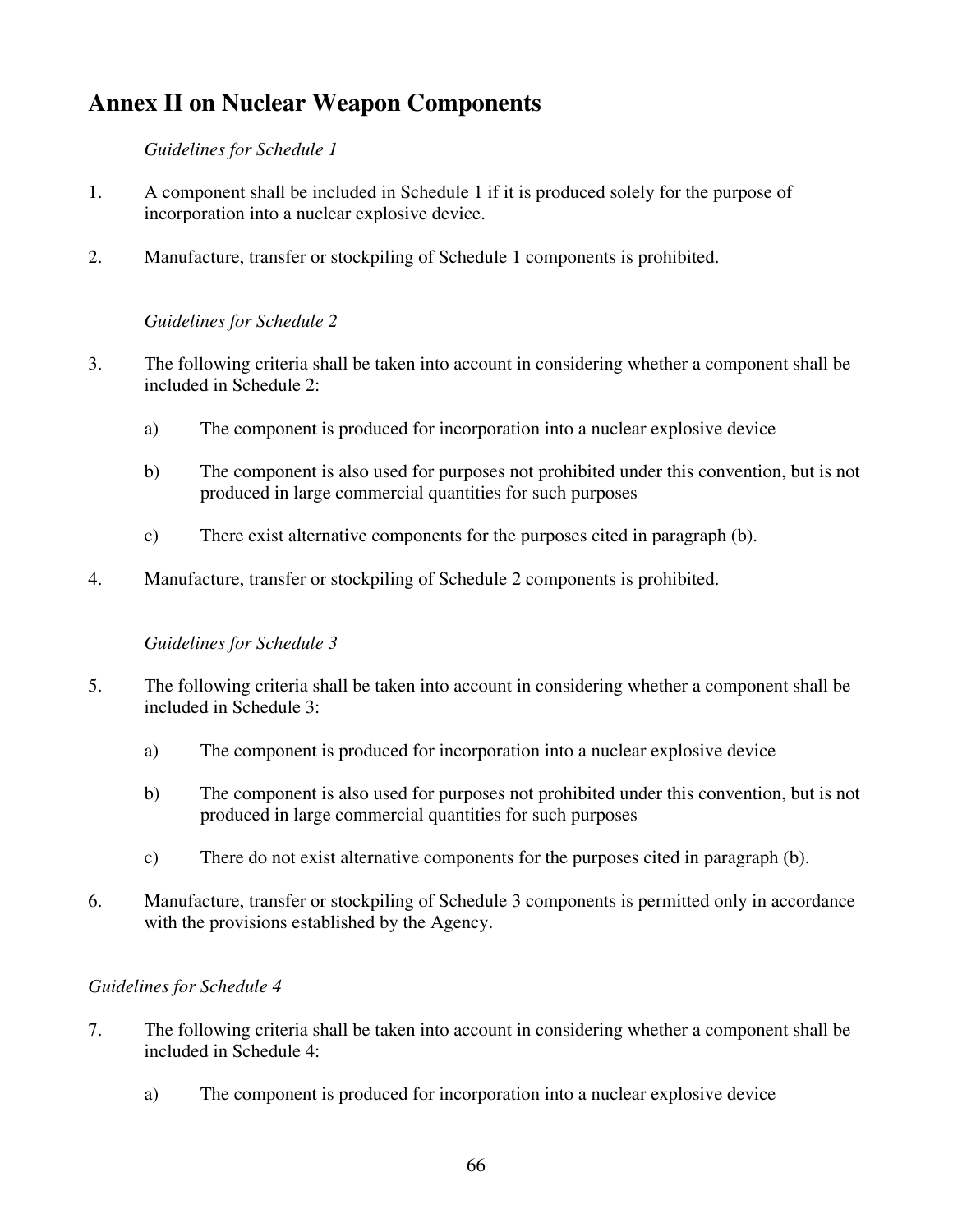- b) The component is also used for purposes not prohibited under this convention, and is produced in large commercial quantities for such purposes
- [ c) There do not exist alternative components for the purposes cited in paragraph (b).]
- 8. Manufacture of Schedule 4 components is permitted only in accordance with the provisions established by the Agency.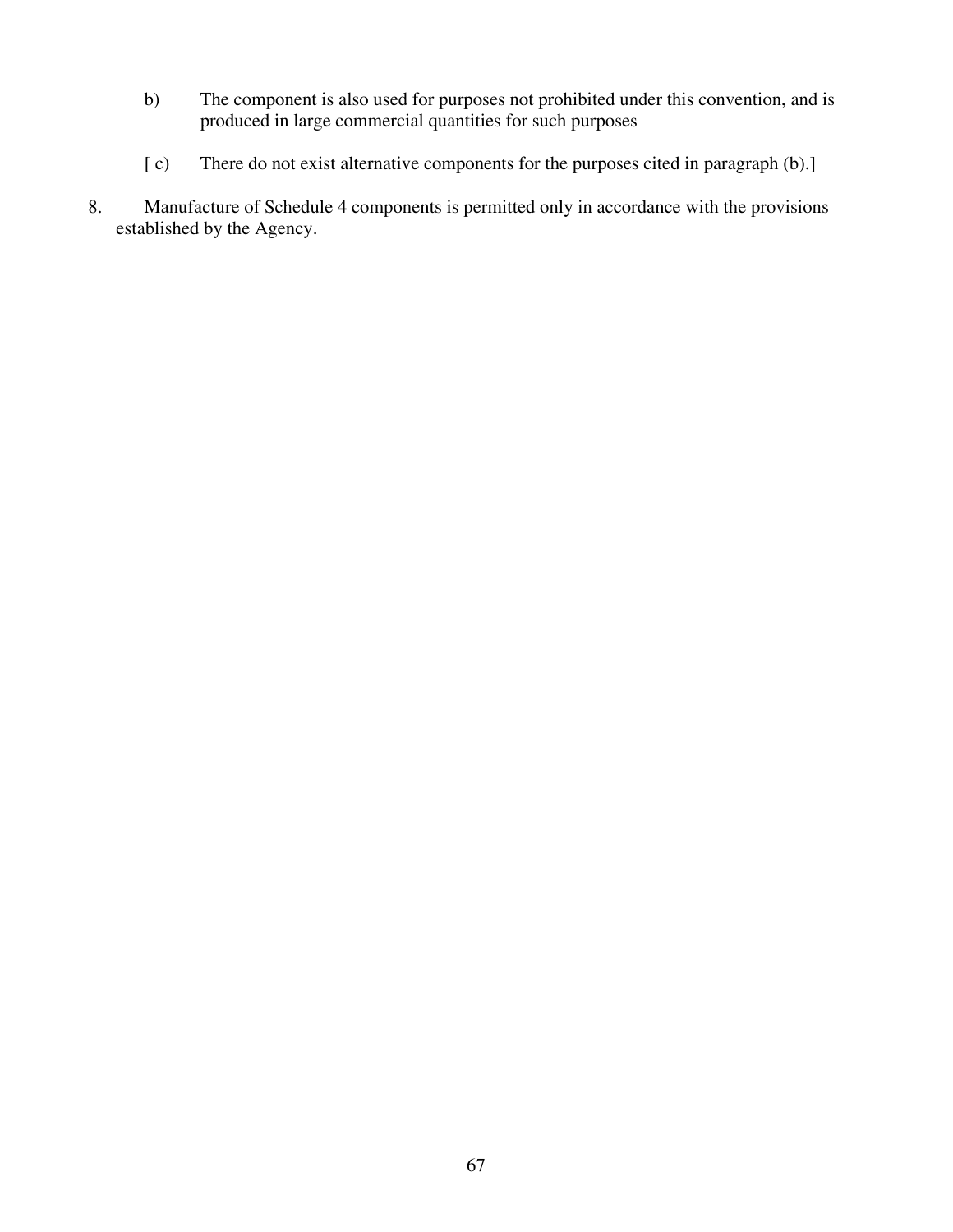## **Annex III. List of countries and geographical regions for the purpose of Article VIII.C.23**

#### *Africa*

Algeria, Angola, Benin, Botswana, Burkina Faso, Burundi, Cameroon, Cape Verde, Central African Republic, Chad, Comoros, Congo, Cote d'Ivoire, Djibouti, Egypt, Equatorial Guinea, Eritrea, Ethiopia, Gabon, Gambia, Ghana, Guinea, Guinea-Bissau, Kenya, Lesotho, Liberia, Libyan Arab Jamahiriya, Madagascar, Malawi, Mali, Mauritania, Mauritius, Morocco, Mozambique, Namibia, Niger, Nigeria, Rwanda, Sao Tome & Principe, Senegal, Seychelles, Sierra Leone, Somalia, South Africa, Sudan, Swaziland, Togo, Tunisia, Uganda, United Republic of Tanzania, Zaire, Zambia, Zimbabwe.

#### *Eastern Europe*

Albania, Armenia, Azerbaijan, Belarus, Bosnia and Herzegovina, Bulgaria, Croatia, Czech Republic, Estonia, Georgia, Hungary, Latvia, Lithuania, Moldova, Poland, Romania, Russian Federation, Slovakia, Slovenia, the Former Yugoslav Republic of Macedonia, Ukraine, Yugoslavia.

#### *Latin America and the Caribbean*

Antigua and Barbuda, Argentina, Bahamas, Barbados, Belize, Bolivia, Brazil, Chile, Colombia, Costa Rica, Cuba, Dominica, Dominican Republic, Ecuador, El Salvador, Grenada, Guatemala, Guyana, Haiti, Honduras, Jamaica, Mexico, Nicaragua, Panama, Paraguay, Peru, Saint Kitts and Nevis, Saint Lucia, Saint Vincent and the Grenadines, Suriname, Trinidad and Tobago, Uruguay, Venezuela.

#### *Middle East and South Asia*

Afghanistan, Bahrain, Bangladesh, Bhutan, India, Iran (Islamic Republic of), Iraq, Israel, Jordan, Kazakhstan, Kuwait, Kyrgyzstan, Lebanon, Maldives, Nepal, Oman, Pakistan, Qatar, Saudi Arabia, Sri Lanka, Syrian Arab Republic, Tajikistan, Turkmenistan, United Arab Emirates, Uzbekistan, Yemen.

#### *North America and Western Europe*

Andorra, Austria, Belgium, Canada, Cyprus, Denmark, Finland, France, Germany, Greece, Holy See, Iceland, Ireland, Italy, Liechtenstein, Luxembourg, Malta, Monaco, Netherlands, Norway, Portugal, San Marino, Spain, Sweden, Switzerland, Turkey, United Kingdom of Great Britain and Northern Ireland, United States of America.

#### *South East Asia, the Pacific and the Far East*

Australia, Brunei Darussalam, Cambodia, China, Cook Islands, Democratic People's Republic of Korea, Fiji, Indonesia, Japan, Kiribati, Lao People's Democratic Republic, Malaysia, Marshall Islands, Micronesia (Federated States of), Mongolia, Myanmar, Nauru, New Zealand, Niue, Palau, Papua New Guinea, Philippines, Republic of Korea, Samoa, Singapore, Solomon Islands, Thailand, Tonga, Tuvalu, Vanuatu, Viet Nam.